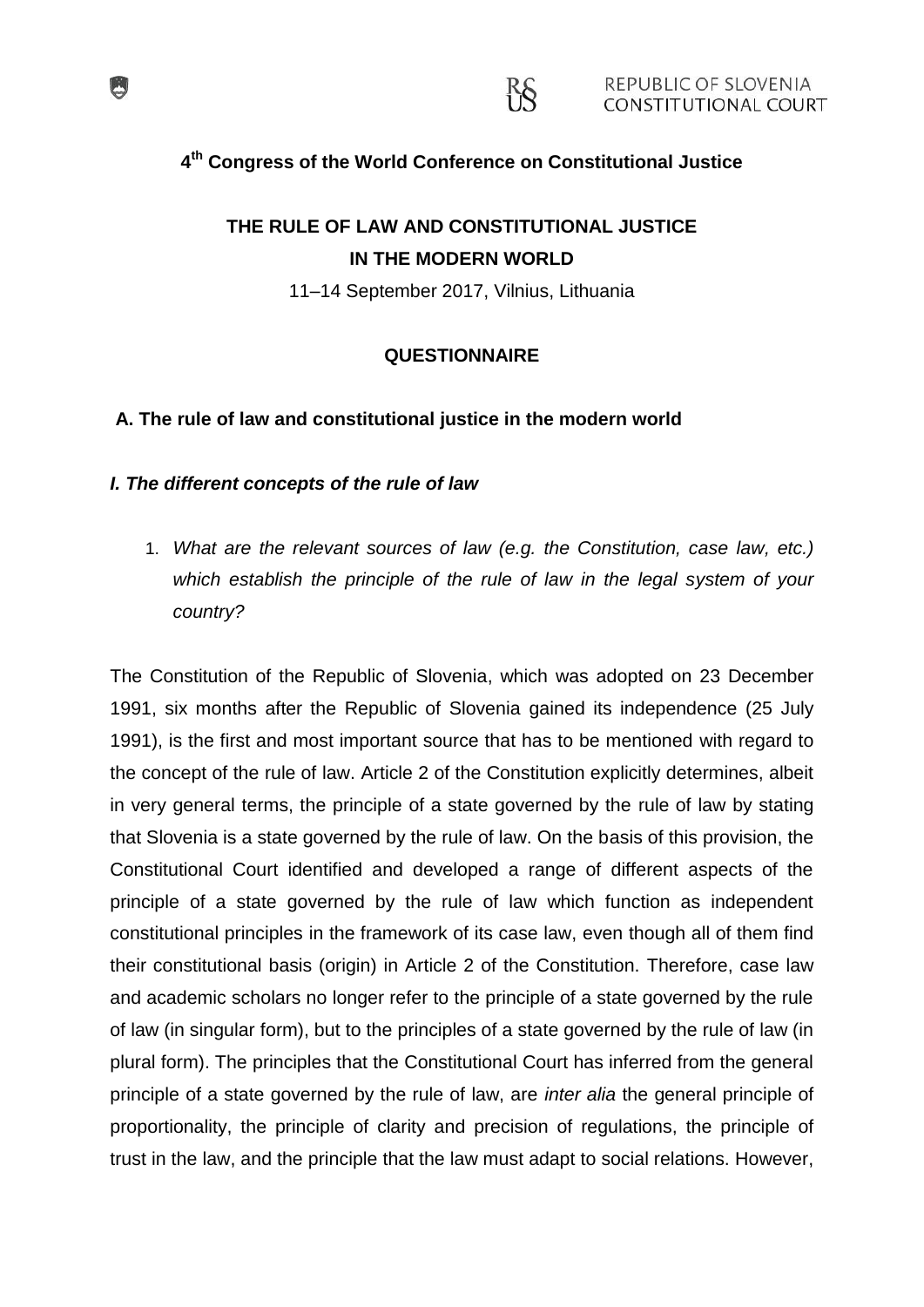the Constitution also determines other fundamental principles that are essential for the rule of law, such as the principle of legality and the principle of the obligation of judges to comply with the Constitution and laws (Articles 120, 153 and 125), in addition to the broad catalogue of human rights and fundamental freedoms as guaranteed by the Slovene Constitution that limits all conduct of state authorities. The work of the Constitutional Court importantly contributed to the Republic of Slovenia becoming a constitutional democracy. In such a democracy, the Constitutional Court is entrusted with the role of precisely determining the boundaries of the playing field of the democratic majority, which is delineated by human rights and fundamental freedoms.

In addition to the Constitution and constitutional case law, international law and the law of the European Union also have to be mentioned. Article 8 of the Constitution determines that laws and other regulations must comply with generally accepted principles of international law and with treaties that are binding on Slovenia. In addition, the third paragraph of Article 3a of the Constitution determines that legal acts and decisions adopted in the framework of the EU apply in the Republic of Slovenia in conformity with the legal regulation of the EU. The application of the principles of the rule of law has certainly also been influenced by foreign case law, in particular the standards that have been formulated by the European Court of Human Rights (hereinafter referred to as the ECtHR).

# 2. *How is the principle of the rule of law interpreted in your country? Are there different concepts of the rule of law: formal, substantive or other?*

The Constitution determines that administrative authorities perform their work independently within the framework and on the basis of the Constitution and laws (the second paragraph of Article 120 of the Constitution), that judges shall be bound by the Constitution and laws (Article 125 of the Constitution), and that all individual acts and actions of state authorities, local community authorities, and bearers of public authority must be based on a law or regulation adopted pursuant to law (the fourth paragraph of Article 153 of the Constitution). Any authoritative action must therefore be based on a law.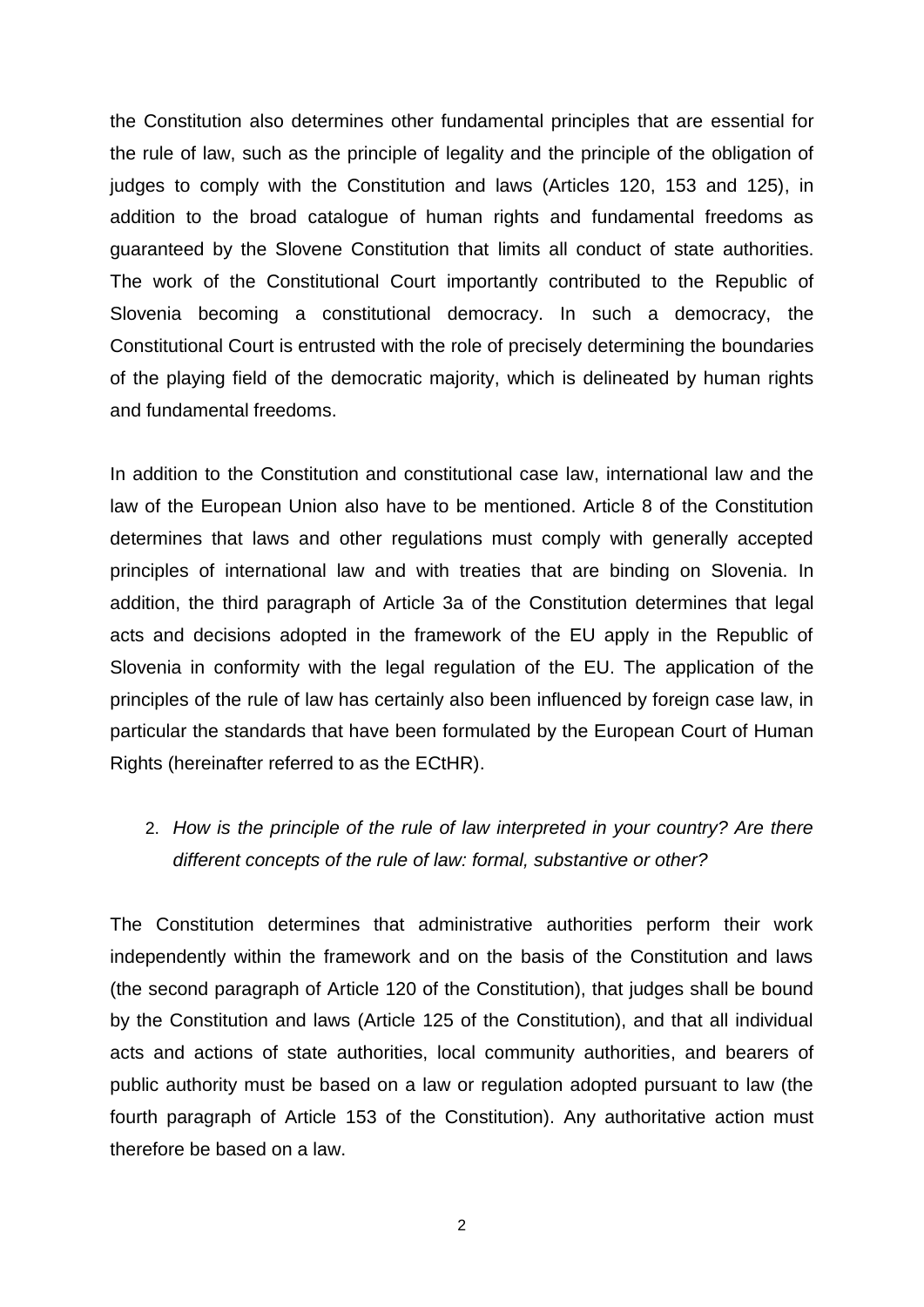As has already been mentioned in the answer to the first question, state power is limited by human rights. In Decision No. U-I-109/10, dated 26 September 2011,<sup>1</sup> the Constitutional Court thus emphasised that the principle of respect for human dignity lies at the centre of the Slovene constitutional order. Its ethical and constitutional significance already proceeds from the Basic Constitutional Charter on the Sovereignty and Independence of the Republic of Slovenia, wherein certain principles that demonstrate the fundamental constitutional quality of the new independent and sovereign state are outlined. Human dignity is the fundamental value which permeates the entire legal order and therefore it also has an objective significance in the functioning of authority, not only in individual proceedings but also when adopting regulations. As the fundamental value, human dignity has a normative expression in numerous provisions of the Constitution and it is especially concretised through provisions which guarantee individual human rights and fundamental freedoms. As a special constitutional principle, the principle of respect for human dignity is directly substantiated in Article 1 of the Constitution, which determines that Slovenia is a democratic republic. The principle of democracy in its substance and significance exceeds the definition of the state order as merely a formal democracy, but substantively defines the Republic of Slovenia as a constitutional democracy, namely as a state in which the acts of authorities are legally limited by constitutional principles and human rights and fundamental freedoms. This is because individuals and their dignity are at the centre of its existence and functioning. In a constitutional democracy, the individual is a subject and not an object of the functioning of the authorities, while his or her (self)realisation as a human being is the fundamental purpose of the democratic order.

The Constitutional Court does not distinguish between a formal and substantive concept of the rule of law. However, constitutional case law regarding the principles of the state governed by the rule of law (i.e. *Rechtsstaat*) is quite extensive. As mentioned, the Constitutional Court identified and developed a range of different aspects of the principle of a state governed by the rule of law which function as independent constitutional principles in the framework of its case law, even though all of them find their constitutional basis in Article 2 of the Constitution. The

 $1$  Codices SLO-2012-1-001.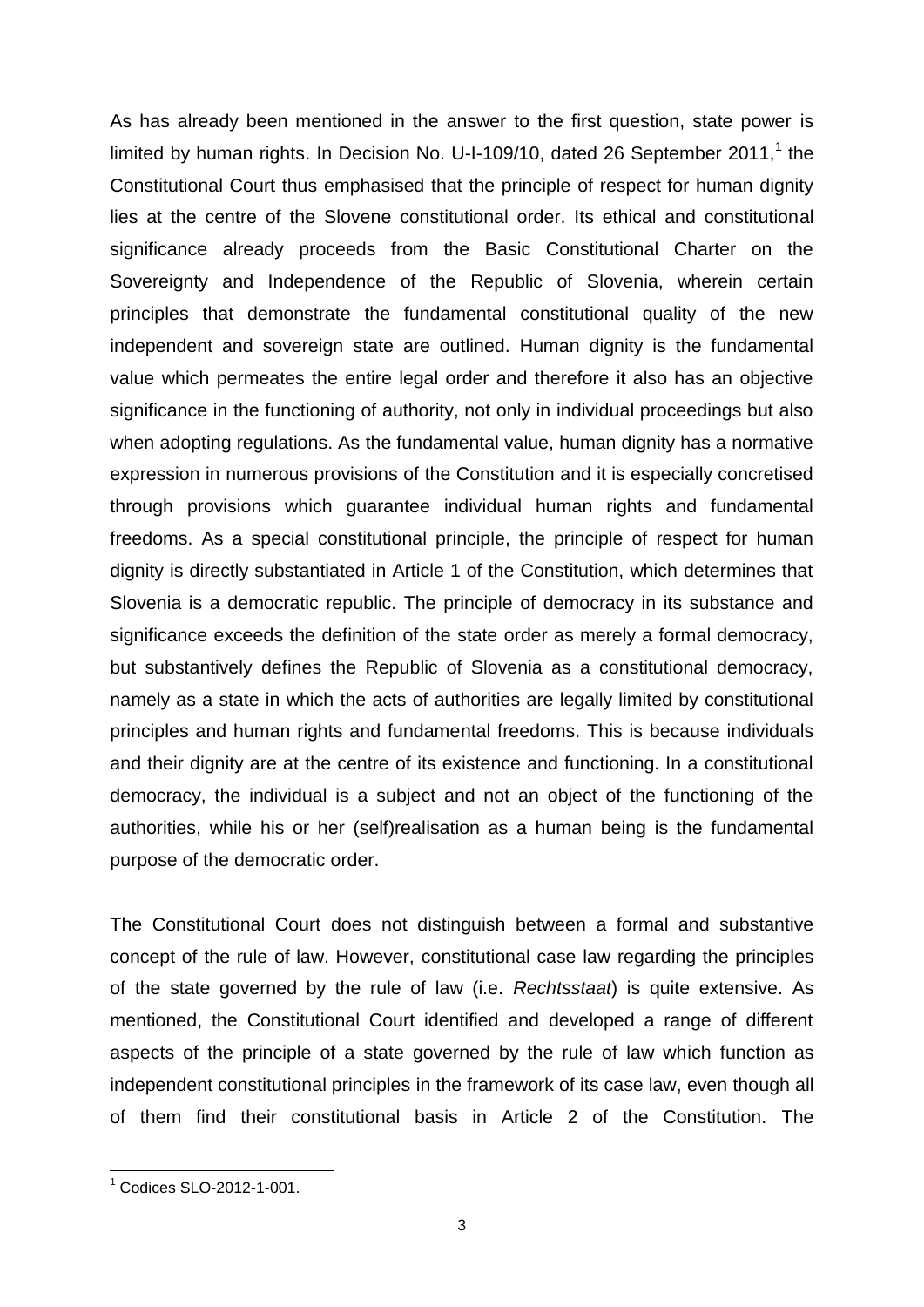Constitutional Court has *inter alia* inferred the principle of trust in the law,<sup>2</sup> the principle of clarity and precision of regulations, the general principle of proportionality, and the principle that the law must adapt to social relations<sup>3</sup> from the general principle of a state governed by the rule of law.

The principle of clarity and precision of regulations requires that rules be clear and precise, so that their content and purpose can be determined using conventional methods of interpretation. Such is true for all regulations, it is however of particular importance regarding statutory provisions containing legal norms that establish rights or obligations of individuals. The requirement of clarity and precision of regulations does not entail that rules should be such that they require no interpretation. The application of rules namely always entails their interpretation. In terms of clarity and precision, a rule becomes problematic when the clear content of the regulation cannot be inferred through established methods of interpretation.<sup>4</sup> The implicitly determined constitutional principle of clarity and precision of regulations is further concretised by the explicitly defined constitutional requirement in Article 28 of the Constitution that criminal offences must be determined in a clear and precise manner by law before the act at issue was committed (*lex certa*).

There are certain particularities that characterise the principle of proportionality that the Constitutional Court has also established as one of the principles of a state governed by the rule of law. The substance of the principle of proportionality is the prohibition of excessive measures when regulating human rights and fundamental freedoms. A particularity of the principle of proportionality is that this principle does not act as a stand-alone criterion of Constitutional Court decisions, but is used as a

<sup>2</sup> *Cf.*, for instance, Decisions No. U-I-123/92, dated 18 November 1993 (Codices SLO-1993-X-048), and No. U-I-60/06, dated 7 December 2006 (Codices SLO-2009-3-006).

<sup>3</sup> *Cf.* Decision No. U-I-69/03, dated 20 October 2005, in which the Constitutional Court stated that the legislature has not only the right but also a duty to amend the statutory regulation if societal changes require such. The principle that the law must adapt to social relations is one of the principles of a state governed by the rule of law (Article 2 of the Constitution). The Constitutional Court has repeatedly explained this position, see e.g. Decision No. U-I-146/12, dated 14 November 2013 (Codices SLO-2014-3-012), wherein it stated that the legislature must respond to needs in all fields of social life by adopting appropriate statutory regulation, which is even truer if such needs concern the foundations of the functioning of the state or its ability to efficiently ensure human rights and fundamental freedoms (the same position has also been adopted earlier in Decision No. U-I-186/12, dated 14 March 2013).

<sup>4</sup> See Decisions No. U-I-32/00, dated 10 July 2003, No. U-I-131/04, dated 21 April 2005, and No. U-I-24/07, dated 4 October 2007. *Cf.* also Decision No. U-I-155/11, dated 18 December 2013 (Codices SLO-2014-3-013).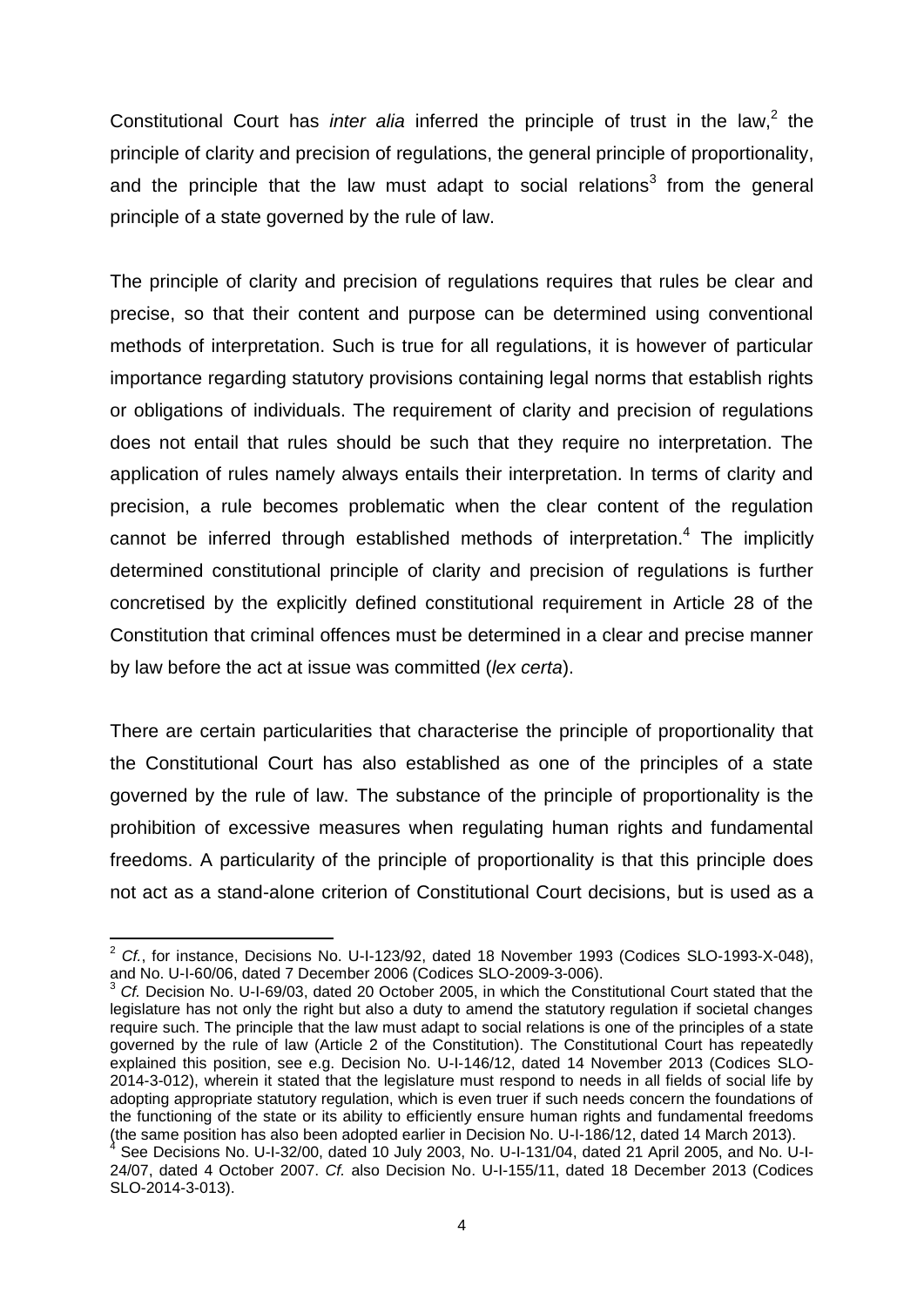test for determining whether a certain statutory restriction of a human right is proportionate and therefore admissible or whether the legislature adopted an excessive (disproportionate) measure and the interference with the right is therefore unconstitutional. The principle of proportionality consequently has no independent role, but is always applied together with individual human rights and fundamental freedoms.

As demonstrated by the mentioned cases, the Constitutional Court identified and developed a range of different aspects of the principle of a state governed by the rule of law without specifically clarifying whether it was referring to their formal or substantive concept.

# 3. *Are there specific fields of law in which your Court ensures respect for the rule of law (e.g. criminal law, electoral law, etc.)?*

The Constitutional Court may refer to the principles of a state governed by the rule of law in all areas of law. Their application is thus not confined to a specific area of law. The Constitutional Court frequently refers to the principles of a state governed by the rule of law and applies them regularly, either directly as the major premise – the criterion of review – or as value-oriented criteria for the interpretation of other provisions of the Constitution, especially those guaranteeing human rights and fundamental freedoms. In the process of reviewing the constitutionality and legality of regulations, different aspects of the principle of a state governed by the rule of law can thus constitute an independent basis for deciding on the conformity of regulations with the Constitution. However, according to established Constitutional Court case law, a violation of the principles of a state governed by the rule of law cannot be independently invoked in constitutional complaint proceedings. A constitutional complaint can namely only invoke violations of human rights and fundamental freedoms, and the mentioned principles do not concern human rights directly.<sup>5</sup> The answers to the questions below include examples of the application of these principles in the case law of the Constitutional Court in various areas of law.

 5 See Decision No. Up-2597/07, dated 4 October 2007.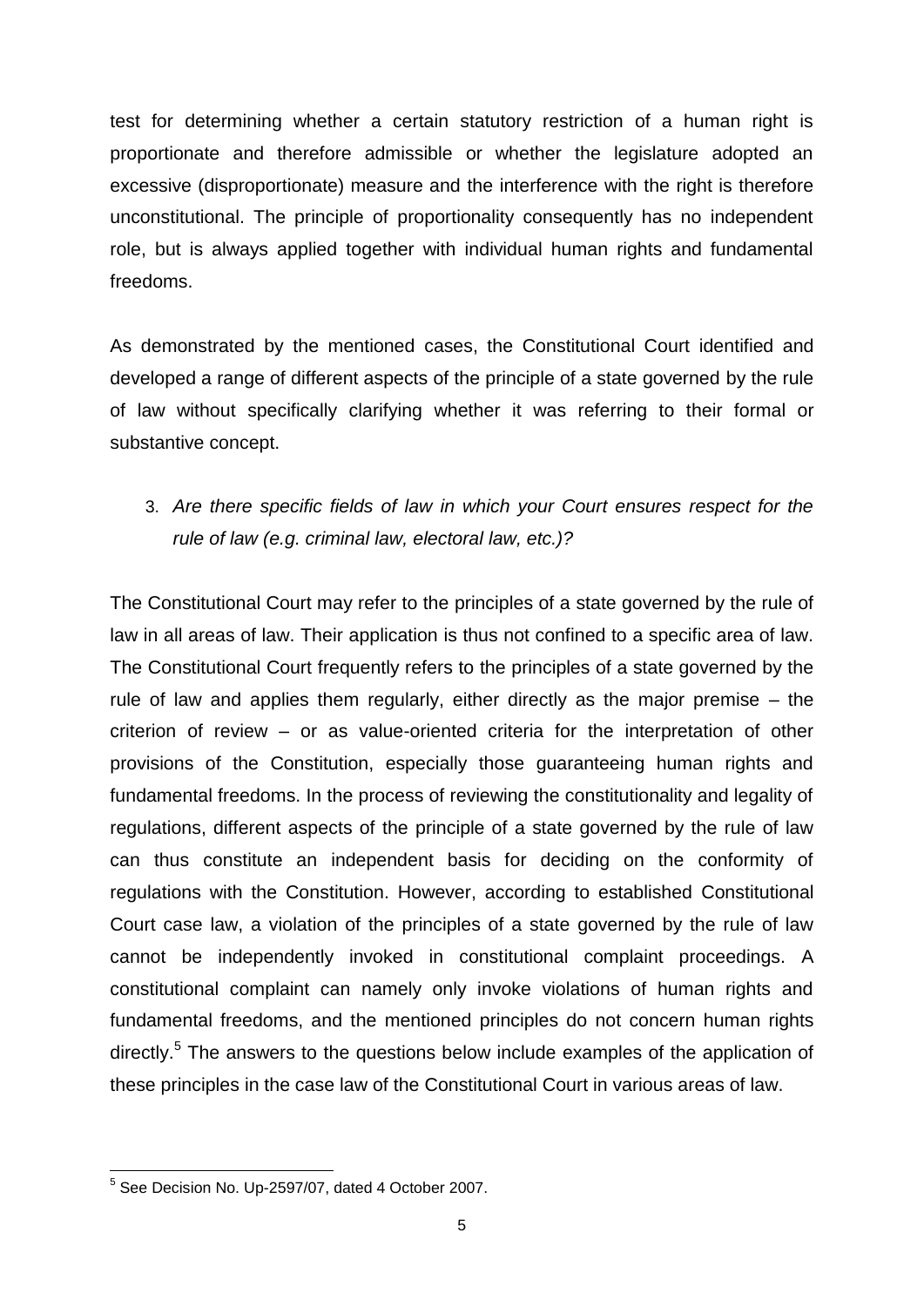4. *Is there case law on the content of the principle of the rule of law? What are the core elements of this principle according to the case law? Please provide relevant examples from case law.* 

As was already mentioned, the case law of the Constitutional Court regarding the principle of a state governed by the rule of law is extensive. It was the Constitutional Court that has inferred a range of different aspects from this principle, among them the already mentioned principles of clarity and precision of regulations, trust in the law, the principle that the law must adapt to social relations, and the general principle of proportionality. Three examples of the application in the case law of the Constitutional Court are presented below.

In Decision No. U-I-146/12, dated 14 November 2013, $<sup>6</sup>$  the Constitutional Court</sup> reviewed the Fiscal Balance Act. The applicant challenged the provisions according to which the employment contract of a public servant was terminated due to the fulfilment of the statutory conditions for obtaining an old-age pension. The Constitutional Court reviewed the challenged regulation from several viewpoints, with the main emphasis on the review whether the regulation violated the prohibition of discrimination on grounds of age or sex. Apart from the review with regard to discrimination, the Constitutional Court also reviewed the challenged provisions of the Fiscal Balance Act from the viewpoint of the principle of the clarity and precision of regulations (Article 2 of the Constitution), and the principle of trust in the law (Article 2 of the Constitution). It found no unconstitutionalities regarding such. However, the Constitutional Court stressed that the requirement that provisions be defined clearly and precisely so that their content and purpose can be identified with certainty is the substance of one of the principles of a state governed by the rule of law determined by Article 2 of the Constitution. However, this does not entail that regulations do not require any interpretation. It follows from constitutional case law that a regulation is inconsistent with this constitutional principle when the clear content of the legal provisions cannot be obtained by applying rules of interpretation. The content of the challenged provision, however, could be determined by means of established methods of interpretation. As the challenged regulation did not include a

 $6$  Codices SLO-2014-3-012.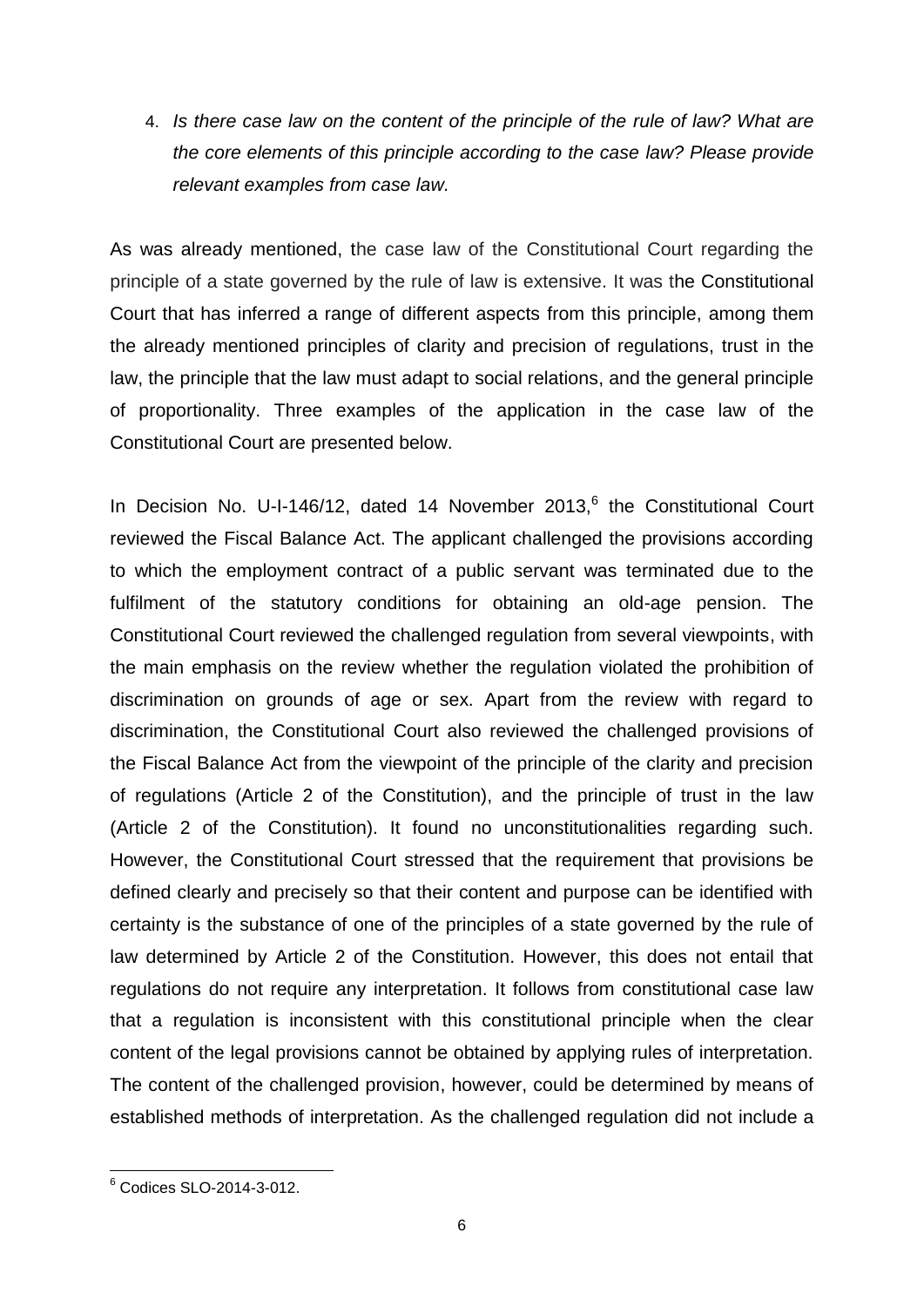transitional period, the applicant also alleged that it inadmissibly interfered with the principle of trust in the law, another principle of a state governed by the rule of law determined by Article 2 of the Constitution. The Constitutional Court explained that the Constitution does not prevent a regulation from changing previously determined rights or conditions for their exercise with effect for the future, provided that such changes do not contradict constitutionally determined principles or other constitutional provisions, in particular the principle of trust in the law as one of the principles of a state governed by the rule of law. According to established constitutional case law, this principle ensures individuals that the state will not aggravate their legal position in an arbitrary manner, i.e. without a sound reason substantiated by a prevailing and legitimate public interest. When a new regulation interferes with on-going relationships or legitimate legal expectations, due to the observance of the principle of trust in the law, the legislature must lay down a transitional period intended to regulate the rights and legal relationships that have already been established under the law that was previously in force and that still exist upon the entry into force of the new law. The Constitutional Court concluded that the legislature may change the labour law position of civil servants if it takes into account the above-mentioned conditions.

In Decision No. U-I-155/11, dated 18 December 2013, $^7$  the Constitutional Court reviewed certain provisions of the International Protection Act that determined the concept of a safe third country in relation to the principle of *non-refoulement*. The Constitutional Court found that certain provisions of the International Protection Act were problematic with regard to the principle of the clarity and precision of regulations (Article 2 of the Constitution), as they did not determine the legal position of applicants for international protection with sufficient clarity and certainty, thereby enabling different applications of the law and arbitrary conduct of the authorities of the state. Since the extradition of an applicant for international protection to a third country may entail a threat to the prohibition of torture and inhuman or degrading treatment determined by Article 18 of the Constitution, the requirement of clear and precise norms is of special importance. The regulation of the conditions for the extradition of applicants for international protection to a third country must precisely

<sup>7</sup> Codices SLO-2014-3-013.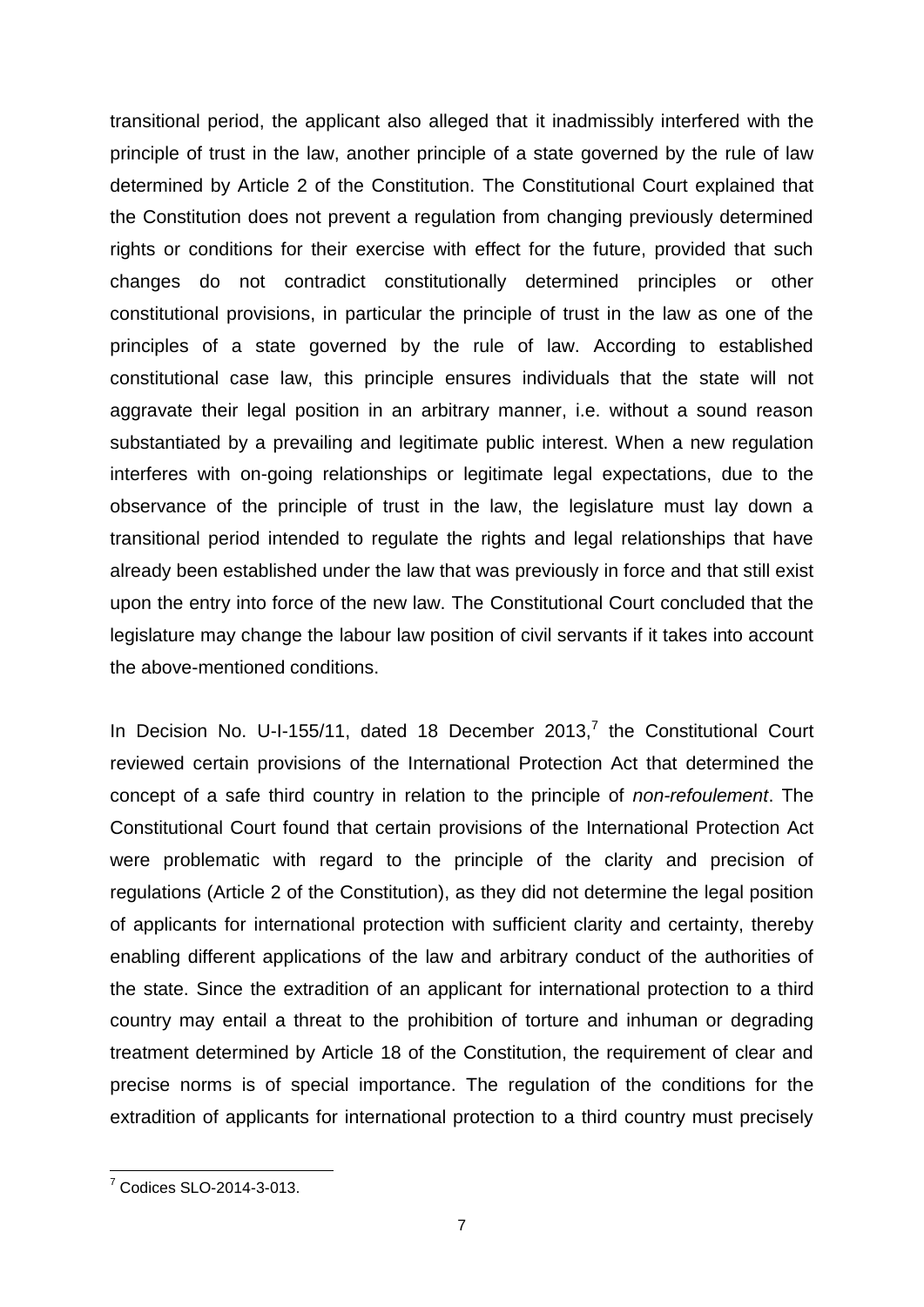and clearly determine their rights, duties, and legal position. However, the challenged statutory provisions regulated the assessment of whether a third country is competent for the substantive review of an application in an uncertain manner. Furthermore, an applicant for international protection could find him- or herself in an uncertain position if, after an order rejecting his or her application is issued, the third country disallows the applicant's entry into its territory. In addition, the circumstances which an applicant could challenge in this procedure were not clearly defined. As a consequence of these shortcomings the legal situation of applicants for international protection was characterised by such a degree of uncertainty that it enabled a different application of the law and arbitrary conduct of the authorities of the state when deciding on the rights of individuals. Therefore, the Constitutional Court abrogated the challenged statutory provisions.

In Decision No. U-I-312/11, dated 13 February 2014, the Constitutional Court reviewed the regulation of the retention of DNA profiles determined in the Police Act, which the applicant, the Supreme Court, deemed unconstitutional. The Constitutional Court determined that a DNA profile that enables the identification of an individual constitutes personal data that enjoy protection under the first paragraph of Article 38 of the Constitution. In accordance with established constitutional case law, an interference with any human right, including the right to information privacy, is admissible if there exists a constitutionally admissible aim and if the limitation is consistent with the principles of a state governed by the rule of law, i.e. with those principles that prohibit excessive measures of the state (the general principle of proportionality that also follows from Article 2 of the Constitution). The Constitutional Court decided that an interference with information privacy is admissible if a law precisely determines what data may be collected and processed and for what purpose they may be used. The purpose of collecting personal data must be constitutionally admissible, but only those data may be collected that are appropriate and necessary for achieving the purpose determined by the law. The Constitutional Court established that DNA profile retention does pursue the admissible aim of determining the perpetrators of criminal offences for reasons of safety and effective protection against criminal activities, but the measure was excessive in terms of the criterion of necessity. The challenged statutory provision allowed for the retention of DNA profiles until criminal prosecution of the offence became time-barred, and it did

8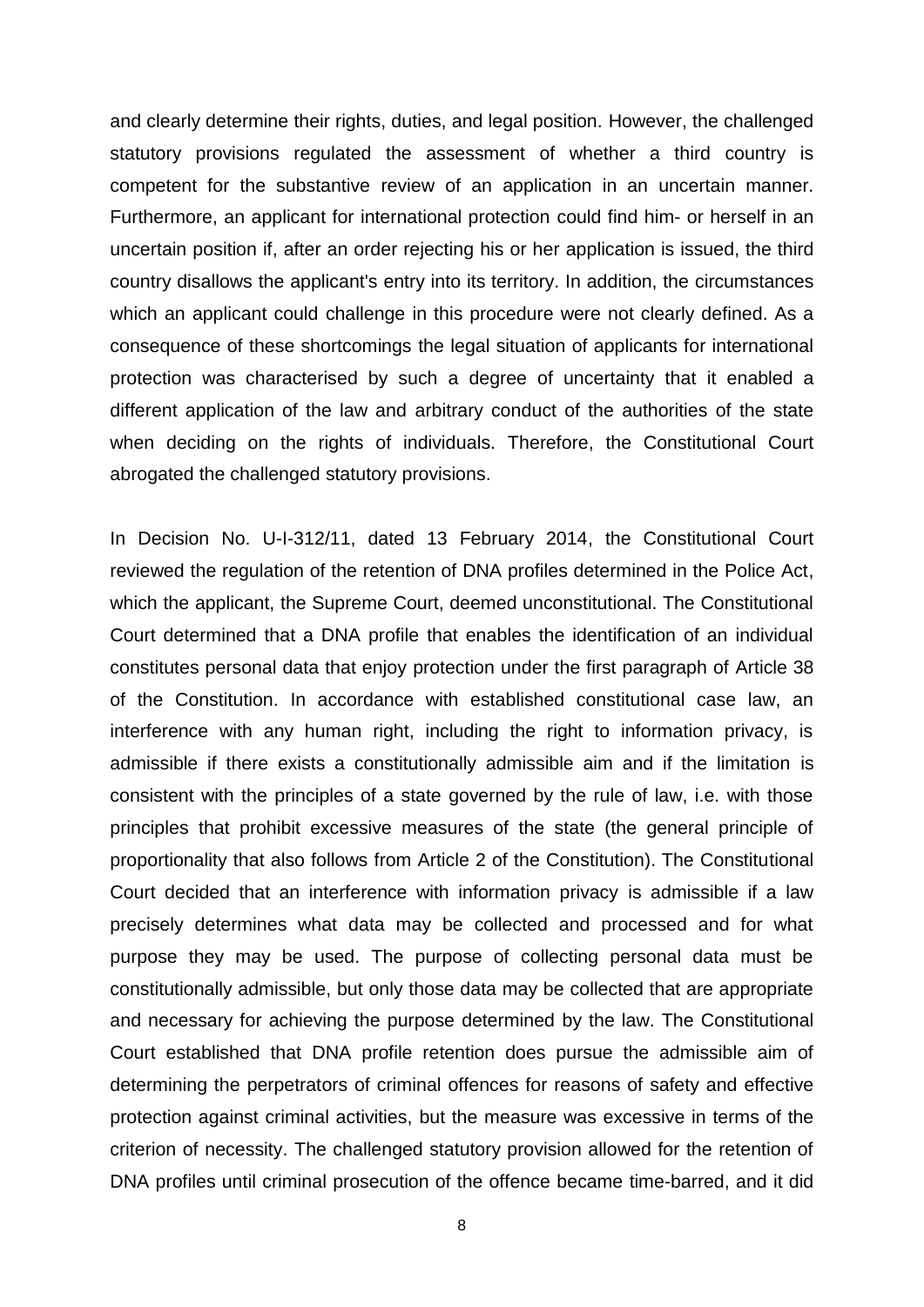so even in cases where prosecution was no longer possible due to the final dismissal of the proceedings or even a final decision of acquittal. By allowing the retention of DNA profiles even after the purpose of retention (the identification of the perpetrator) was achieved, the legislature inadmissibly interfered with the right of these individuals to information privacy. The Constitutional Court therefore held that the challenged statutory regulation was not consistent with the right to information privacy.

The Constitutional Court recently also decided on the statutory basis for the extraordinary measure of writing off or converting eligible bank liabilities adopted by the Bank of Slovenia. In Decision No. U-I-295/13, dated 19 October 2016, the Constitutional Court *inter alia* stated that the legislature did not interfere with the principle of trust in the law, which is one of the principles of a state governed by the rule of law under Article 2 of the Constitution. This principle guarantees that the legal position of an individual will not be arbitrarily aggravated by the State, i.e. without an objective reason based on a prevailing and legitimate public interest. The extraordinary measure of writing off or converting was in substance a decision that a particular category of creditors of the bank will not be rescued with public funds. The writing off or conversion were applied only to those financial instruments for which the holders knew in advance (although in other aspects) that their legal position is relatively weaker and bears a bigger default risk. There is no interference with the principle of the trust in the law if a measure is adopted which, in economic terms, has similar effects as if the state allowed the banks to go into bankruptcy and subsequently grant a restitution for outstanding claims only to the bank's ordinary but not to its subordinated creditors. In this case, the Constitutional Court submitted its first question to the European Court of Justice for a preliminary ruling. The European Court of Justice adopted a Judgment regarding such in Case C-526/14 on 19 July 2016.

5. *Has the concept of the rule of law changed over time in case law in your country? If so, please describe these changes referring to examples.* 

It clearly follows from its case law that, during its 25-years of functioning in the independent and sovereign Republic of Slovenia, the Constitutional Court has not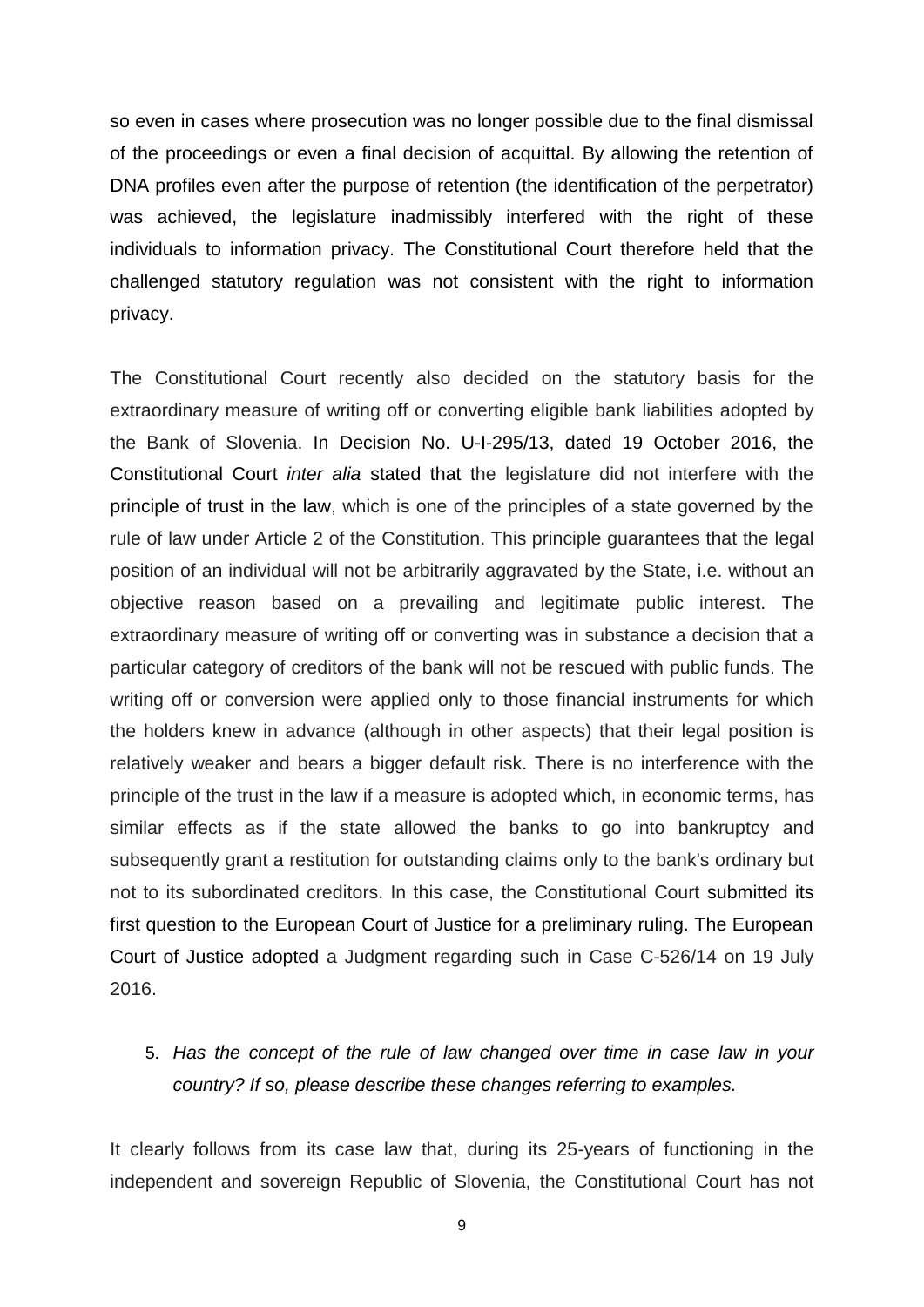only identified and defined the concept of the principle of a state governed by the rule of law, but has been continually upgrading this concept. Concrete cases concerning the review of constitutionality and constitutional complaints enabled the Constitutional Court to fulfil this task. Over time, these cases have highlighted new challenges based on the changed circumstances in society, requiring that the Constitutional Court performs its review also in terms of the principles of a state governed by the rule of law. The Constitutional Court referred to these principles and applied them as the major premise in a number of its decisions in various legal fields. Thus, for example, in the initial years of its functioning the Constitutional Court established the principle of proportionality as one of the principles of a state governed by the rule of law.

If we concentrate on the principle of proportionality, it should be mentioned that the Constitutional Court first applied this principle in Decision No. U-I-47/94, dated 19 January 1995,<sup>8</sup> and adopted the version of the proportionality test it currently applies in Decision No. U-I-18/02, dated 24 October 2003.<sup>9</sup> In this Decision, the Constitutional Court reiterated its already well-established position that a human right or fundamental freedom can be restricted only if by such restriction the legislature pursues a constitutionally admissible aim and if the restriction is consistent with the principle of proportionality, which prohibits excessive state interferences.

A review of whether an interference is disproportionate is always preceded by a test of the legitimacy of the interference (i.e. establishing whether the interference pursues a constitutionally admissible aim) and is carried out by the Constitutional Court on the basis of the so-called strict test of proportionality. This test comprises a review of three aspects of the interference:

(1) whether the interference is actually necessary (needed),

(2) whether the reviewed interference is appropriate for achieving the aim pursued, and

(3) whether the weight of the consequences of the reviewed interference for the affected human right is proportional to the value of the aim pursued or to the benefits which will arise due to the interference (the principle of proportionality in the narrow

 $\overline{a}$  $8$  Codices SLO-1995-1-001.

<sup>9</sup> *Cf.* also Decision No. U-I-218/07, dated 26 March 2009, Codices SLO-2009-2-004.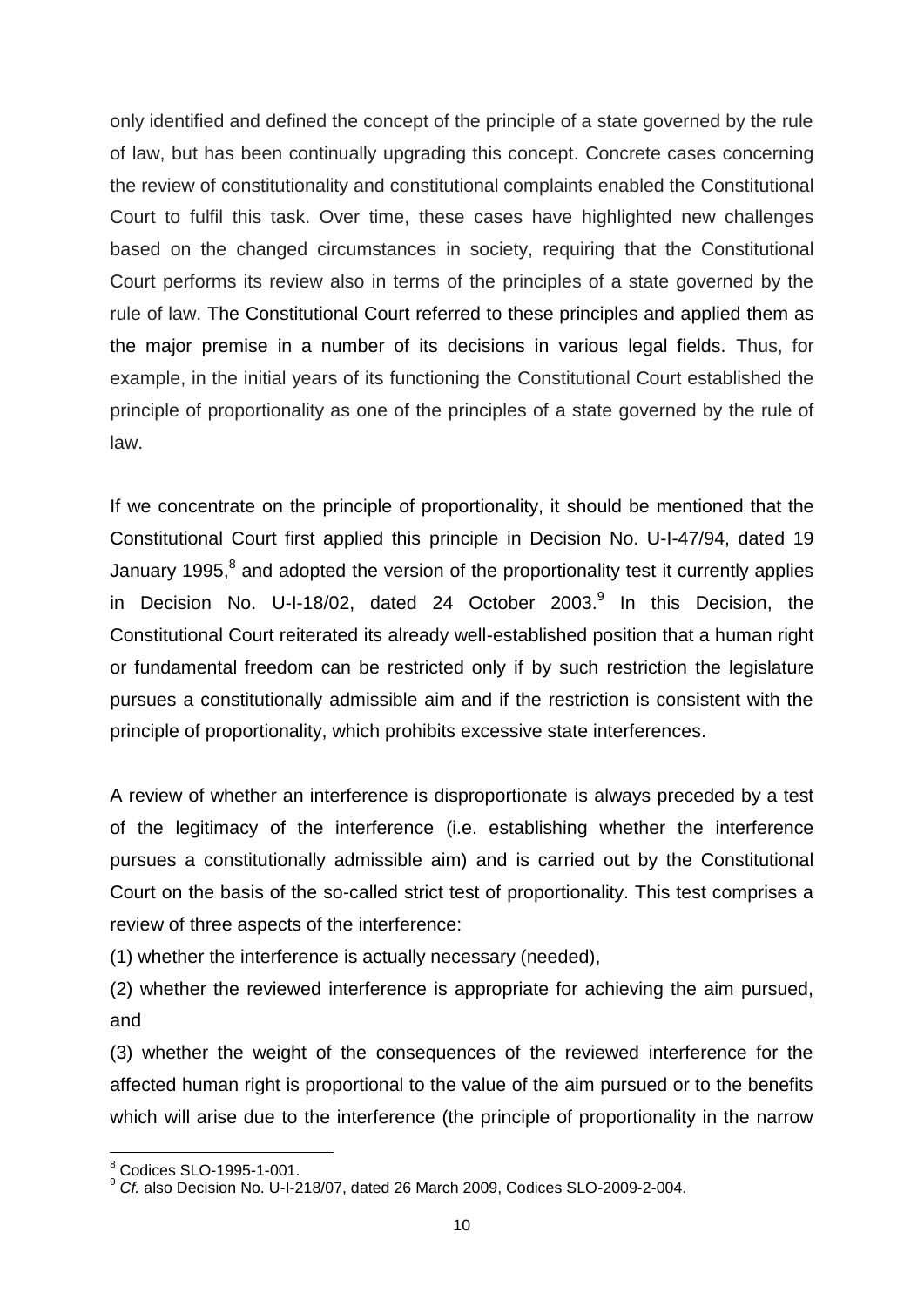sense). Only if an interference that passes all three aspects of the test is constitutionally admissible. Otherwise, the Constitutional Court abrogates the statutory provision as unconstitutional or establishes its unconstitutionality.

In its case law, the Constitutional Court has been constantly developing the manner of application of the principles of a state governed by the rule of law. An example of such development can be found in decisions that address the issue of residence of persons who were removed from the register of permanent residents in the Republic of Slovenia following its independence (the so-called erased persons). In Decision No. U-II-3/04, dated 20 April 2004, the Constitutional Court elaborated on the principle of a state governed by the rule of law in terms of the binding nature of decisions of the Constitutional Court and the respect they demand. The Constitutional Court has namely ruled on the constitutionality of the referendum question in the request for calling a preliminary statutory referendum on the draft act that would regulate the position of the so-called erased persons. It concluded that the referendum question was contrary to the Constitution.

Following this decision, the Constitutional Court had to decide twice more on the admissibility of a preliminary statutory referendum on the same draft act. By Decision No. U-II-4/04, dated 17 June 2004, and by Decision No. U-II-5/04, dated 8 July 2004, the Constitutional Court decided that initiatives for calling a preliminary statutory referendum were submitted in order to delay proceedings and therefore contrary to Article 2 of the Constitution prolonged the unconstitutionality established by a prior decision of the Constitutional Court. The Constitutional Court emphasised that principles of a state governed by the rule of law in accordance with Article 2 of the Constitution do not oblige only the legislature to respect Constitutional Court decisions but also voters (the people) in the event in which the subject being decided on at a referendum is a statute by which the unconstitutionality established by a Constitutional Court decision is to be remedied.

6. *Does international law have an impact on the interpretation of the principle of the rule of law in your country?*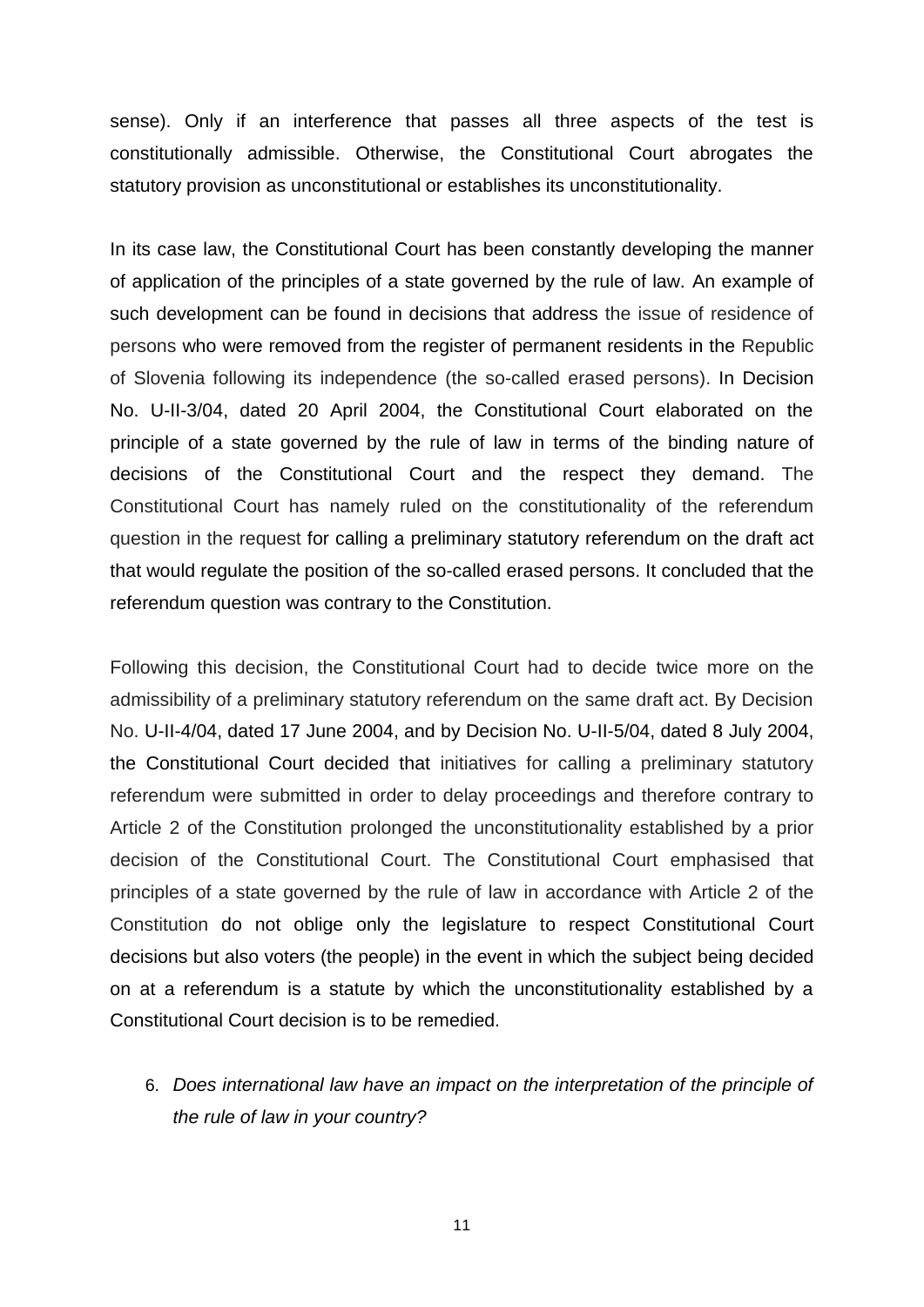The status and effects of international law in the Slovene legal order are regulated by a number of provisions of the Constitution. Article 8 of the Constitution determines that laws and other regulations must comply with generally accepted principles of international law and with treaties that are binding on Slovenia. Article 153 of the Constitution further elaborates that laws must be in conformity with generally accepted principles of international law and with treaties ratified by the National Assembly of the Republic of Slovenia (whereas regulations and other general legal acts must also be in conformity with other ratified treaties, i.e. those that were, in accordance with the law, ratified by the Government of the Republic of Slovenia). From the perspective of the hierarchy of regulations, it follows from the mentioned provisions of the Constitution that in the Slovene (constitutional) legal order treaties are inferior to the Constitution, but superior to laws, as laws have to be in conformity with them. In addition, it is important to stress that Article 8 of the Constitution clearly determines that ratified and published treaties shall be applied directly. Such entails that provisions of treaties – provided they are, by their nature, self-executing – produce direct legal effects for individuals and they can rely directly on such provisions when invoking their rights. The Constitutional Court held, for example, that the provision of point 3 of Article 9 of the United Nation's Convention on the Rights of the Child is a self-executing provision and applied it in the case at issue.<sup>10</sup>

Among treaties, the ECHR should be specifically mentioned, as it plays an important role in the work of the Constitutional Court, especially when deciding on constitutional complaints, through which individuals invoke violations of human rights and fundamental freedoms in concrete proceedings.<sup>11</sup> By ratifying the ECHR, the Republic of Slovenia adopted the obligation under international law to respect the standards of protection of human rights and fundamental freedoms guaranteed by the ECHR. From the viewpoint of national constitutional law it is undisputable that the ECHR is directly applicable (Article 8 of the Constitution). Such entails that the ECHR must be taken into consideration by all authorities of the state, especially the courts, when deciding on the rights and obligations of individuals. Therefore, when deciding

 $\overline{a}$ <sup>10</sup> See Constitutional Court Decision No. U-I-312/00, dated 23 April 2003.

<sup>11</sup> One of the conditions for lodging a constitutional complaint is the prior exhaustion of judicial protection and all legal remedies before regular courts. Such entails that, as a general rule, constitutional complaints are lodged against decisions of the Supreme Court. An exception to this rule are proceedings in which procedural regulations do not envisage the intervention of the Supreme Court.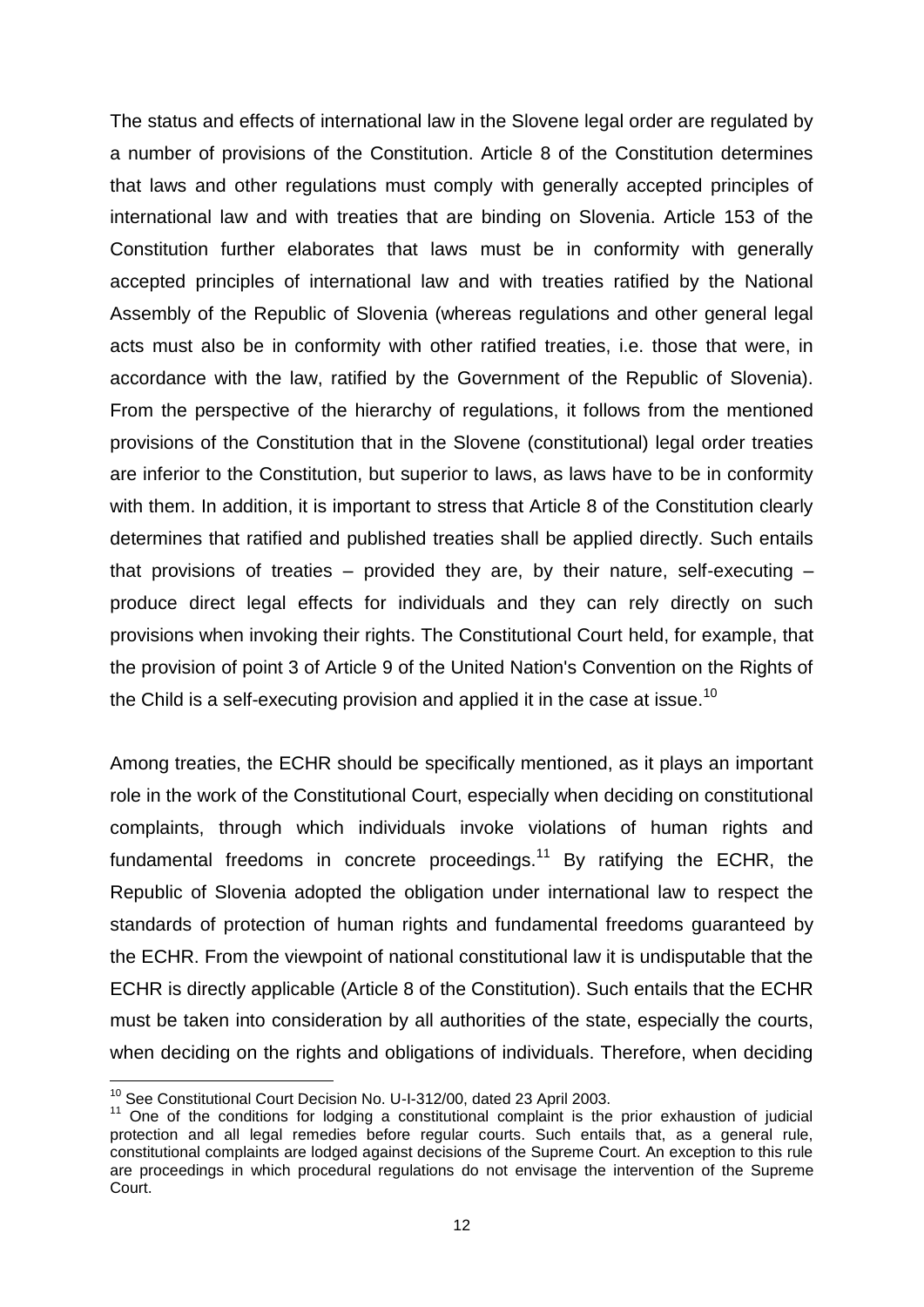on whether a law is consistent with the Constitution or whether human rights or fundamental freedoms of individuals were violated in procedures before authorities of the state, the Constitutional Court also regularly considers the ECHR and the case law of the European Court of Human Rights (hereinafter referred to as the ECtHR). This is not only an obligation under international law, but also an obligation under internal law stemming from national constitutional law. The Constitutional Court can apply the ECHR directly as the underlying reason of its decision; however, as a general rule, it considers it indirectly through the standpoints of the ECtHR when interpreting the provisions of the Constitution.<sup>12</sup>

When the Republic of Slovenia joined the EU in May 2004, it thereby transferred the exercise of part of its sovereign rights to the EU and transposed the entire *acquis communautaire* into its legal order*.* The internal constitutional legal basis for such was provided by Article 3a of the Constitution. The third paragraph of Article 3a of the Constitution is key for the position of EU law in the legal system of the Republic of Slovenia: legal acts and decisions adopted in the framework of the EU apply in the Republic of Slovenia in conformity with the legal regulation of the EU. This provision establishes the internal constitutional legal foundation on the basis of which all authorities of the state, including the Constitutional Court, must, when exercising their competences, take into account EU law, including the case law of the Court of Justice of the European Union, namely in conformity with the principles and rules of EU law. With the Lisbon treaty entering into force, the Charter of Fundamental Rights of the European Union also became an important point of reference for the Constitutional Court.

It should further be highlighted that the Constitutional Court held that the fundamental principles of EU law are at the same time also constitutional principles. In above mentioned Decision No. U-I-146/12, it stated that from the third paragraph of Article 3a of the Constitution there follows the requirement that in the exercise of its competences also the Constitutional Court must apply EU law in accordance with the legal order of the European Union. Due to the third paragraph of Article 3a of the

 $\overline{a}$  $12$  In Decision No. U-I-65/05, dated 22 September 2005 (Codices SLO-2005-3-003), the Constitutional Court specifically underlined that when assessing the constitutionality of a law it must take into consideration the case law of the ECtHR, regardless of the fact that it was adopted in a case in which the Republic of Slovenia was not involved in the proceedings before the ECtHR.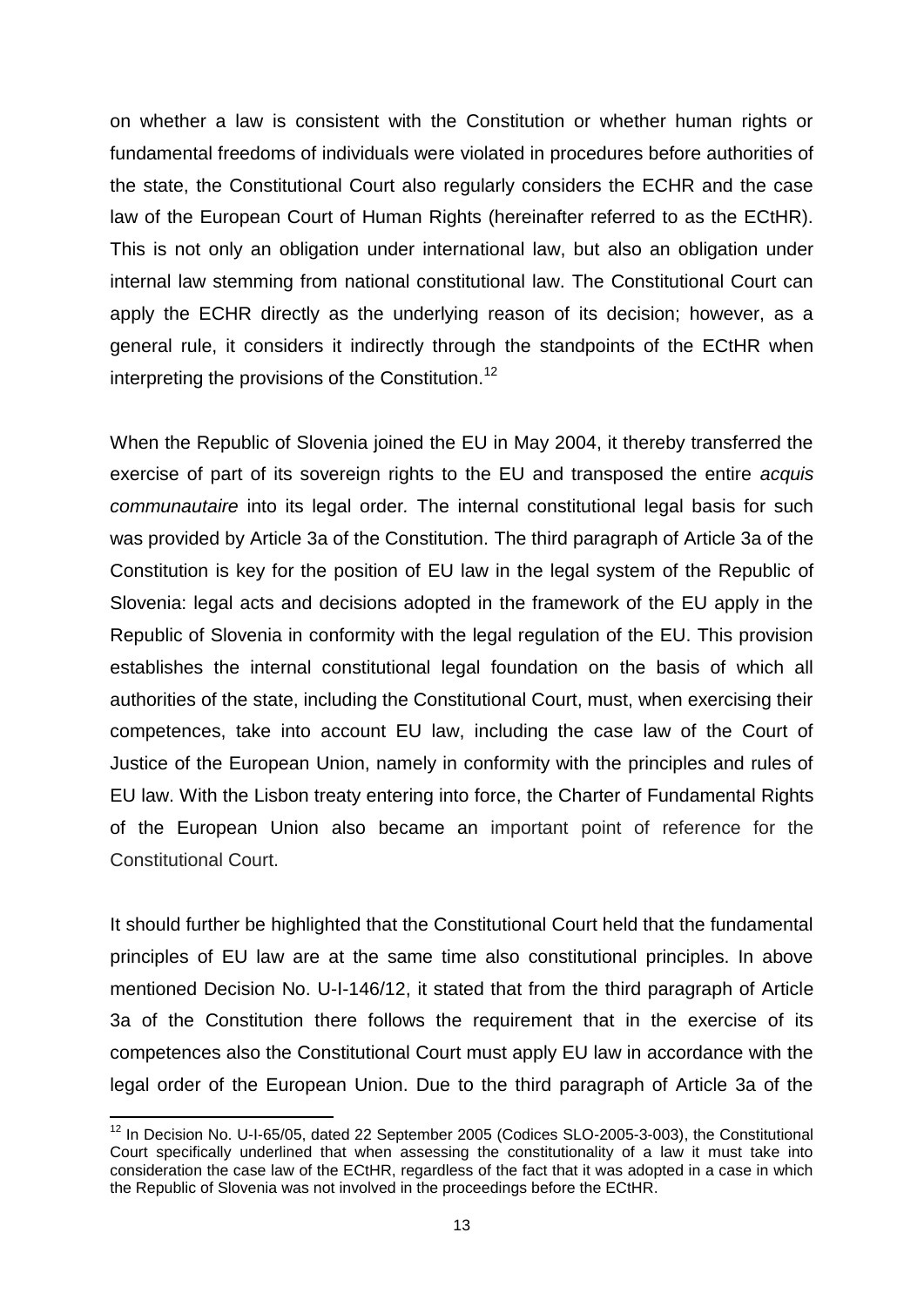Constitution, the fundamental principles that define the relationship between internal law and EU law are at the same time also internal constitutional principles that have the same binding effect as the Constitution. As internal constitutional law principles, these principles also bind the Constitutional Court in the exercise of its competences in the framework of legal relationships that concern EU law. In the cited Decision, the Constitutional Court provided the following examples of such principles: the principle of the primacy of EU law, the principle of sincere cooperation, including the principle of consistent interpretation (the third paragraph of Article 4 of the Treaty on European Union, hereinafter referred to as the TEU), the principle of the direct applicability of EU law, the principle of the direct effect of EU law, the principle of conferral of competences (the first paragraph of Article 5 of the TEU), the principle of subsidiarity (the third paragraph of Article 5 of the TEU), and the principle of proportionality (the fourth paragraph of Article 5 of the TEU).

### *II. New challenges to the rule of law*

# 7. *Are there major threats to the rule of law at the national level or have there been such threats in your country (e.g. economic crises)?*

During the recent economic and financial crisis, which also affected the Republic of Slovenia, the Constitutional Court was faced with petitions and constitutional complaints, associated with this crisis. In cases where the Constitutional Court established an inconsistency of the adopted statutory regulation with the Constitution or the violation of human rights and fundamental freedoms by individual acts, the regulation or the individual act at issue were often challenged from the viewpoint of the principles of a state governed by the rule of law.

The Constitutional Court thus reviewed a number of legislative measures adopted to cope with the on-going financial crisis.<sup>13</sup> In Decision No. U-I-186/12, the Constitutional Court reviewed the admissibility of a decrease of the amount of oldage pensions adopted only for certain groups of persons who had been insured

 $\overline{a}$ <sup>13</sup> See e.g. Decisions No. U-I-186/12, dated 14 March 2013, No. U-I-13/13, dated 14 November 2013, and No. U-I-146/12, dated 14 November 2013, Codices SLO-201-3-012, regarding the Fiscal Balance Act.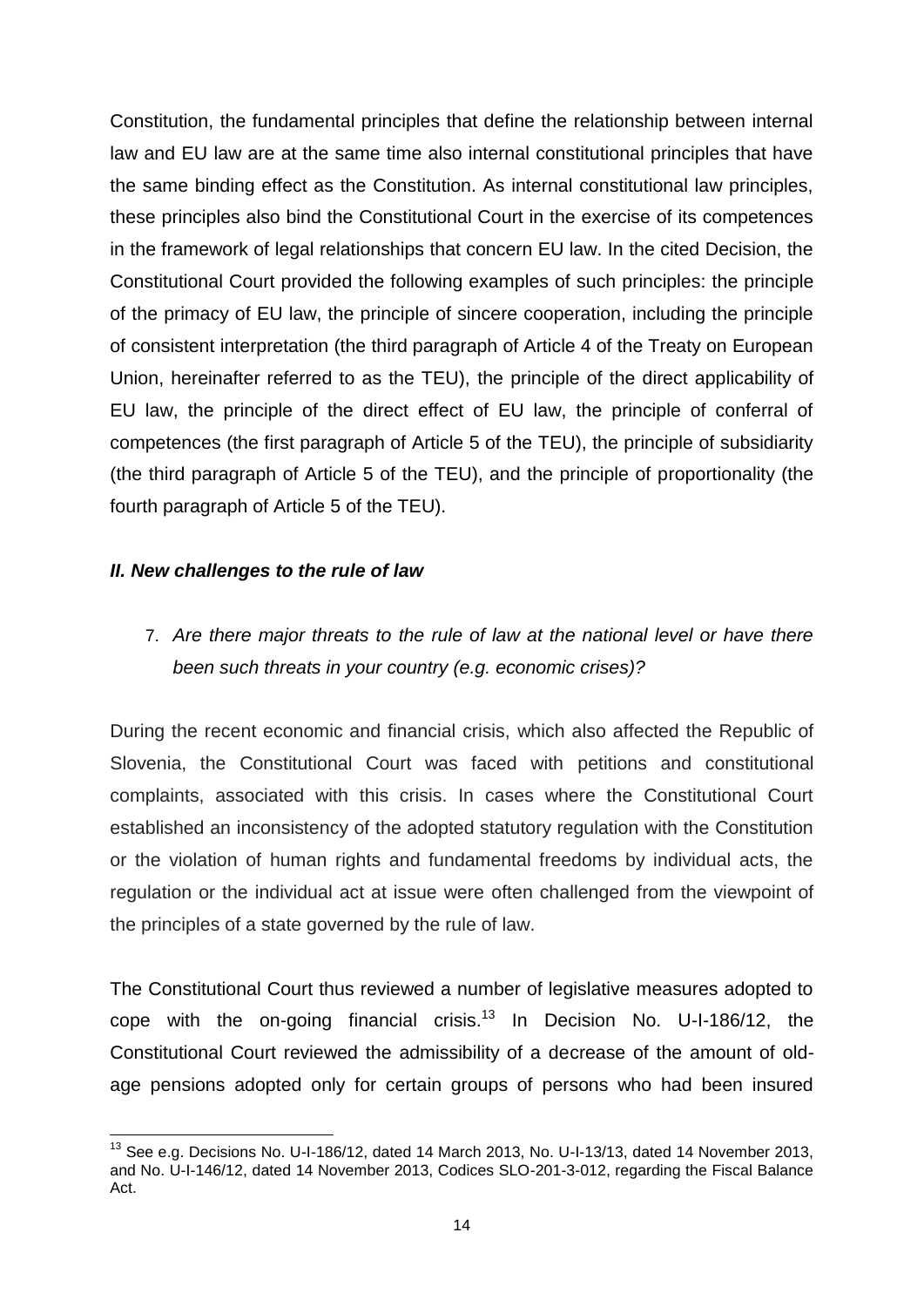under the mandatory pension insurance scheme. The Constitutional Court noted that a pension in a determined amount is an acquired right determined by statute, which is protected in the framework of the principle of trust in the law under Article 2 of the Constitution. It clarified, however, that the economic inability of the state to provide for social expenses can represent a constitutionally admissible reason for the legislature to decrease legally determined acquired rights in the future (the amount of a pension determined by a final decision) without such being inconsistent with the principle of trust in the law. As the classification of groups of beneficiaries whose pensions were to be decreased in the challenged statute was arbitrary, the Court found that it was thus inconsistent with the principle of equality before the law determined in the second paragraph of Article 14 of the Constitution.

In the context of the principle of trust in the law, the Constitution protects acquired rights from statutory interference. In its case law, the Constitutional Court has repeatedly explained that the Constitution does not prevent a regulation from changing previously determined rights or conditions for their exercise with effect for the future, provided that such changes do not contradict constitutionally determined principles or other constitutional provisions, in particular the principle of trust in the law as one of the principles of a state governed by the rule of law as determined by Article 2 of the Constitution.<sup>14</sup> According to established constitutional case law, this principle ensures individuals that the state will not aggravate their legal position in an arbitrary manner, i.e. without a sound reason substantiated by a prevailing and legitimate public interest. When the new regulation interferes with on-going relationships or legitimate legal expectations, due to the observance of the principle of trust in the law, the legislature must lay down a transitional period intended to regulate the rights and legal relationships that have already been established under the law that was previously in force and that still exist upon the entry into force of the new law.

By Decision No. U-I-15/14, dated 26 March 2015, the Constitutional Court decided on the constitutionality of the Intervention Measures Act, by which the time limit for the classification of judicial positions into the final salary grades (by which salary

<sup>&</sup>lt;sup>14</sup> See e.g. Decision No. U-I-146/12, dated 14 November 2013 (Codices SLO-2014-3-012).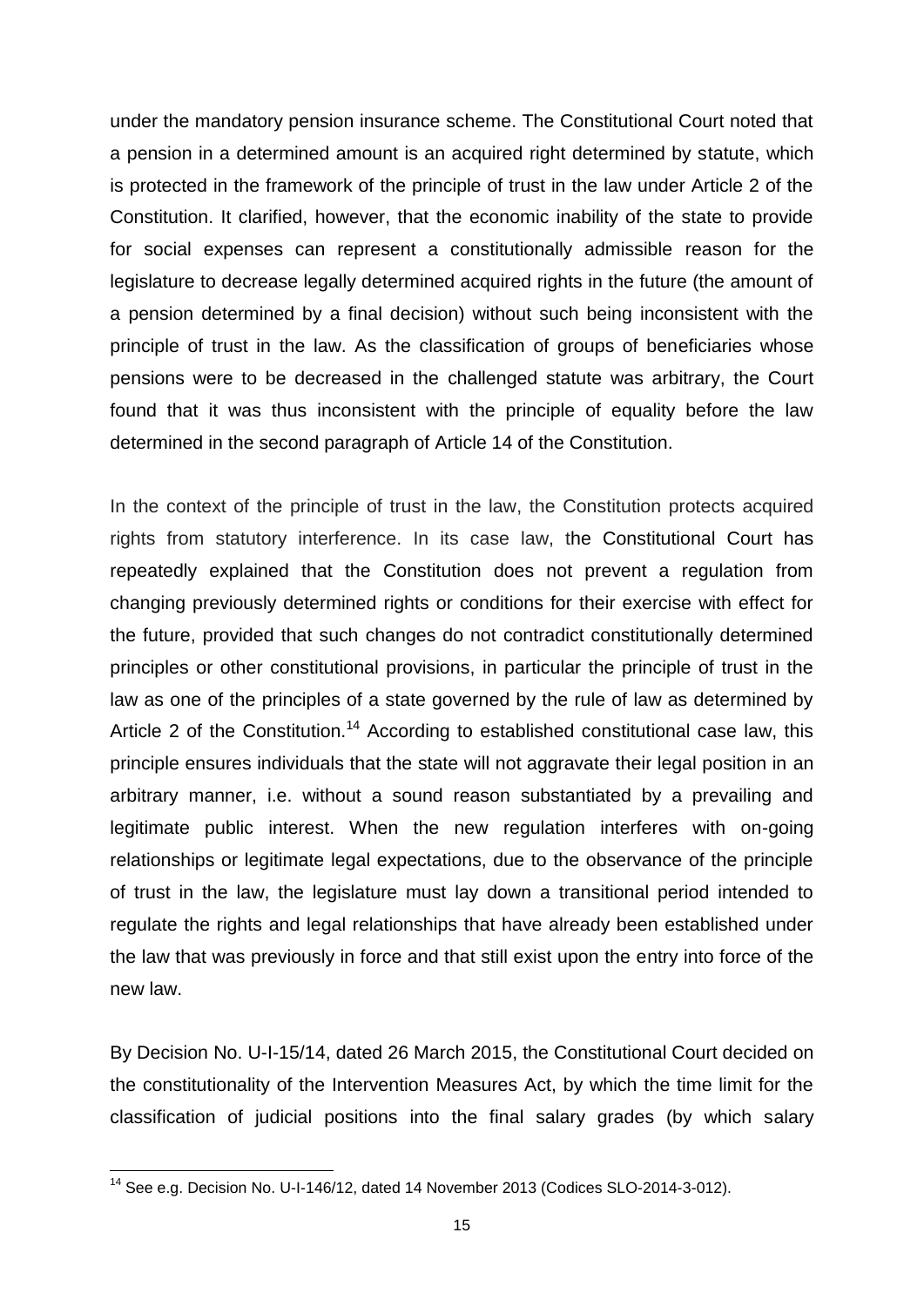imbalances between the office holders of all three branches of power were to be completely eliminated) was postponed for a year. The applicant claimed that such statutory provision entailed a decrease in judicial salaries and a less favourable position of judges compared to the office holders of the other two branches of power. The Constitutional Court considered the case from the viewpoint of judicial independence (Article 125 of the Constitution) and the principle of the separation of powers (the second paragraph of Article 3 of the Constitution). The protection of judges from a decrease in salaries while holding office is one of the fundamental principles of judicial independence, which is protected by Article 125 of the Constitution. The Constitutional Court established that the challenged provision represented one of the intervention measures for limiting budgetary expenditures, which are grounds that can justify the temporary postponement of an increase in judicial salaries. Also as regards the principle of the separation of powers, the Constitutional Court did not establish an inconsistency with the Constitution. The Constitutional Court has in fact already adopted the position that the requirement of the equality of individual branches of power also presupposes comparable pay for the office holders of different branches of power whose statuses are comparable. The classification of judges into salary grades could only be considered inconsistent with the principle of the separation of powers if it resulted in substantial imbalances between the salary grades for judicial positions compared to the salary grades for positions within the executive and legislative branches of power. Such could not be alleged in the case at issue, even though judges had not yet been classified into their final salary grades, as the final classification was in fact postponed. It is not in itself inconsistent with the Constitution if the legislature decided to gradually eliminate salary imbalances. In addition, the legislature at the same time also suspended, for the same period of time, the full implementation of the final salary grades for the bearers of the other two branches of power.

# 8. *Have international events and developments had a repercussion on the interpretation of the rule of law in your country (e.g. migration, terrorism)?*

If we limit the reply to the work of the Constitutional Court, we may initially find that the concept of the state governed by the rule of law is a substantively broad concept which the Constitutional Court applies, according to the ever changing (international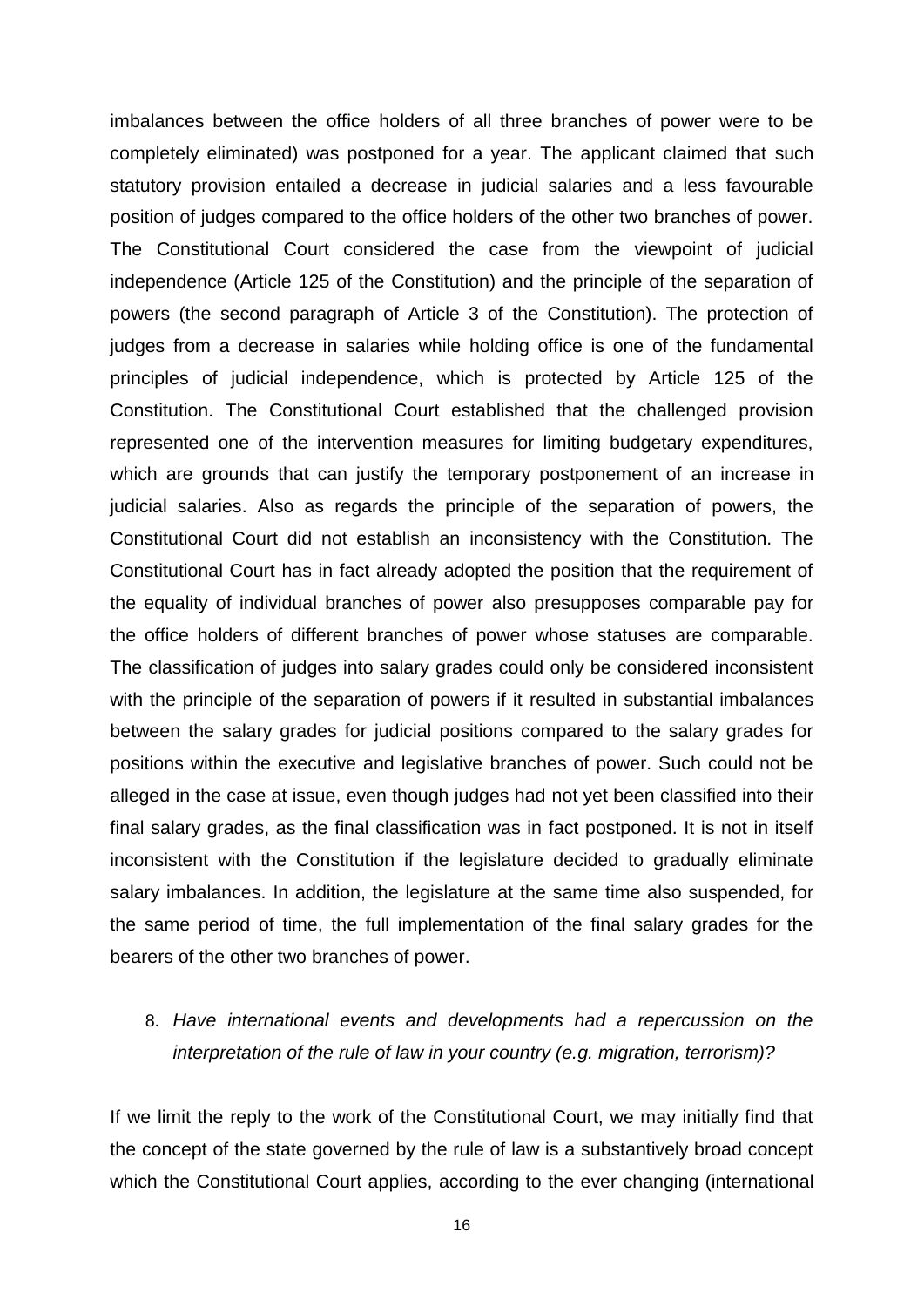and domestic) context, in the interpretation of other constitutional provisions and as the major premise in its decision-making. In recent years, the Constitutional Court *inter alia* referred to the principle of a state governed by the rule of law when reviewing the constitutionality of national regulations adopted in response to the issues of migrations and terrorist threats. The Constitutional Court also regularly considers asylum law cases and in doing so frequently applies the relevant European Union directives and international law.

By Decision No. U-II-2/15, dated 3 December 2015, the Constitutional Court decided a dispute regarding the admissibility of a subsequent legislative referendum on the amendment of the Defence Act by which the National Assembly accorded the army new extraordinary powers for protecting the state border which it carries out together with the police. The National Assembly justified the need for such Act with the current refugee and migrant crisis. Following the adoption of the Act, the National Assembly decided on the admissibility of the proposal to call a referendum on the Act. By an order, which was subsequently challenged before the Constitutional Court, the National Assembly decided to reject the call for a legislative referendum, as the case concerned a law, regarding which referenda are inadmissible in accordance with the first indent of the second paragraph of Article 90 of the Constitution. This provision namely provides that no referendum may be called regarding laws on urgent measures to ensure the defence of the state, security, or the elimination of the consequences of natural disasters. In that case, the Constitutional Court agreed with the National Assembly and held that the rejection to call a referendum was not inconsistent with the Constitution.

The Constitutional Court subsequently also reviewed the above mentioned amendment to the Defence Act in Decision No. U-I-28/16, dated 12 May 2016. The applicant challenged the consistency of certain provisions of the amendment to the Defence Act with the principle of the clarity and precision of regulations as one of the principles of the state governed by the rule of law (Article 2 of the Constitution) before the Constitutional Court. The applicant stated that the definition of the army's powers is so general and loose that is allows (excessively) broad interpretation, as it does not determine the scope of application of such powers. In addition, the question of whether the Slovene army may use coercive measures when exercising the

17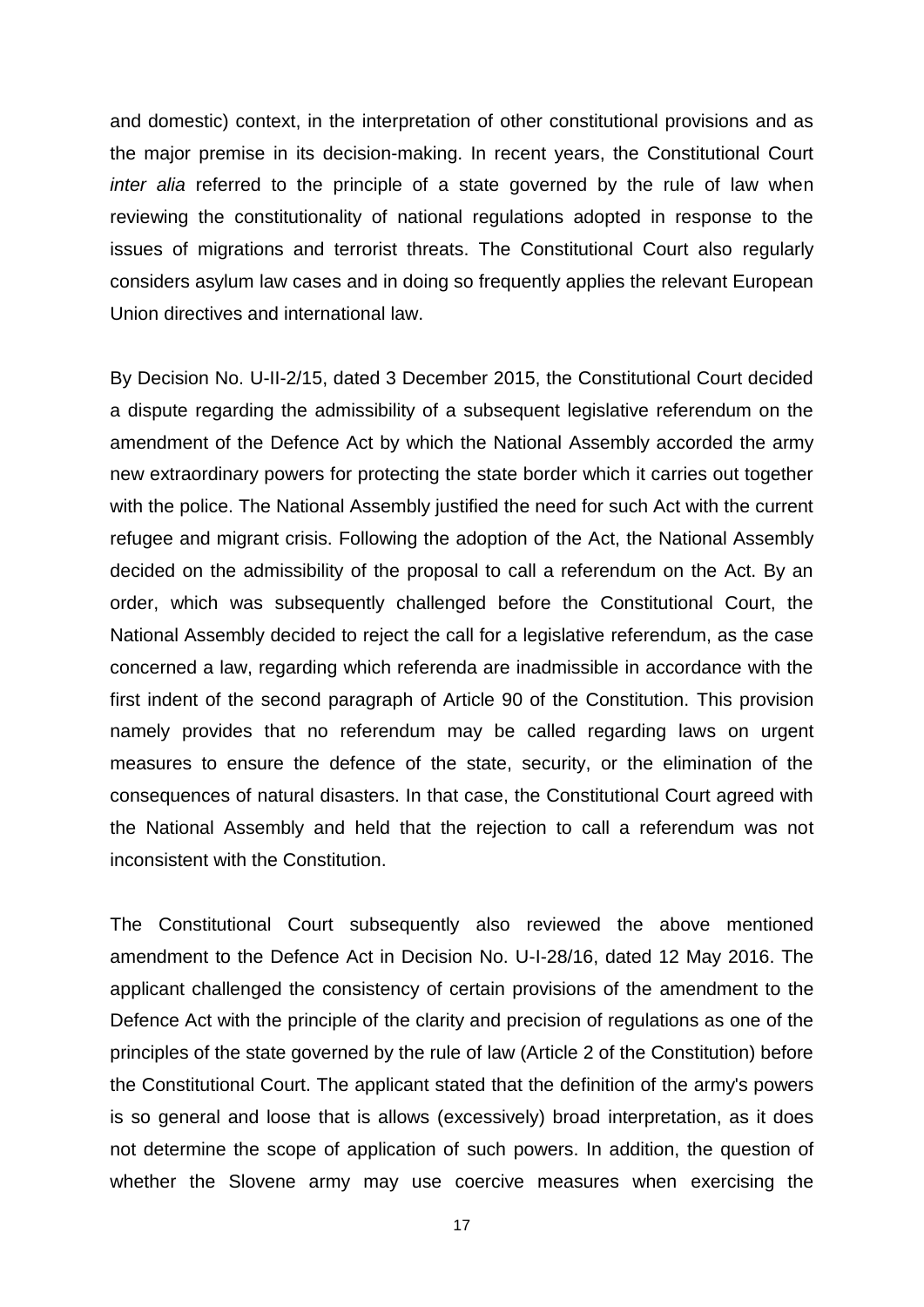challenged powers was raised. The applicant also asserted that the regulation of the responsibility of the members of the Slovene army for possible violations resulting from the exercise of individual powers was unclear and that no appeal procedures and control mechanisms with regard to individuals had been established in advance. Furthermore, it was allegedly not clear whether the Slovene army exercises its powers autonomously and the regulation of the mutual relationships of superiority and subordination between the Slovene army and the police was unclear. Although the challenged regulation was allegedly aimed at mitigating the current migrant and refugee crisis, the Defence Act spoke only of persons, groups, and crowds (without explaining the potential difference between a group and a crowd). Therefore, it was allegedly not clear in what instances the use of the challenged powers was admissible. In addition, the terms "security situation" and "protection of the state in the wider sense" were allegedly undefined. The Constitutional Court reiterated its position that a statutory norm fulfils the requirement of clarity and precision of regulations if its content may be construed through established methods of interpretation and thus the conduct of the authorities who have to implement it is determinable and predictable. As the content of the powers and open-textured legal terms from the first paragraph of Article 37a of the Defence Act can be construed through established methods of interpretation, the challenged provisions are not inconsistent with the principle of clarity and precision enshrined in Article 2 of the Constitution. The Constitutional Court did not establish an inconsistency of the challenged law with the Constitution.

9. *Has your Court dealt with collisions between national and international legal norms? Have there been cases of different interpretation of a certain right or freedom by your Court compared to regional / international courts (e.g. the African, Inter-American or European Courts) or international bodies (notably, the UN Human Rights Committee)? Are there related difficulties in implementing decisions of such courts / bodies? What is the essence of these difficulties? Please provide examples.* 

In the Slovene legal order, the hierarchy of legal acts is determined by Article 153 on the conformity of legal acts. Laws, regulations, and other general acts must be in conformity with the Constitution. Laws must be in conformity with generally accepted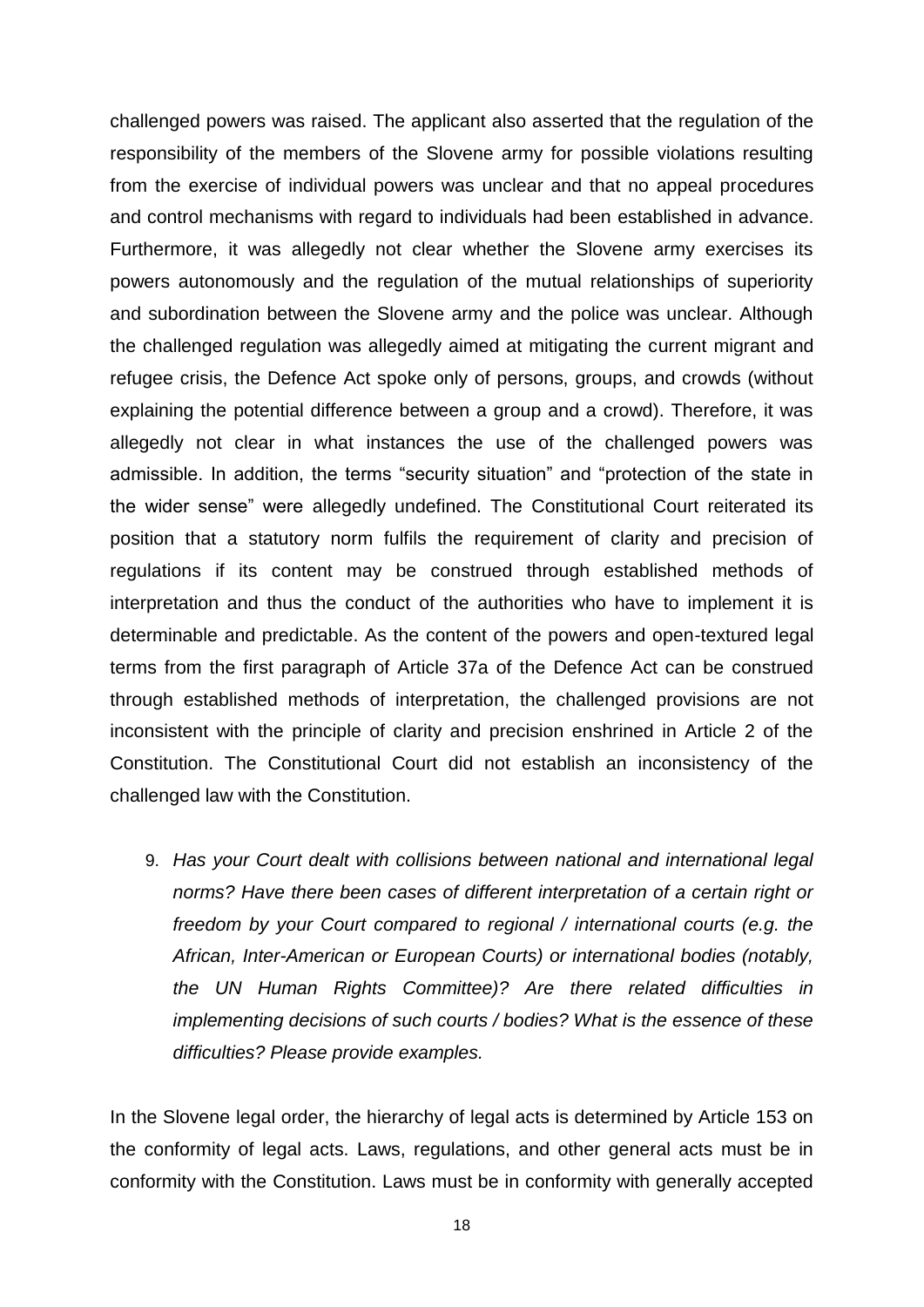principles of international law and with valid treaties ratified by the National Assembly, whereas regulations and other general acts must also be in conformity with other ratified treaties. Regulations and other general acts must be in conformity with the Constitution and laws. Individual acts and actions of state authorities, local community authorities, and bearers of public authority must be based on a law or regulation adopted pursuant to law. The Constitution is thus the highest legal act. However, with regard to the protection of human rights, the fifth paragraph of Article 15 of the Constitution, guaranteeing the principle of maximum protection of human rights, must be taken into account. If another legal act in force in Slovenia (i.e. a treaty) guarantees greater protection of a right than the Constitution, an individual must be recognised this right in accordance with such broader meaning.

The competences of the Constitutional Court thus imply that a review of a collision between national and international legal norms can come about only in the scope of the proceedings for so-called preliminary (*a priori*) review of the constitutionality of treaties, i.e. a review conducted before a treaty is adopted or comes into force. In the process of ratifying a treaty, the Constitutional Court, acting upon the proposal of the President of the Republic, the Government, or a third of the deputies of the National Assembly, issues an opinion on the conformity of such treaty with the Constitution. The opinion is binding on the National Assembly (the second paragraph of Article 160 of the Constitution). On the proposal of the Government, the Constitutional Court gave its opinion on the conformity of the Europe Agreement establishing an association between the European Communities and their Member States, acting within the framework of the European Union, of the one part, and the Republic of Slovenia, of the other part, with the Constitution.<sup>15</sup> In that Opinion, the Constitutional Court established, *inter alia*, the inconsistency of certain provisions of this Agreement with a provision of the Constitution, according to which foreign citizens could not acquire title to land except by inheritance, under the condition of reciprocity, which lead to a constitutional amendment. Had the National Assembly ratified this Agreement, containing provisions contrary to the Constitution, the Republic of Slovenia would have been bound by international obligations that would have required amending the Constitution. The purpose of the Constitutional Court's

<sup>15</sup> Opinion No. Rm-1/97, dated 5 June 1997, Codices SLO-1997-2-008.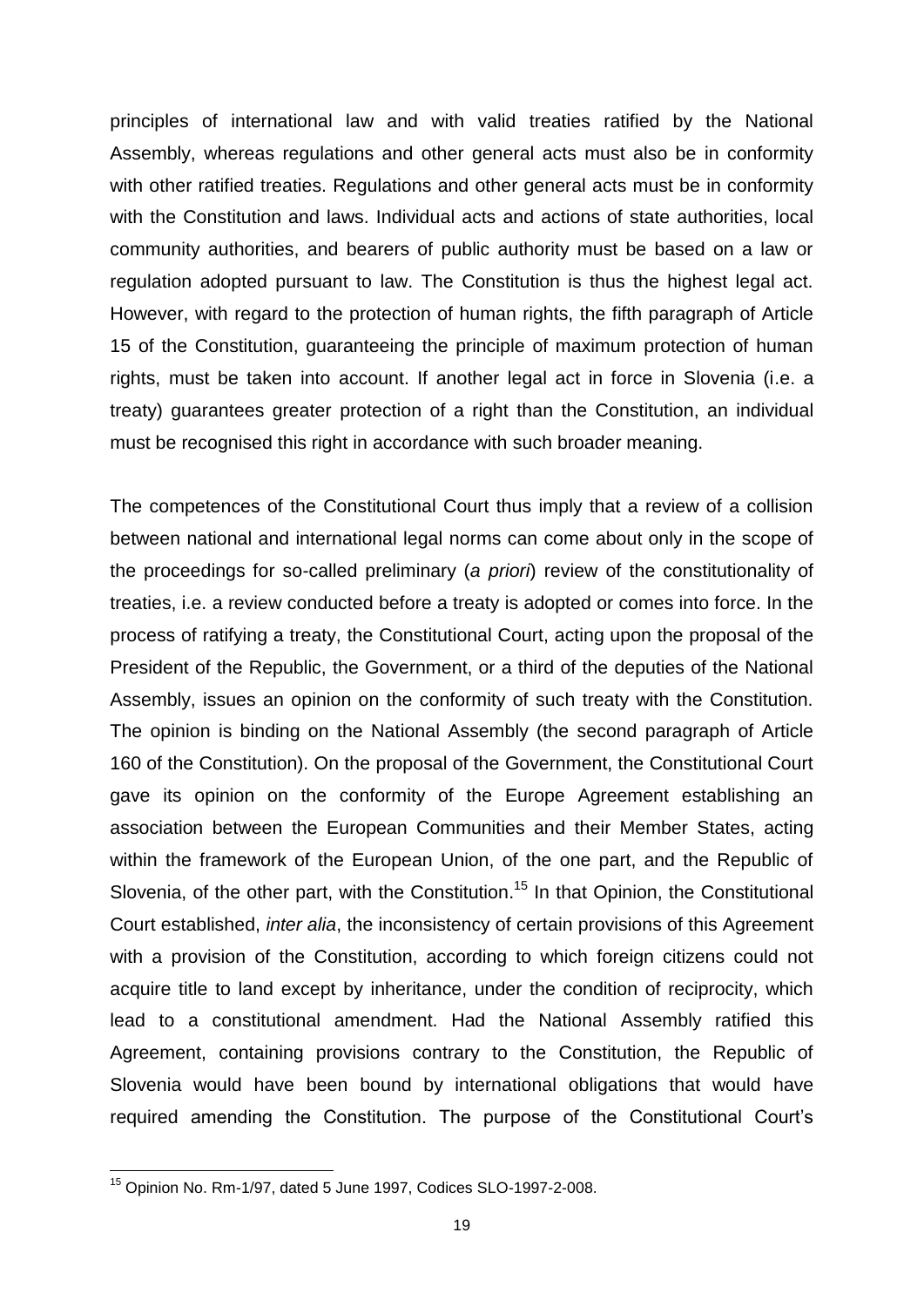competence for preliminary review of the constitutionality of treaties is precisely in preventing the adoption of such obligations. This competence can thus be understood as a safeguard, preventing that unconstitutional legal norms enter into the internal legal order of the Republic of Slovenia, as well as the existence of international obligations that the Republic of Slovenia could not fulfil in the framework of the existing constitutional order.

In hitherto constitutional case law, there are no decisions from which a divergence of the positions of the Constitutional Court and other international or regional jurisdictions (e.g. the ECtHR) could be inferred. Order No. U-I-223/09, Up-140/02, dated 14 April 2011, should, however, be mentioned. In this Order, the Constitutional Court touched upon the question of the relationship between the Constitutional Court and the ECtHR, and the limitation of the ECtHR's competence. By Judgment in the case *Gaspari v. Slovenia*, No. 21055/03, dated 21 July 2009, the ECtHR established that in proceedings before the Constitutional Court a violation of the first paragraph of Article 6 of the ECHR occurred, because, due to an erroneous serving of the constitutional complaint of the opposing parties from the civil action, the applicant, who was requesting a new trial, was denied the possibility to participate in constitutional complaint proceedings. Despite having established a violation, the ECtHR did not grant the applicant requesting a new trial indemnity for pecuniary damage (due to failure to demonstrate the existence of a causal link between the established violation and the alleged damage). The ECtHR added that the most appropriate manner of reparation would be to ensure the party a possibility to be reinstated in the position in which she would have been if the requirements under Article 6 of the ECHR had been fulfilled. In the view of the ECtHR, in the case at issue such would have best been attained if the domestic legislation enabled a party to re-open proceedings before the Constitutional Court.

Following the judgment of the ECtHR, the petitioner, *inter alia*, lodged a proposal to re-open constitutional complaint proceedings before the Constitutional Court. The Constitutional Court rejected her proposal. In the reasoning it adopted the position that the ECtHR does not have the competence to impose on a contracting party the adoption of precisely determined measures. The contracting party may of itself choose appropriate measures to remedy the consequences of a disputed individual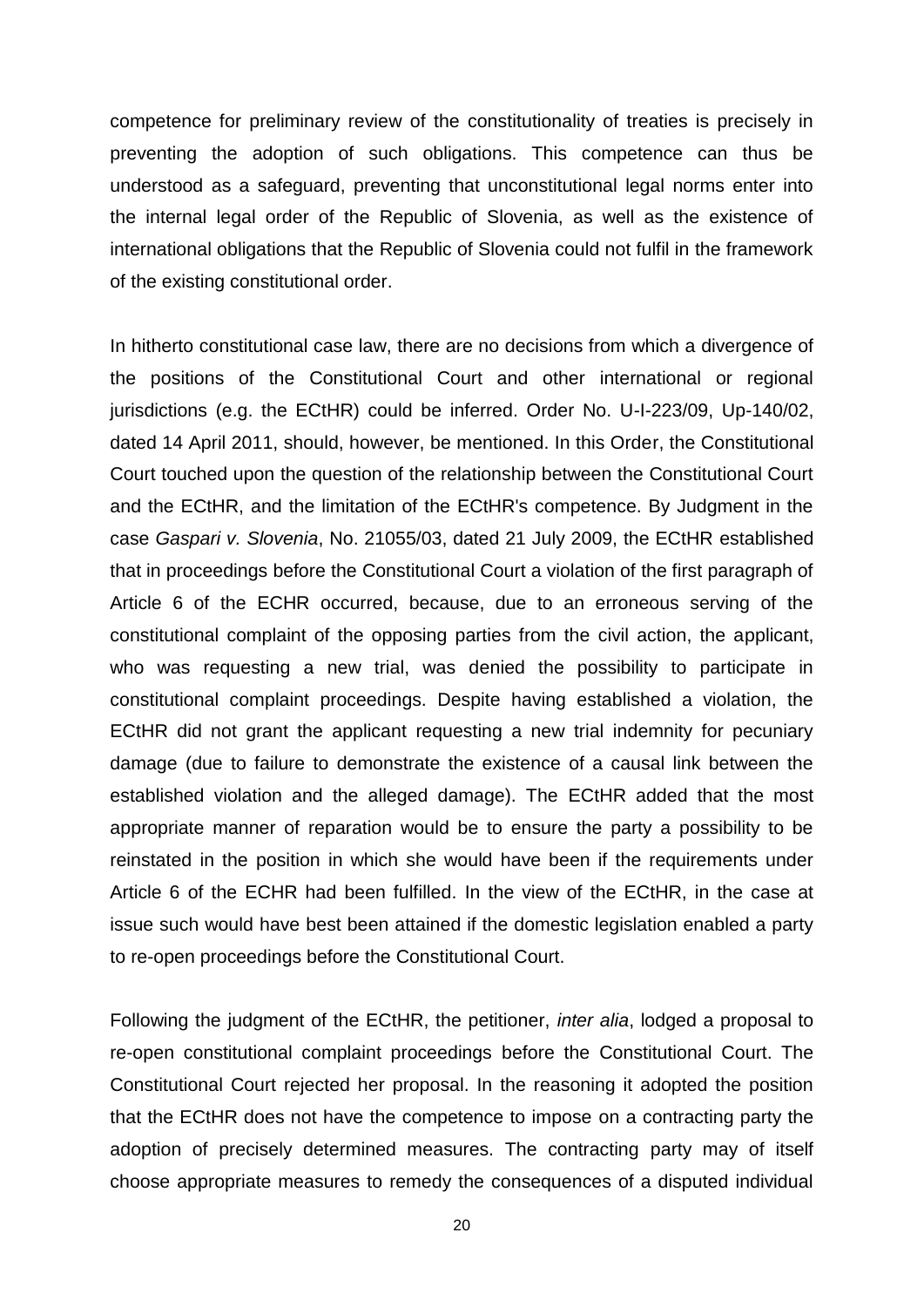act or measures by which it will be able to ensure the consistency of its domestic legislation with the requirements of the Convention. Only in exceptional circumstances, when a violation is such that it excludes every possibility of choice of measures, the ECtHR refers the contracting party to an adoption of a precisely determined measure. In the reasoning of the Judgment in case *Gaspari v. Slovenia*, the ECtHR actually stated what would be the most appropriate manner for the elimination of the violation. The Constitutional Court determined, however, that the reasons stated in the ECtHR Judgment do not mean in the present case that an obligation was thereby imposed on the Constitutional Court to unconditionally institute new constitutional complaint proceedings. The Constitutional Court Act namely does not determine the possibility to initiate new constitutional complaint proceedings. The ECtHR does not have the competence to impose that new domestic judicial proceedings be instituted. Therefore, also in the case at issue, such phrasing in the reasoning of the ECtHR Judgment cannot be interpreted otherwise than as constituting an indication of a possible measure that in the assessment of the ECtHR could be appropriate for the elimination of the consequences of the established violation.

#### *III. The law and the state*

10. *What is the impact of the case-law of your Court on guaranteeing that state powers act within the constitutional limits of their authority?* 

Within the framework of its competences, the Constitutional Court also ensures that state authorities function within the limits determined by the Constitution. In this regard it should be mentioned that the Constitutional Court Act accords the Constitutional Court broad competences through which it may ensure the effectiveness of its decisions in practice. Thus, on the basis of Article 39 of the Constitutional Court Act, it may suspend the implementation of a law or other regulation until a final decision, and, on the basis of Article 58 of the Act, the execution of an individual act if such could result in difficult to remedy harmful consequences. The Constitutional Court may determine the manner of the implementation of its decision (Article 40 of the Act), meaning that it temporarily assumes the legislative function and itself regulates the question at issue until the

21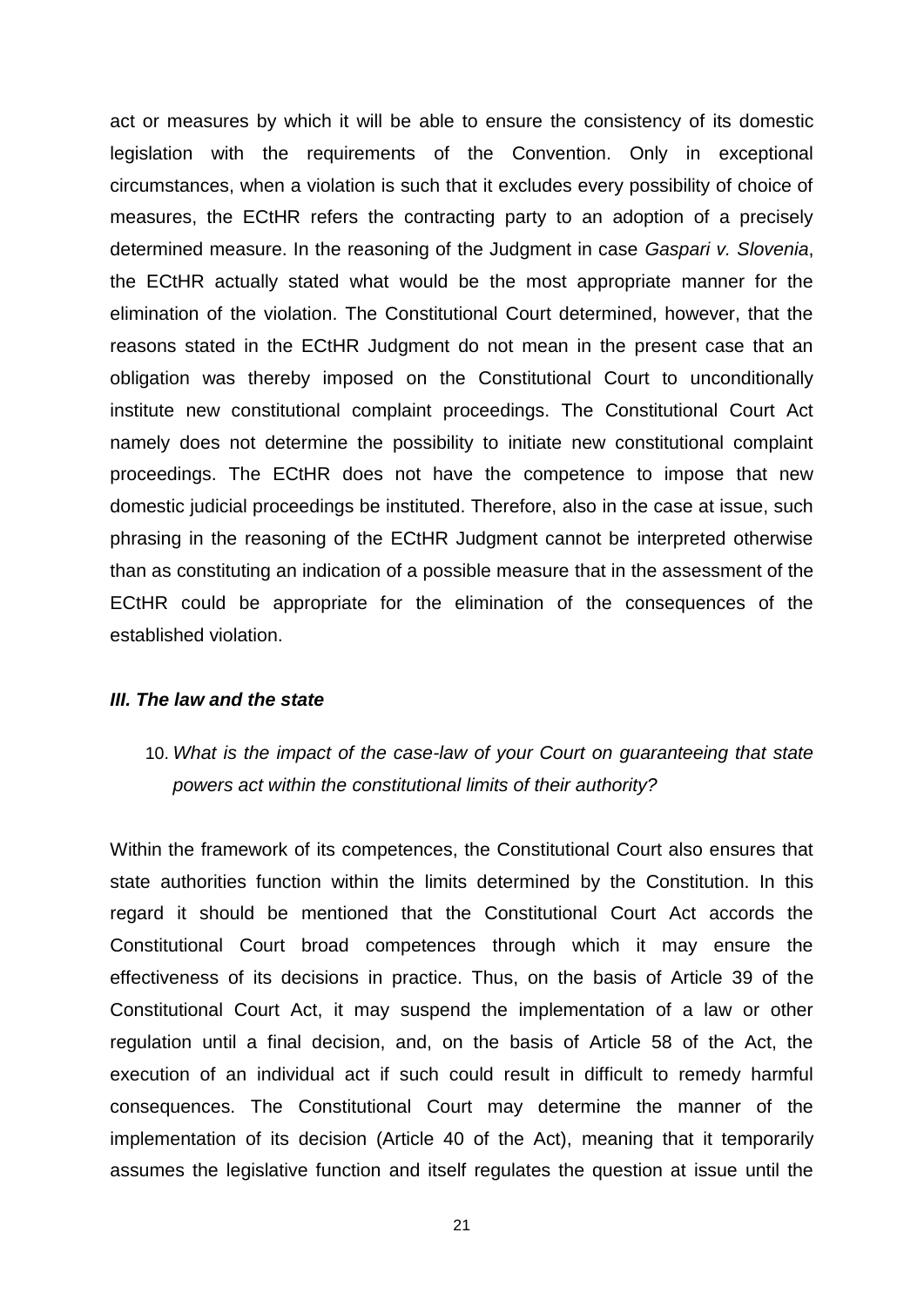legislature adopts a final solution. In constitutional complaint proceedings it may even itself decide on a disputed right or freedom (Article 60 of the Act) if such is necessary and if the decision can be reached on the basis of information contained in the case file.

Decision No. U-I-114/11, dated 9 June  $2011<sup>16</sup>$  by which the Constitutional Court decided that the Municipality of Ankaran is established, may serve as an example of a truly wide use of its competences. Even earlier, in Decision No. U-I-137/10, dated 26 November 2010.<sup>17</sup> the Constitutional Court established that the Establishment of Municipalities and Municipal Boundaries Act was inconsistent with the Constitution. It deemed that the National Assembly acted arbitrarily by failing to establish the municipalities of Ankaran and Mirna and thus violated certain of the petitioners' constitutional rights and fundamental constitutional principles. Consequently, it requested the National Assembly to remedy the mentioned unconstitutionality. By establishing the Municipality of Mirna, the National Assembly responded to the decision only in part, but it failed to adopt a law establishing the Municipality of Ankaran. As the National Assembly failed to respond to Constitutional Court Decision No. U-I-137/10 in its entirety, despite having been successful in the proceedings before the Constitutional Court, the petitioners remained without effective constitutional protection against the National Assembly's arbitrary conduct. However, in the Republic of Slovenia, everyone whose constitutional rights have been infringed must be ensured legal protection, as such is required by the principles of a state governed by the rule of law. Thus, in the case at issue such protection had to be ensured by the Constitutional Court. In order to ensure effective constitutional protection of the petitioners' constitutional rights, the Constitutional Court would have had to interfere with the elections called in the Urban Municipality of Koper (Ankaran used to be part of this Municipality) and abrogate the challenged Calling of Regular Local Elections in the Urban Municipality of Koper Act. Instead, it decided to adopt an approach that effectively protected not only the right to elections and the right to local self-government of the residents of the Urban Municipality of Koper, but also the right to local self-government of the residents of Ankaran. To this end, in Decision No. U-I-114/11 the Constitutional Court determined a new manner of implementation of

<sup>16</sup> Codices SLO-2014-2-006.

<sup>17</sup> Codices SLO-2014-2-005.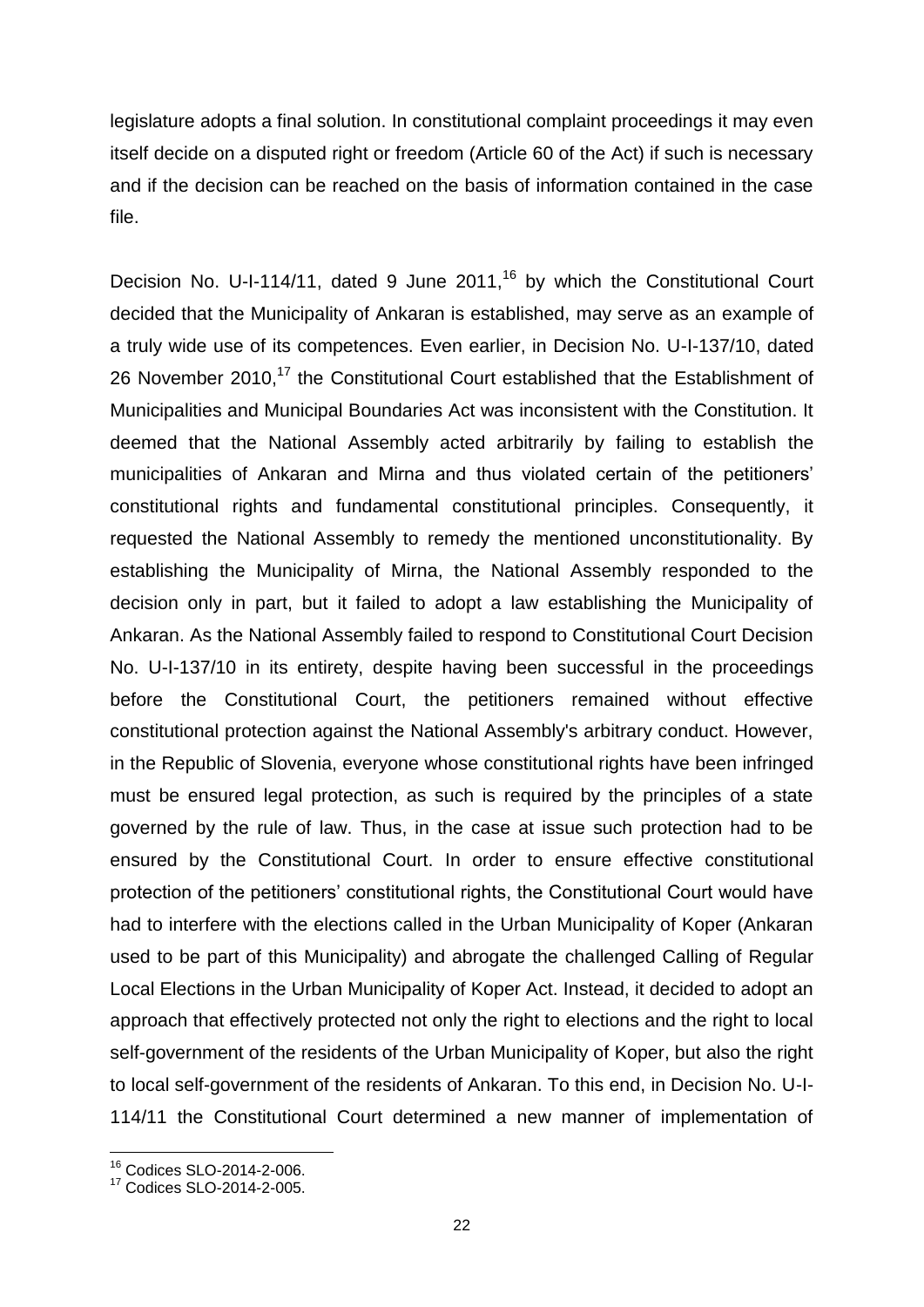Decision No. U-I-137/10 and thus ensured all affected persons the exercise of their constitutional rights: to the petitioners and the residents of Ankaran by establishing the Municipality of Ankaran and determining everything necessary for the calling of elections to its authorities within the framework of the regular local elections in 2014, and to the residents of the Urban Municipality of Koper by enabling that elections are carried out on the basis of the challenged Act and the Decree calling the elections.

Furthermore, in the Republic of Slovenia the principle of the separation of powers, determined in the second sentence of the second paragraph of Article 3 of the Constitution, applies. Along with some other constitutional provisions, such as the adherence of all three (i.e. legislative, executive, and judicial) branches of power to the Constitution (the first paragraph of Article 153 and Article 125 of the Constitution), the state's obligation to protect human rights and fundamental freedoms (the first sentence of the first paragraph of Article 5 of the Constitution), and their direct exercise on the basis of the Constitution (the first paragraph of Article 15 of the Constitution), the prohibition of arbitrariness as a principle implementing the rule of law (Article 2 of the Constitution), and the principle of equality (Article 14 of the Constitution), legal theory and constitutional case law classify the principle of the separation of powers as one of the fundamental principles of a democratic state governed by the rule of law. The Constitution contains numerous specifications of the functions and mutual limitations of state power, to be precise from a functional and organisational point of view (e.g. Article 83, the second paragraph of Article 120, Article 134, Article 125), as regards personnel (the third paragraph of Article 103 of the Constitution), or the incompatibility of functions (the second paragraph of Article 82, Articles 100, 105, 133, and 136 of the Constitution). The principle of the separation of powers limits the arbitrary use of power and establishes a government that is accountable to its citizens. The Constitutional Court can, for example, review the consistency of a challenged regulation with the constitutional principle of the separation of powers and establish whether the challenged regulation fulfils the requirements of this constitutional principle.<sup>18</sup> The main content of the principle of the separation of powers is namely not only in ensuring that no branch of state power interferes with the competences of another, but also in ensuring that neither of them

 $18$  See, e.g., Decision No. U-I-57/06, dated 29 March 2007, Codices SLO-2007-2-002.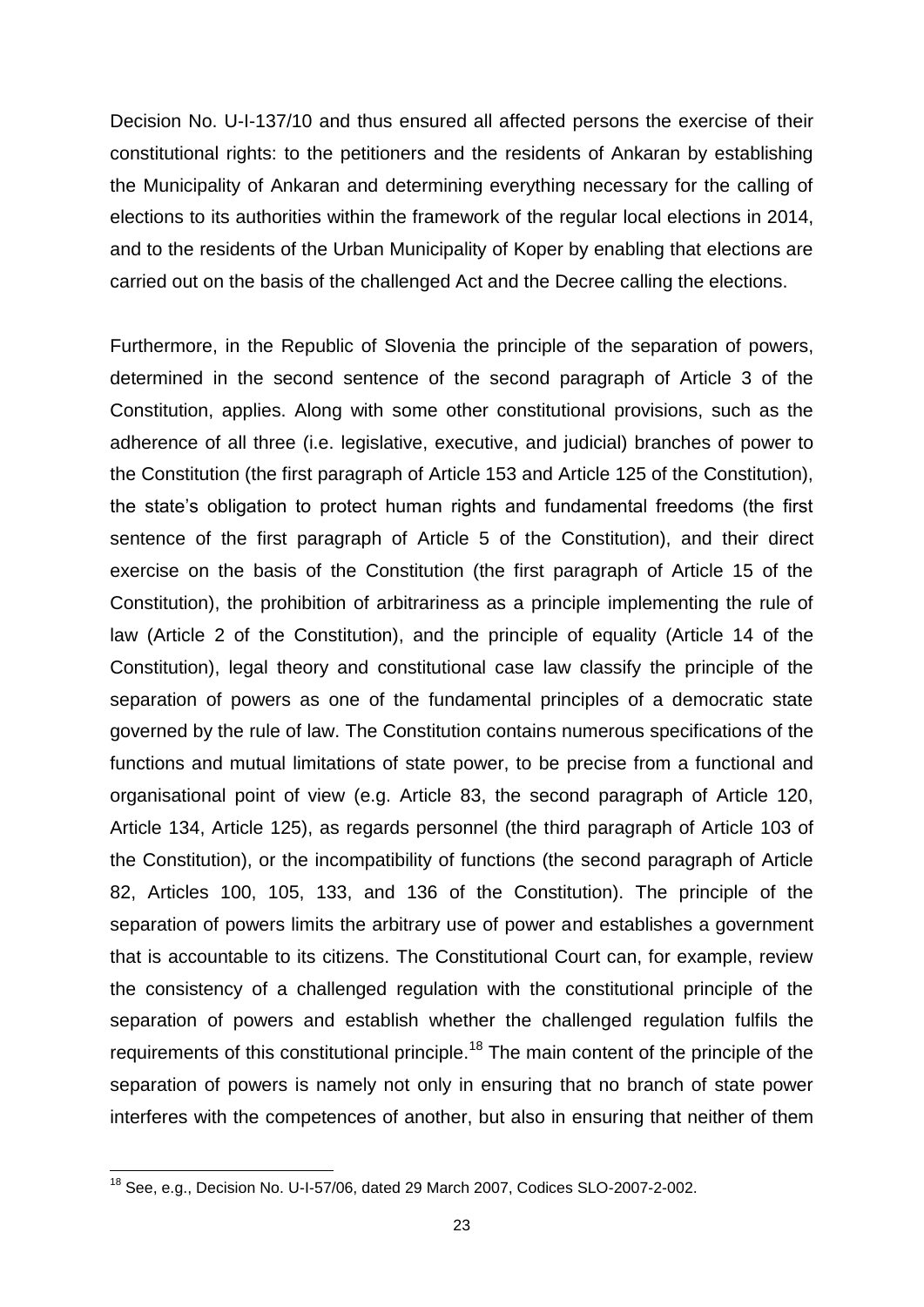omits activities that it is required to carry out in the framework of its tasks – especially when a task has been imposed by a judicial decision. The rule that all state authorities and bearers of public authority (as well as all individuals and legal entities), including the legislature, must consider, respect, and enforce judicial decisions, including Constitutional Court decisions, is one of the fundamental postulates of the state governed by the rule of law and the very heart of constitutional democracy. Failure to observe judicial decisions negates the rule of law and establishes the rule of unrestrained and unlimited arbitrariness.<sup>19</sup>

As the Constitutional Court stressed in Decision No. U-I-159/08, dated 11 December 2008, the principle of the separation of powers is a fundamental principle of the organisation of the state. As it is one of the fundamental principles of the constitutional order, its full effect, especially from the viewpoint of the position and functions of the judicial power, must be understood in connection with other fundamental constitutional principles, such as the principle of democracy (Article 1) and the principle of a state governed by the rule of law (Article 2). In addition, we must at all times be aware that all fundamental constitutional principles and the constitutional order on the whole serve to protect the freedom of individuals in relation to state power. The concept of power that is limited by law, i.e. power that functions within the framework and on the basis of the Constitution and, particularly, that respects constitutionally determined human rights and fundamental freedoms, is the highest constitutional and societal value, which must be the starting point of every review of the constitutional consistency of relations between the holders of different offices of state power. The contemporary understanding of the principle of the separation of powers entails that authorities which perform fundamental functions of state power are in their functioning relatively independent and autonomous in relation to other authorities such that none of them prevails. There exists a sophisticated system of mutual supervision, constraints, control, intertwined dependence, and balance. In that Decision, the Constitutional Court further stressed that the separation of state power into legislative, executive, and judicial branches does not entail a relation of superiority or subordination, but a relation of the constraint and cooperation of equal branches of power such that each functions within the

<sup>&</sup>lt;sup>19</sup> Decision No. U-I-248/08, dated 11 November 2009, Codices SLO-2010-1-003.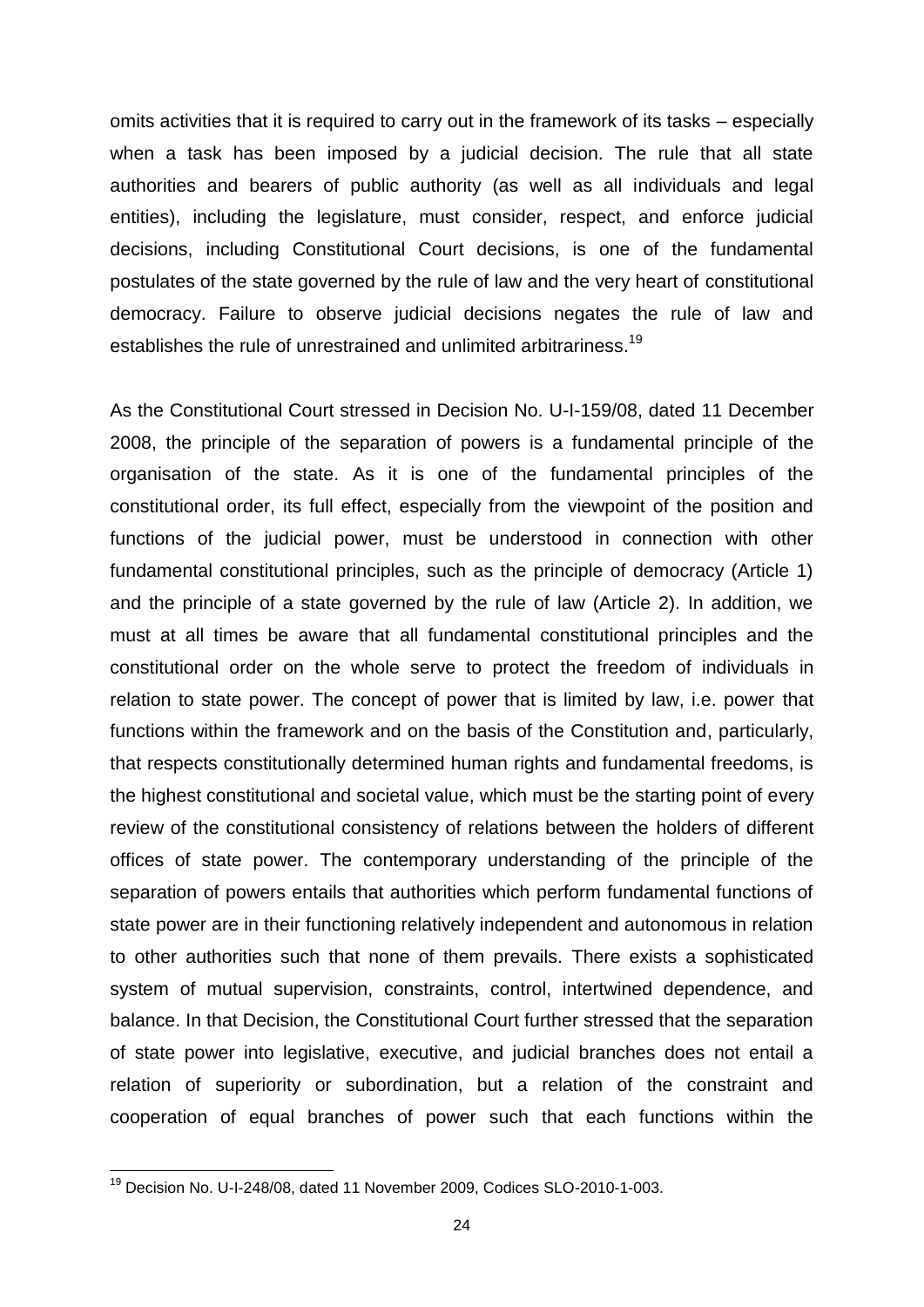frameworks of its own position and its own competence. A starting point of the regulation of mechanisms of checks and balances between branches of power must be the constitutional equality of the legislative, executive, and judicial powers. The relations between them must be set in a manner such that the relative independence and integrity of an individual branch of power in performing its function are not endangered.

In a number of its decisions, the Constitutional Court also highlighted that the principle of the separation of powers has two important elements, i.e. the separation of the individual functions of state power and the existence of checks and balances between them. By Decision No. U-I-57/06, dated 29 March 2007, $^{20}$  the Constitutional Court reviewed the provision of the Act regulating the incompatibility of holding public office with profit-making activities. According to the challenged provision a commission composed only of deputies of the National Assembly supervised the financial status of officials and whether the incompatibility of performing public office with other offices and activities was respected by officials who are ensured an independent and autonomous position by the Constitution. The Constitutional Court found that the provision was inconsistent with the principle of the separation of powers. It highlighted that the principle of the separation of powers was established in order to prevent the abuse of power, which is always to the detriment of the people or the rights of an individual. The first element of this principle (i.e. the separation of individual functions of power) requires that the legislative, executive, and judicial branches of power be separated from each other, which also entails that authorities or bearers of these individual branches of power are separated or are not the same. The second element of this principle (i.e. the existence of checks and balances), on one hand, requires that between individual branches of government there must exist a system of checks and balances, by virtue of which any of them can influence another and restrict such, while, on the other hand, they must cooperate to a certain extent since it is otherwise impossible to imagine the functioning of the system of government of the state as a whole. $^{21}$  As the regulation under review determined that only deputies of the National Assembly composed the commission, the Constitutional

<sup>&</sup>lt;sup>20</sup> Codices SLO-2007-2-002.

<sup>21</sup> Also held by the Constitutional Court in Decision No. U-I-83/94, dated 14 July 1994 (Codices SLO-1994-X-048).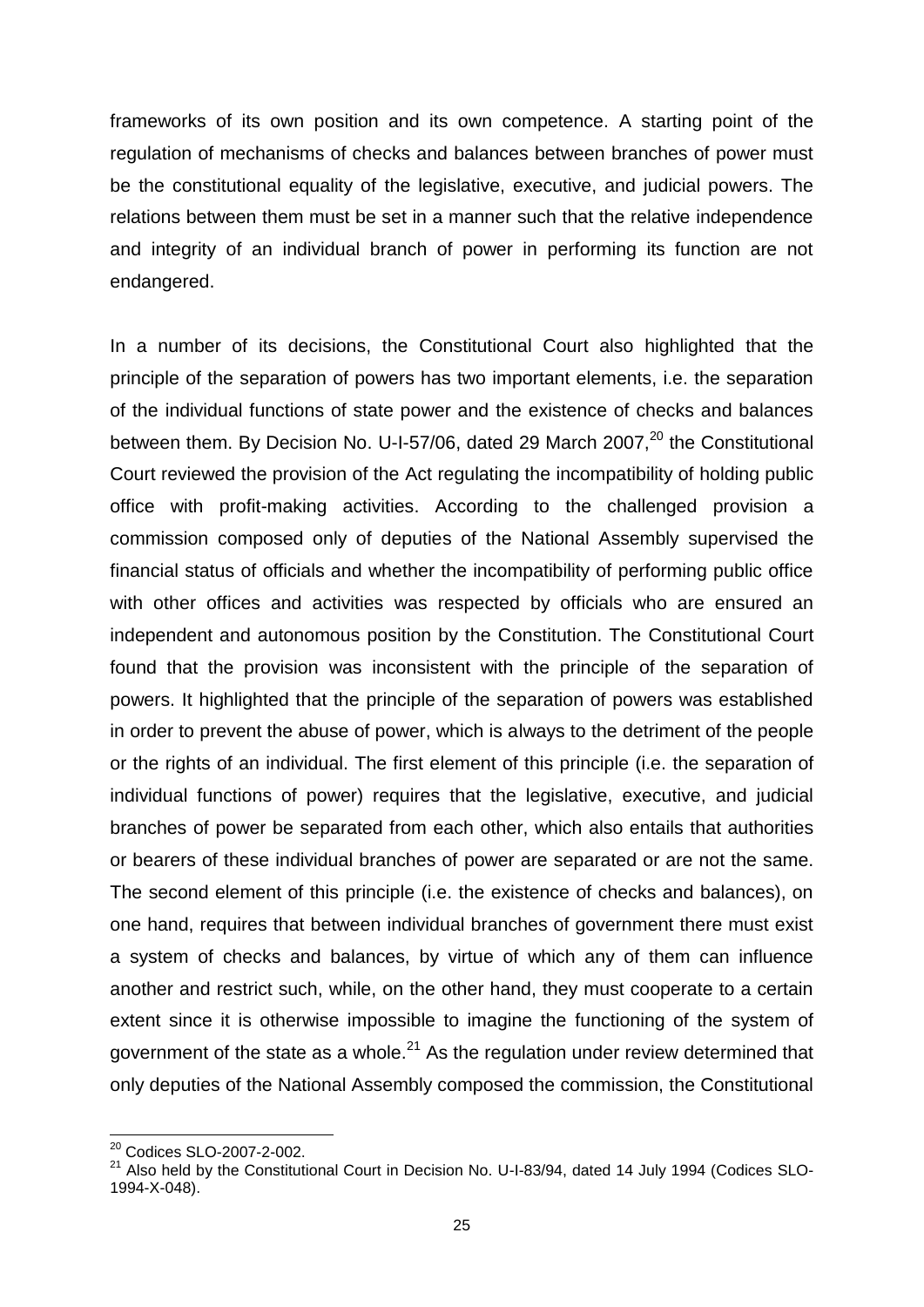Court found that it in fact entailed a supervisory authority of one of the branches of government. Such entails a concentration of the power of supervision over public offices in the National Assembly, i.e. the power of supervision over public offices in all the branches of power, except in the judicial branch, and supervision over public offices in all constitutionally defined authorities. Therefore, by the challenged regulation an extensive authority was given to one branch of power such that endangered the constitutional requirement that the branches of power be balanced, and consequently the challenged regulation was inconsistent with the principle of the separation of powers determined in the second paragraph of Article 3 of the Constitution.

In Decision No. U-I-304/96, dated 7 November 1996, the Constitutional Court stressed that the separation of powers is the foundation of the constitutional order of the Republic of Slovenia. Within the framework of their competences, state authorities of the legislative, executive, and judicial branches of power perform the functions of government, governed by a system of mutual checks and balances. In this system based on the separation of powers, the Constitutional Court has the role of guardian of constitutionality and legality in relation to all other government authorities, local self-government authorities, and bearers of public authority. The third paragraph of Article 1 of the Constitutional Court Act provides that Constitutional Court decisions have binding effect. As the Constitutional Court established that the legislature adopted an amendment to a piece of legislation that was contrary to a position expressed in a Constitutional Court decision, by disregarding the content of that decision, the legislature threatened the balance of the constitutional order that is based on respect for the mutual relations between authorities of the different branches of power as they are determined by the Constitution and the laws. Therefore, the Constitutional Court established an inconsistency of the relevant provisions of the challenged act with the Constitution.

11. *Do the decisions of your Court have binding force on other courts? Do other / ordinary courts follow / respect the case law of your Court in all cases? Are there conflicts between your Court and other (supreme) courts?*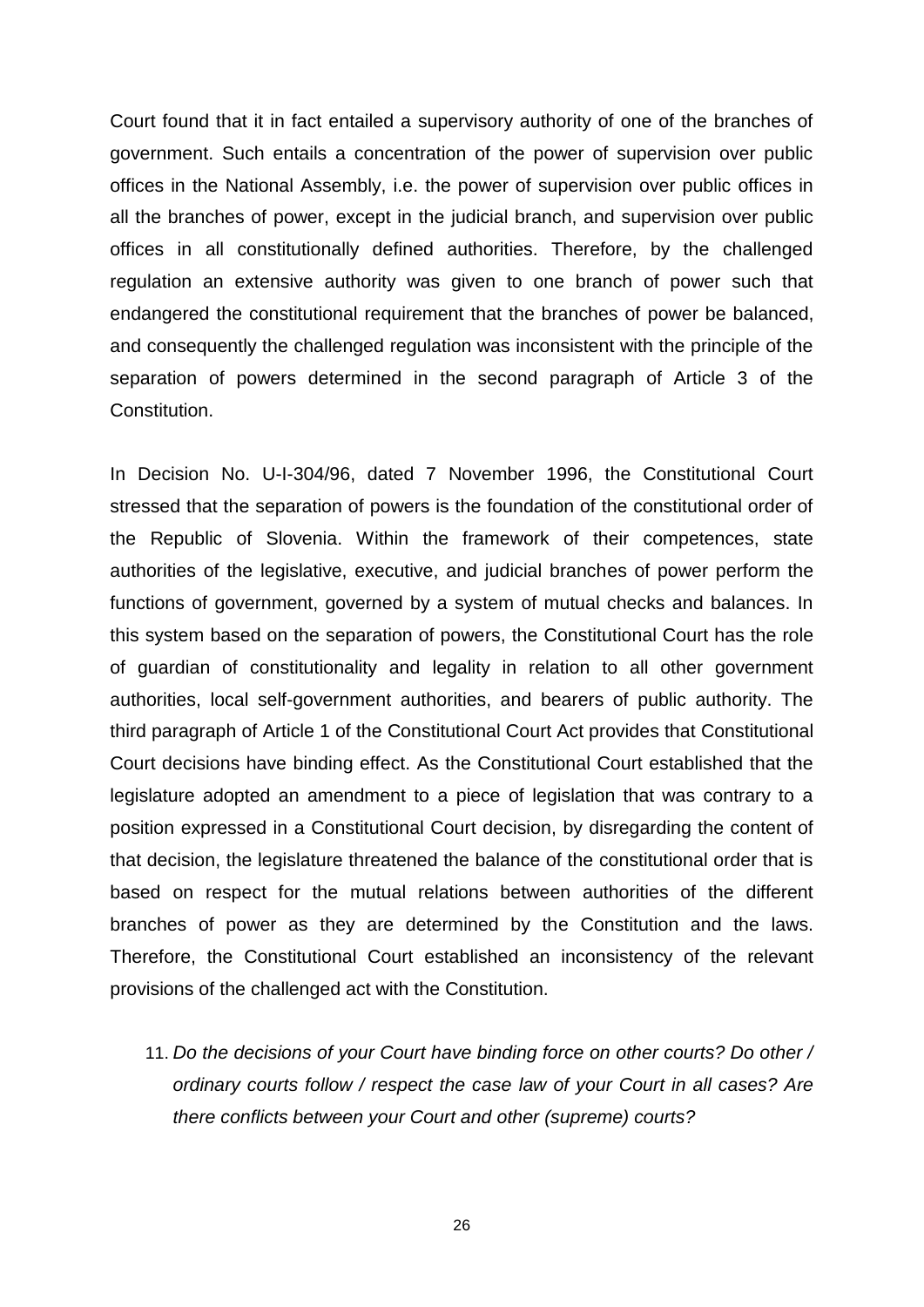The Constitutional Court occupies an important position in the system of separation of powers. Its position and competences are determined by the Constitution. The Constitutional Court Act defines the Constitutional Court as the highest body of the judicial power for the protection of constitutionality, legality, and human rights and fundamental freedoms (Article 1 of the Act). The third paragraph of Article 161 of the Constitution determines that legal consequences of Constitutional Court decisions are determined by law, and the third paragraph of Article 1 of the Constitutional Court Act provides that Constitutional Court decisions have binding effect. Regardless of the fact that the binding effect of Constitutional Court decisions is determined "merely" by a law, such rule also follows already from the fundamental constitutional principles – the principles of a state governed by the rule of law (Article 2 of the Constitution) and the principle of the separation of powers (the second paragraph of Article 3 of the Constitution) – and would thus be applicable even if the Constitutional Court Act contained no such provision.<sup>22</sup> Constitutional Court decisions are thus binding for everyone, including, for instance, the regular courts. The Constitutional Court has noticed that regular courts often refer to decisions of the Constitutional Court in their decisions. Even though different decisions are adopted by courts of different instances and the dialogue between the Constitutional Court and the Supreme Court can sometimes be harsh, there have been no conflicts that would merit mentioning.

12. *Has your Court developed / contributed to standards for law-making and for the application of law? (e.g. by developing concepts like independence, impartiality, acting in accordance with the law, non bis in idem, nulla poena sine lege, etc.).* 

By its decisions, which have binding effect, the Constitutional Court of the Republic of Slovenia has naturally contributed to the establishment of standards which the legislature has to observe when adopting legislation and which are binding on courts and other state authorities when applying the law. The body of constitutional case law regarding the development of the different standards for drafting legislation or applying the law is extensive and difficult to limit to the extent of the questionnaire. It

 $\overline{a}$ <sup>22</sup> See Constitutional Court Decision No. U-I-248/08, dated 11 November 2009, Codices SLO-2010-1-003, which was already mentioned in the reply to question III.10.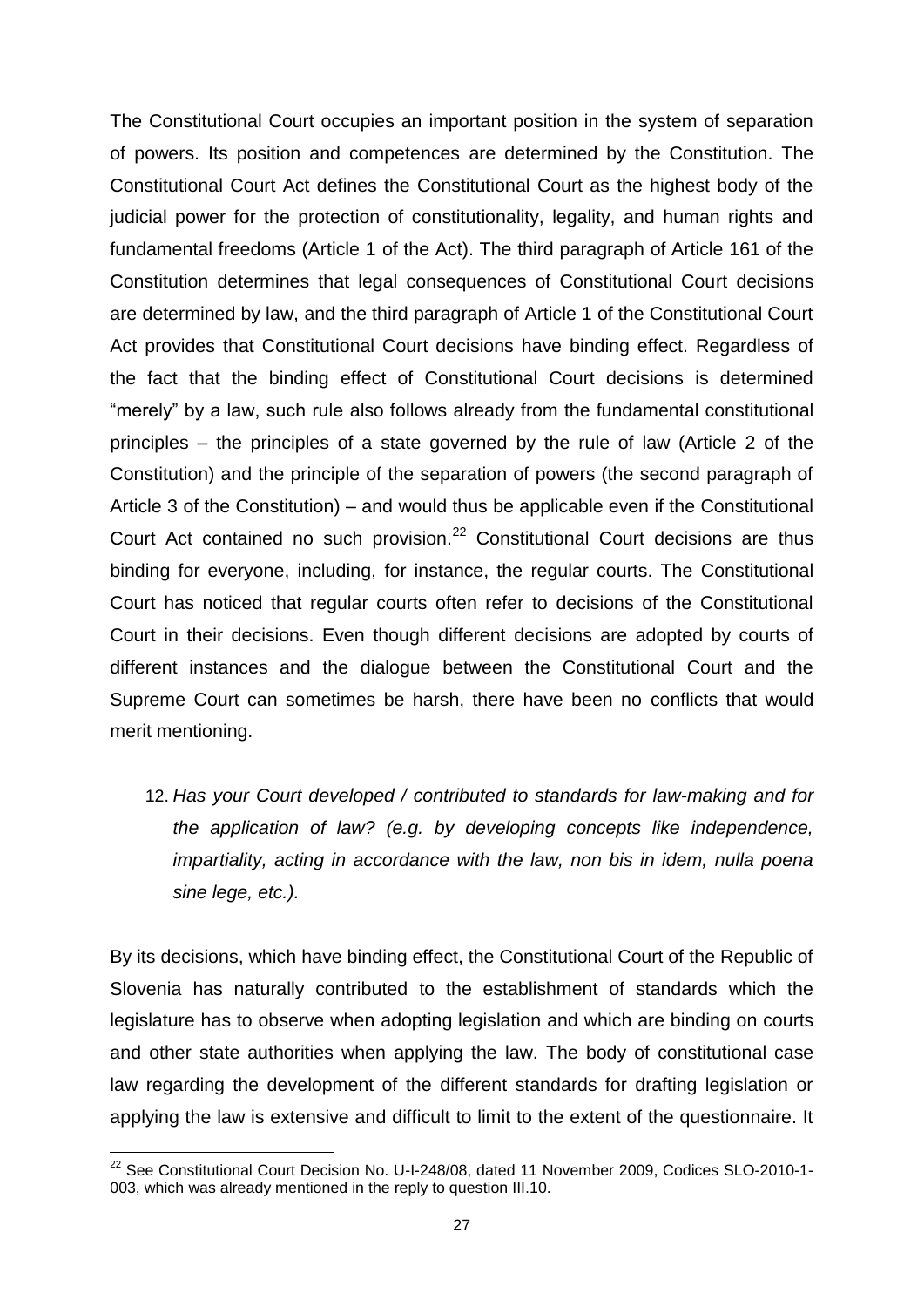should be noted that all of the concepts listed in the questionnaire are determined either as human rights or as constitutional principles by the Slovene Constitution and the Constitutional Court frequently decided on them. These broad issues are thus the subject of extensive constitutional case law. With regard to drafting legislation, the Constitutional Court derived the principle of the clarity and precision of regulations from the principles of a state governed by the rule of law, which has already been discussed *supra* (see especially replies to questions I.2 and I.4).

As an example of a standard for the application of law developed by the Constitutional Court, the requirement stemming from constitutional case law that courts must provide a substantive reasoning of their decisions should be mentioned. Thus, already in Decision No. Up-39/95, dated 16 January 1997,<sup>23</sup> the Constitutional Court stated that the right of a party to proceedings to be heard is reflected in the duty of the court to take notice of all of the parties statements, to assess their relevance, and to also take a position on the statements that are of essential importance for a decision in its reasoning. Thereby the reasoning of a court decision is not only a means for ensuring another human right (e.g. the right to be heard), but it also constitutes an independent and autochthonous element of the right to a fair trial, guaranteed by Article 22 of the Constitution (Constitutional Court Decision No. Up-1273/09, dated 13. October 2011). Its original value lies in ensuring the disclosure of the reasons underlying a decision, especially to parties who were unsuccessful in proceedings regarding a decision on their rights, obligations, or legal interests. In Decision No. Up-1067/11, dated 19 January 2012, the Constitutional Court added to such that when the Supreme Court itself decides on a lawsuit in administrative dispute proceedings, it must not only respond to the statements raised in the appeal, but also to all relevant allegations contained in the lawsuit.

In Decision No. Up-919/10, dated 8 November 2012, the Constitutional Court similarly held that for a higher instance court, which amends a decision of lower instance courts, the duty to provide reasons for its decision cannot be significantly narrower that as regards first instance courts. In such cases, it must thus follow from the decision of a higher instance court that, when deciding, the court considered all of

 $\overline{a}$ <sup>23</sup> Codices SLO-1997-S-001.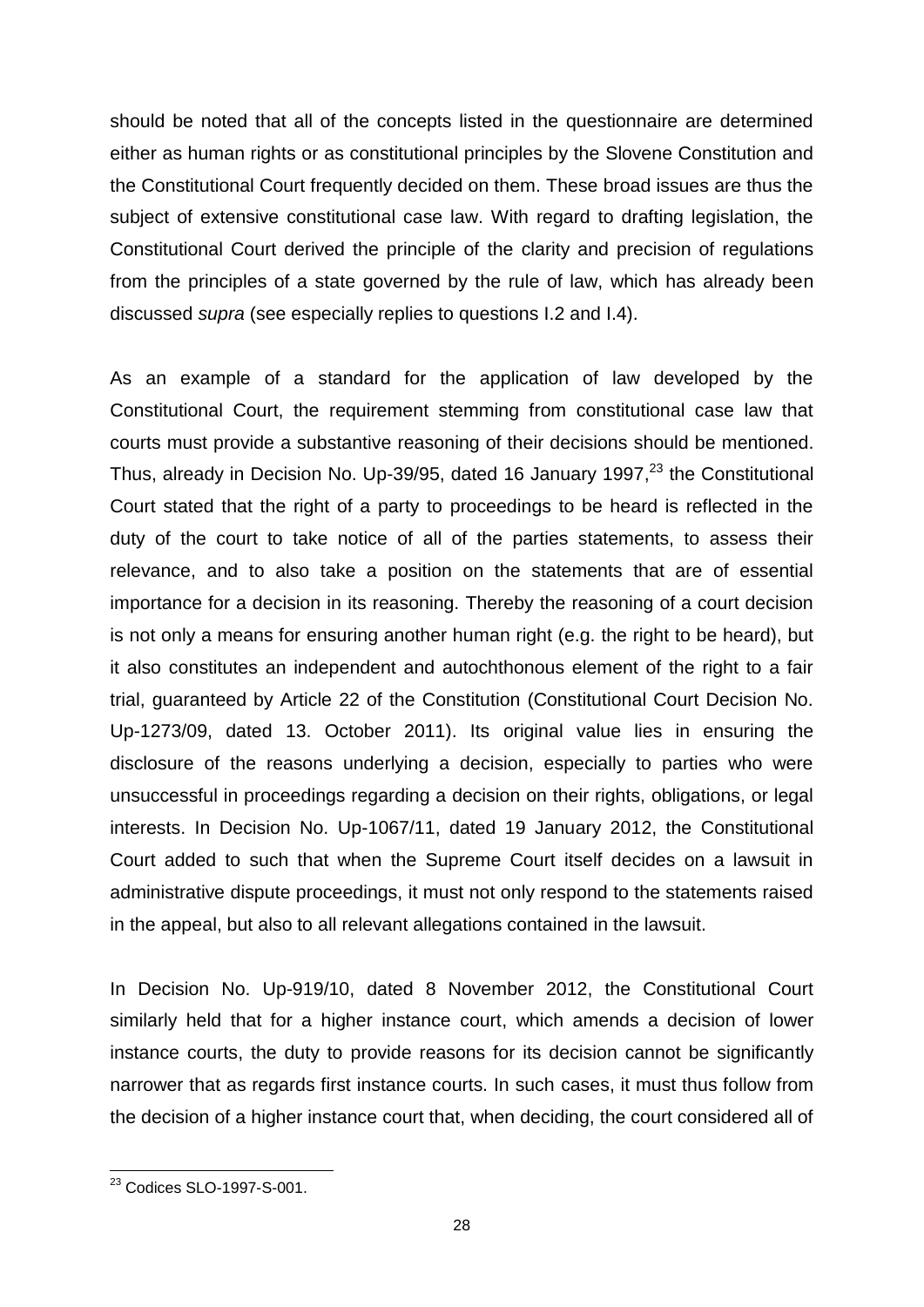the complainant's significant statements. According to established constitutional case law, a court's duty to take a position does not only refer to the statements of fact, but also encompasses the requirement that the court take a position regarding a party's principal legal positions, provided these are sufficiently reasoned, not manifestly unfounded, and if, in the court's reasonable assessment, they are not irrelevant for a decision on the case. In addition, the higher instance court must not disregard the decisive reasons by which a lower court justified the adoption of a decision that is favourable to the complainant.

Constitutional Court Order No. U-I-302/09, Up-1472/09, U-I-139/10, Up-748/10, dated 12 May 2011,<sup>24</sup> must further be mentioned. In this case the Constitutional Court considered constitutional complaints and petitions for the review of constitutionality of the regulation of the procedure for deciding on granting leave to appeal to the Supreme Court. The fundamental reason underlying the petitions and the constitutional complaints was the fact that the Supreme Court does not provide a substantive reasoning of its decisions not granting leave to appeal. The Constitutional Court held that the purpose of the human right to the equal protection of rights determined by Article 22 of the Constitution, which also includes the requirement to ensure an appropriate reasoning of decisions, is to protect individuals in proceedings regarding their rights, obligations, and legal interests. The assessment as to what extent the proceedings refer to the individual position of a party is, therefore, an important factor which determines the scope of the protection of the right to appropriate reasoning guaranteed by the Constitution. The Constitutional Court stated that deciding on granting leave to appeal is a *sui generis* preliminary procedure in which the Supreme Court reviews whether the case involves legal issues relevant to the legal order as a whole that go beyond the specific case and interests of the parties to the specific proceedings. Therefore, it does not follow from the right to make statements and the right to a fair trial determined in Article 22 of the Constitution that the Supreme Court must provide a statement of reasons on the merits as to whether based on the criterion of public interest it will grant a legal remedy that human rights do not demand. From the standpoint of this procedural guarantee, it suffices that in its decision the Supreme Court merely makes a general

 $\overline{a}$ <sup>24</sup> Codices SLO-2011-3-004.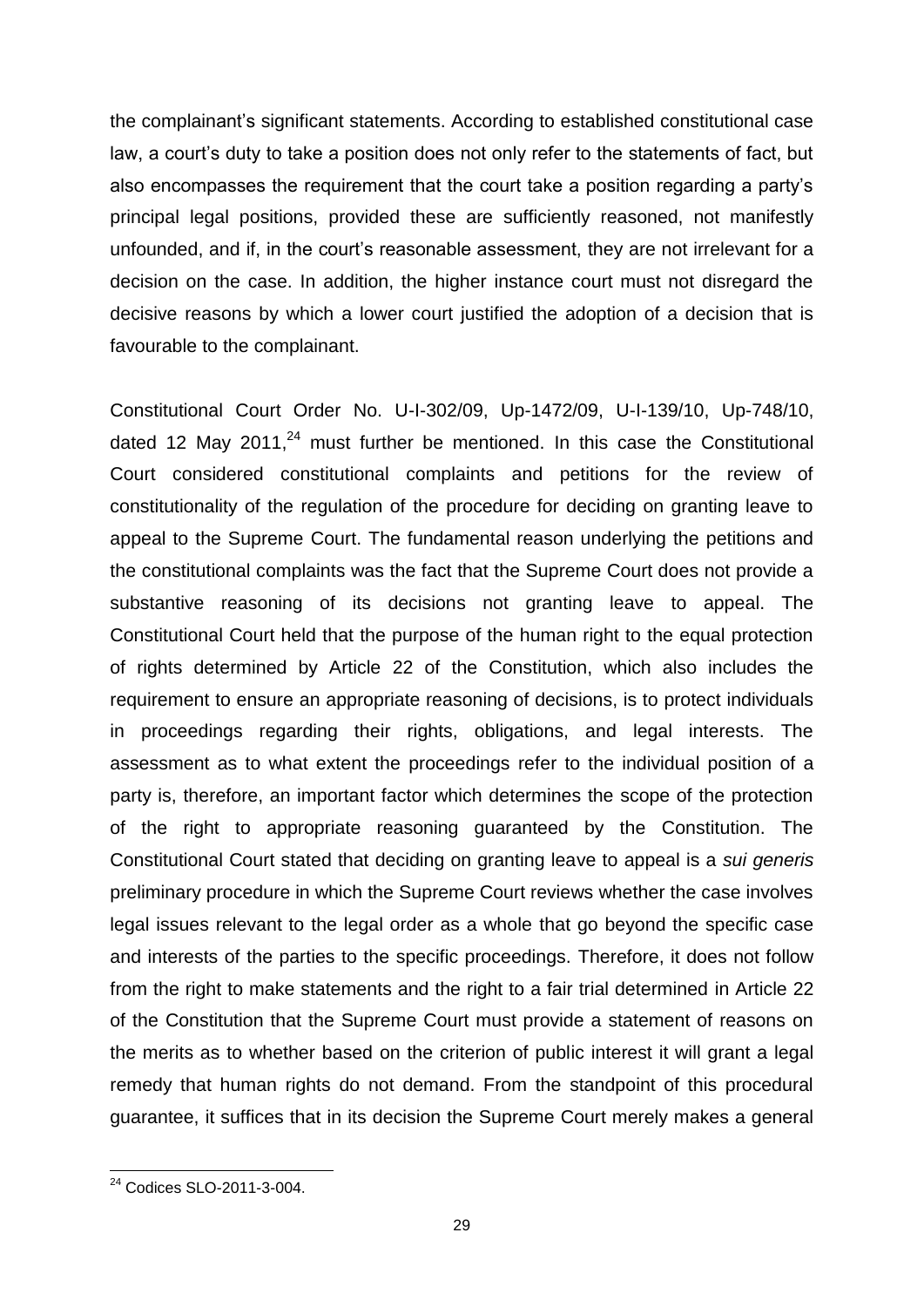reference to the legal reasons for dismissing the leave to appeal. The requirement to provide reasoning on the merits of orders dismissing leaves to appeal would undermine the purpose of the regulation of the appeal to the Supreme Court and consequently the significance of that court would be weakened, which would affect the development of the law, the protection of the human right to equality before the law, and, in a broader sense, the foundations of constitutional democracy. The Constitutional Court applied the same reasons to justify its decision in Order No. U-I-60/11, Up-349/11, dated 14 February 2013. By this Order it concluded that the right to give a statement in proceedings and the right to a fair trial determined in Article 22 of the Constitution do not constitute an obligation for the Constitutional Court to give a fully reasoned decision for rejecting or not accepting a constitutional complaint for consideration. From the standpoint of these procedural guarantees, it is namely sufficient if the Constitutional Court provides general reasons in an order on the rejection or non-acceptance of a constitutional complaint issued in the preliminary examination phase of constitutional complaint proceedings.

# 13. *Do you have case law relating to respect for the rule of law by private actors exercising public functions?*

A number of constitutional provisions are relevant in connection with the position of bearers of public authority, whereby in particular Article 121 of the Constitution, which determines that legal entities and natural persons may be vested with the public authority to perform certain duties of the state administration by law or on the basis thereof, should be mentioned. The Constitution thus determines public authority as an entitlement of individuals and legal entities of private law to perform administrative tasks. In connection to the work of the Constitutional Court, the question of respect for the principles of a state governed by the rule of law by bearers of public authority is raised especially as regards the principle of legality, i.e. that the bearers of public authority carry out their work within the limits and on the basis of the Constitution and the laws (the second paragraph of Article 120 of the Constitution) and that their individual acts and conduct have a basis in a law or a regulation adopted in accordance with a law (the fourth paragraph of Article 153 of the Constitution). The principles of a state governed by the rule of law as they have developed in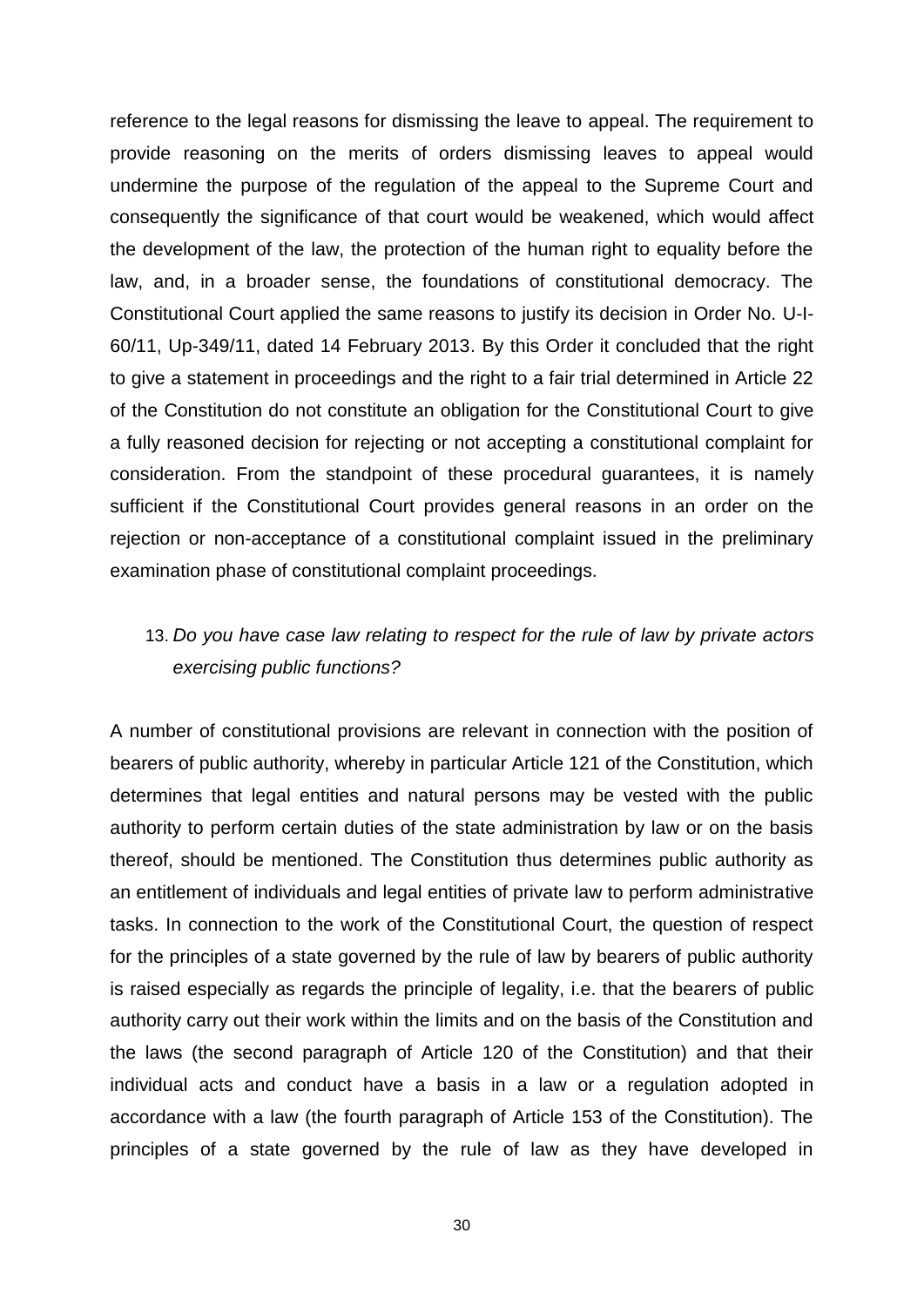established case law are thus also binding on bearers of public authority when carrying out their work.

In Decision No. U-I-123/92, dated 18 November 1993, when reviewing the authorisation of an agency to adjust differences in pension levels, the Constitutional Court stated that the principle of democracy (Article 1 of the Constitution) requires that the directly elected deputies adopt the most important decisions affecting citizens and that therefore administrative authorities may only act on the basis of a law and within its boundaries. The principles of a state governed by the rule of law (Article 2 of the Constitution) also require that fundamental legal relations between the State and its citizens are regulated by laws. Such also equally applies to bearers of public authority who perform certain functions of state administration in accordance with the second paragraph of Article 121 of the Constitution.

14. *Are public officials accountable for their actions, both in law and in practice? Are there problems with the scope of immunity for some officials, e.g. by preventing an effective fight against corruption? Do you have case law related to the accountability of public officials for their actions?*

The relevant regulation in the Republic of Slovenia includes incompatibility of office as well as immunity. Incompatibility of office means that some offices are incompatible and therefore an official may not perform any such functions or carry out other activities aimed at obtaining income or other forms of financial gain in addition to his or her public office. The incompatibility of simultaneously performing offices in different state authorities derives from the principle of the separation of powers, which has already been discussed *supra*. The incompatibility of simultaneously performing public offices and the incompatibility of simultaneously performing a public office and other activities, especially gainful ones, aim at preventing possible abuses of a public office or official position. The Slovene legal order regulates the incompatibility of the office of deputy of the National Assembly, member of the National Council, President of the Republic, and the office of a judge (see the second paragraph of Article 82, the first paragraph of Article 100, and Articles 105 and 133 of the Constitution). Slovenia recognises immunity as a guarantee of legal certainty and independence of officials in the performance of their

31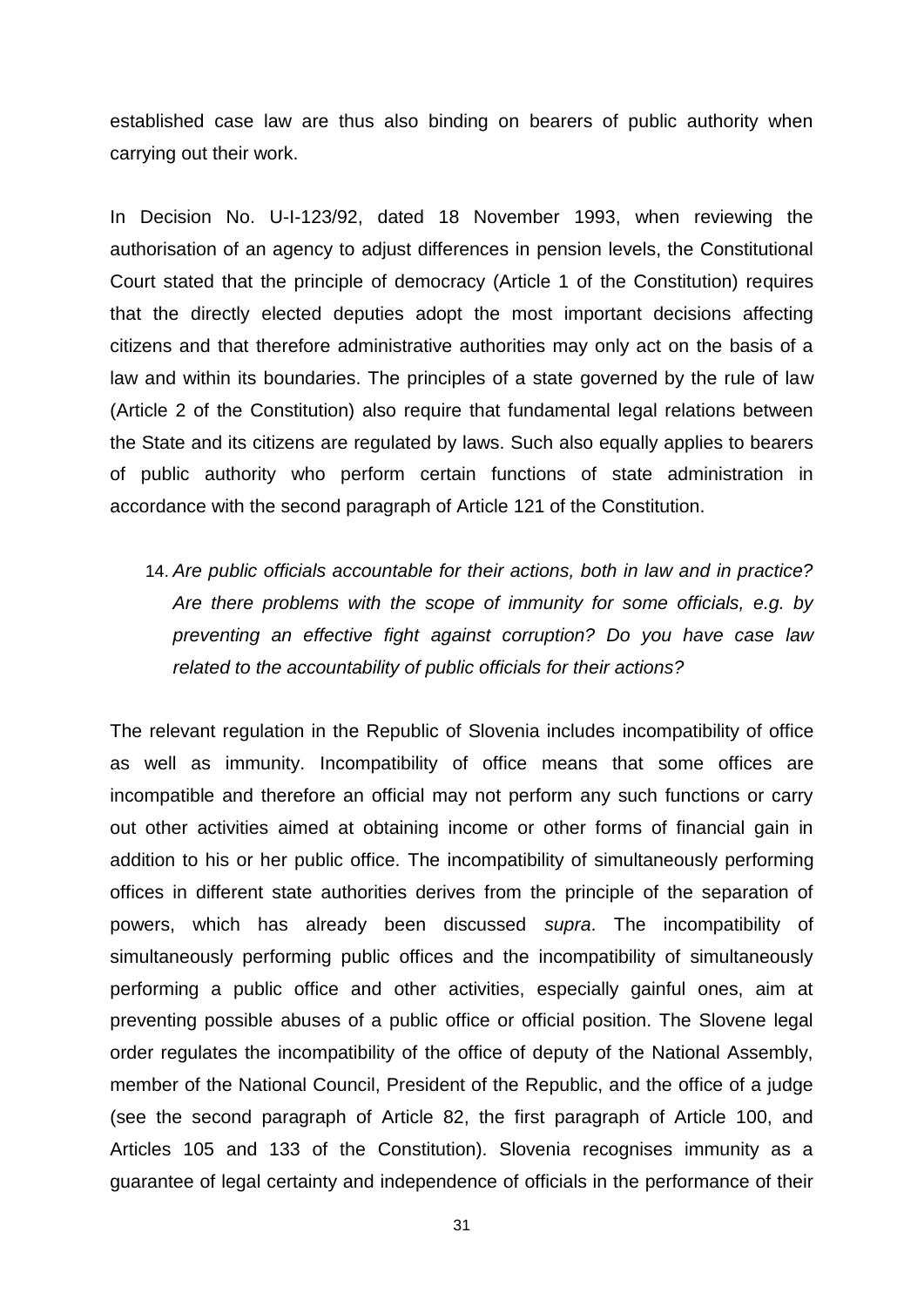functions. The purpose of the immunity of deputies is in ensuring that the representative body can function independently and without interruptions, and the members of the National Council and Constitutional Court judges enjoy the same immunity as the deputies of the National Assembly (see Articles 83, 100, and 167 of the Constitution).

The Constitutional Court *inter alia* considered the question of whether deputies enjoy immunity for statements made during a parliamentary debate, i.e. statements that entail political speech regarding matters of public importance and that have a sufficient connection to the parliamentary debate.<sup>25</sup> In the case in question, the constitutional complainant believed that, while he was still as a deputy, his freedom of expression determined in the first paragraph of Article 39 of the Constitution was violated, as the court refused to grant him immunity as a deputy for statements he had made at the podium in the National Assembly. The Constitutional Court emphasised that the Constitution (in the first paragraph of Article 83) determines the so-called professional or material immunity, meaning that a deputy is not criminally liable for any opinion expressed or vote cast at sessions of the National Assembly or its working bodies. Such immunity protects the deputy from criminal liability for certain acts also after his term of office expires. However, it follows from the wording of the first paragraph of Article 83 of the Constitution that immunity is expressly limited to protection from criminal liability. Criminal and civil liability are two different kinds of liability. The freedom of speech (Article 39 of the Constitution) of a deputy as an elected representative of the people must enjoy special protection, especially as regards deputies belonging to the opposition. However, this does not entail that such freedom is completely unlimited. Even with regard to a deputy's political speech (in the broader sense), it has to be taken into account that human rights and fundamental freedoms are limited by equal rights or freedoms of others. In a conflict of constitutional rights (freedom of speech on the one side and, e.g., the right to personal dignity and one's good name on the other), freedom of speech must be given a greater weight when balancing interests and values and the mentioned circumstances must be deemed to be such as to shift the balance strongly in favour of freedom of speech. Therefore, in cases concerning the limitation of the freedom of

Decision No. Up-462/02, dated 13 October 2004.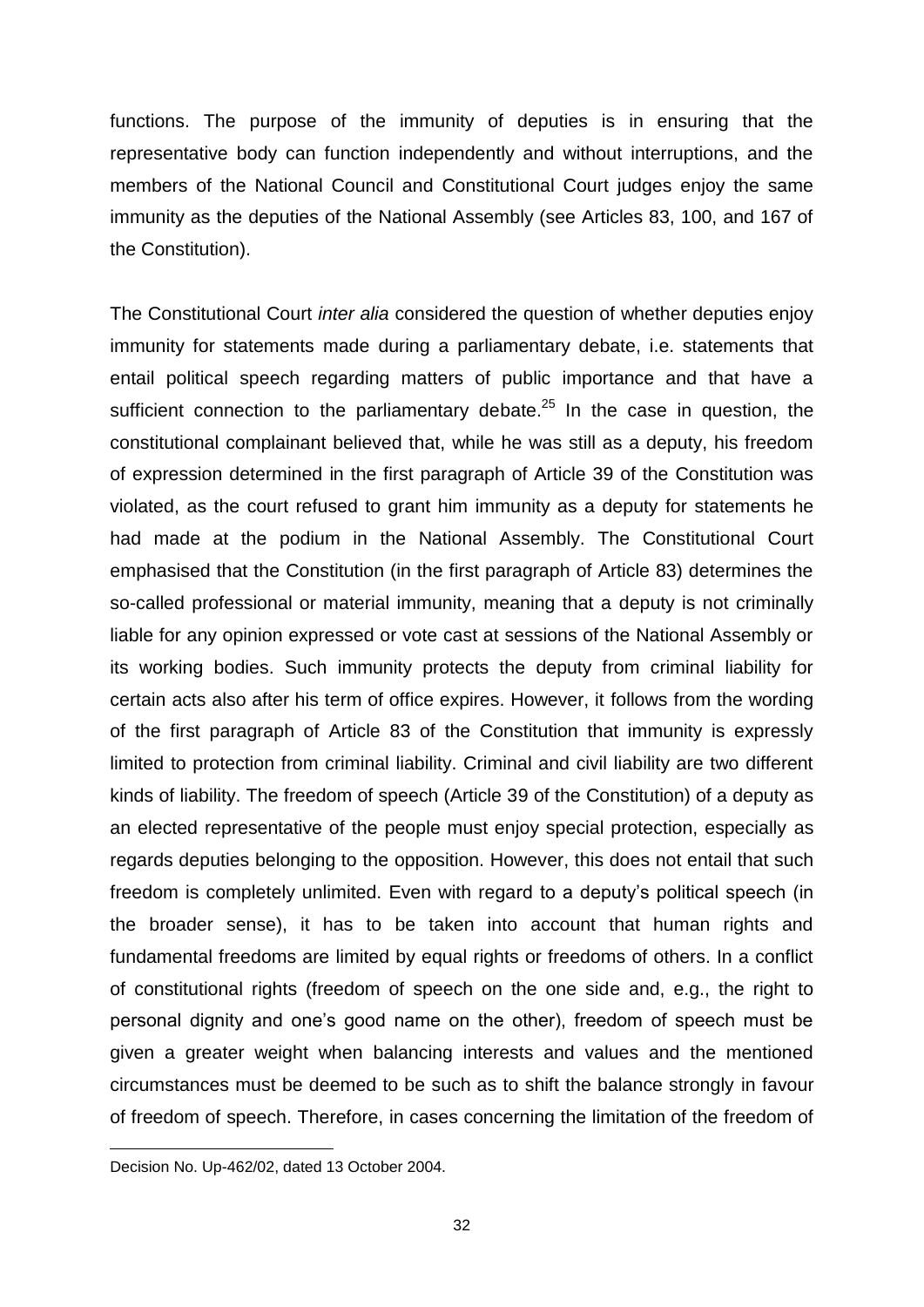speech of a deputy regarding political questions, the existence of constitutionally admissible reasons for the limitation must be verified with particular care. In the mentioned case the Constitutional Court found that the regular courts did not excessively interfere with the complainant's freedom of expression.

The Constitutional Court also considered the question of immunity of judges. Criminal proceedings were instituted against the constitutional complainant, who was a criminal judge, on the basis of a private lawsuit lodged by the person for whom the complainant proposed detention in another criminal case. By Order No. Up-689/11, dated 24 January 2012, the Constitutional Court held that the decision by which the National Assembly allowed the institution of criminal proceedings against the complainant is not an individual act by which the complainant's rights, obligations, or legal benefits were decided on. The procedural immunity of judges, determined in Article 134 of the Constitution, is namely not a right (and even less so a human right), but a privilege that is not intended to protect judges as individuals, and its purpose is to prevent possible interruptions of the work of the judicial branch of power by instituting unjustified criminal proceedings. In this sense, the procedural immunity of judges is also one of the fundamental elements of the independence of judges (held by the Constitutional Court already in Order No. U-I-319/97, dated 2 April 1998).

### *IV. The law and the individual*

# 15. *Is there individual access to your Court (direct / indirect) against general acts / individual acts? Please briefly explain the modalities / procedures.*

In the Republic of Slovenia, individuals may access the Constitutional Court in the framework of proceedings to review the constitutionality and legality of regulations as well as in proceedings to decide on constitutional complaints.

The Constitutional Court decides on the conformity of laws with the Constitution; of laws and other regulations with ratified treaties and with the general principles of international law; of regulations with the Constitution and with laws; of regulations of local communities with the Constitution and with laws; and of general acts issued for the exercise of public authority with the Constitution, the laws, and regulations. When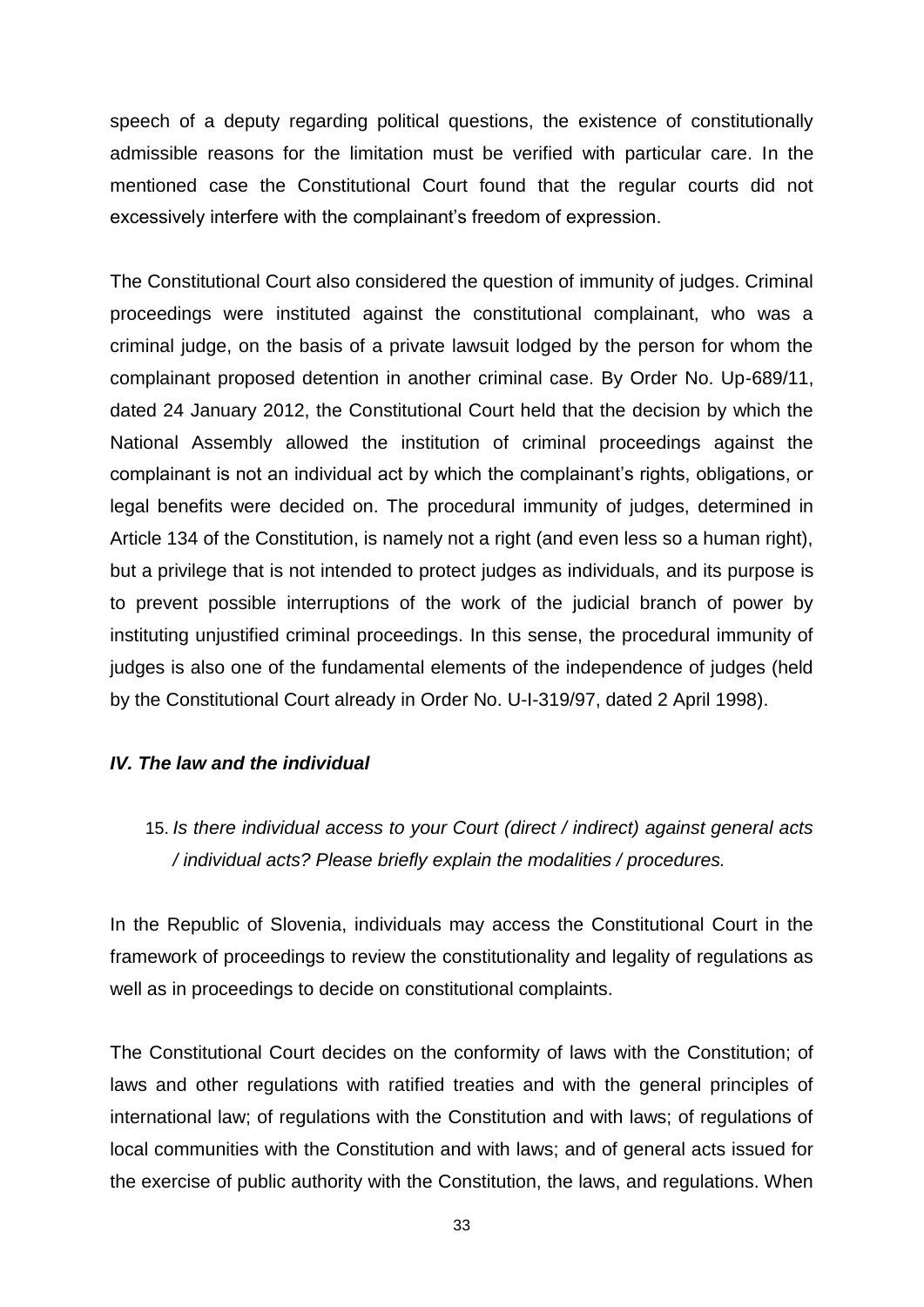deciding on the constitutionality and legality of regulations, the Constitutional Court also decides on the constitutionality and legality of the procedures by which these acts were adopted. It thus decides not only on substantive, but also on formal unconstitutionality or illegality. In principle, the Constitutional Court only has jurisdiction to review regulations that are in force, however under certain circumstances it may also review regulations that already ceased to have effect.

The procedure to review the constitutionality of laws or to review the constitutionality and legality of other regulations may be initiated by a petition of an individual who demonstrates legal interest. Legal interest is established if a law or other regulation directly interferes with the petitioner's rights, legal interests, or legal position. Unless the petitioner's legal interest is personal, concrete, and direct, the Constitutional Court rejects the petition. When a petition is lodged against regulations inferior to laws, it may be lodged within one year after such regulation entered into force or within one year after the day the petitioner learned of the occurrence of harmful consequences. In proceedings to review constitutionality and legality, the Constitutional Court decides by orders and decisions. It rejects a petition by an order if not all of the procedural requirements are fulfilled. It dismisses a petition by an order if it is manifestly unfounded or if it cannot be expected that an important legal question will be resolved. The Constitutional Court adopts decisions on the merits (i.e. constitutionality and legality) in the form of decisions. Until a final decision, the Constitutional Court may suspend in whole or in part the implementation of a challenged regulation if its implementation could result in difficult to remedy harmful consequences.

A constitutional complaint is a special legal remedy for the protection of human rights and fundamental freedoms. A constitutional complaint may invoke violations of rights and freedoms enshrined in the Constitution as well as those recognised by valid treaties ratified by the Republic of Slovenia. Under the conditions determined by law, a constitutional complaint may be lodged against individual acts by which state authorities, local community authorities, or bearers of public authority decided on an individual's rights or obligations. The most important procedural requirements for lodging a constitutional complaint are the time limit and the exhaustion of legal remedies. A constitutional complaint has to be lodged within 60 days of the day the

34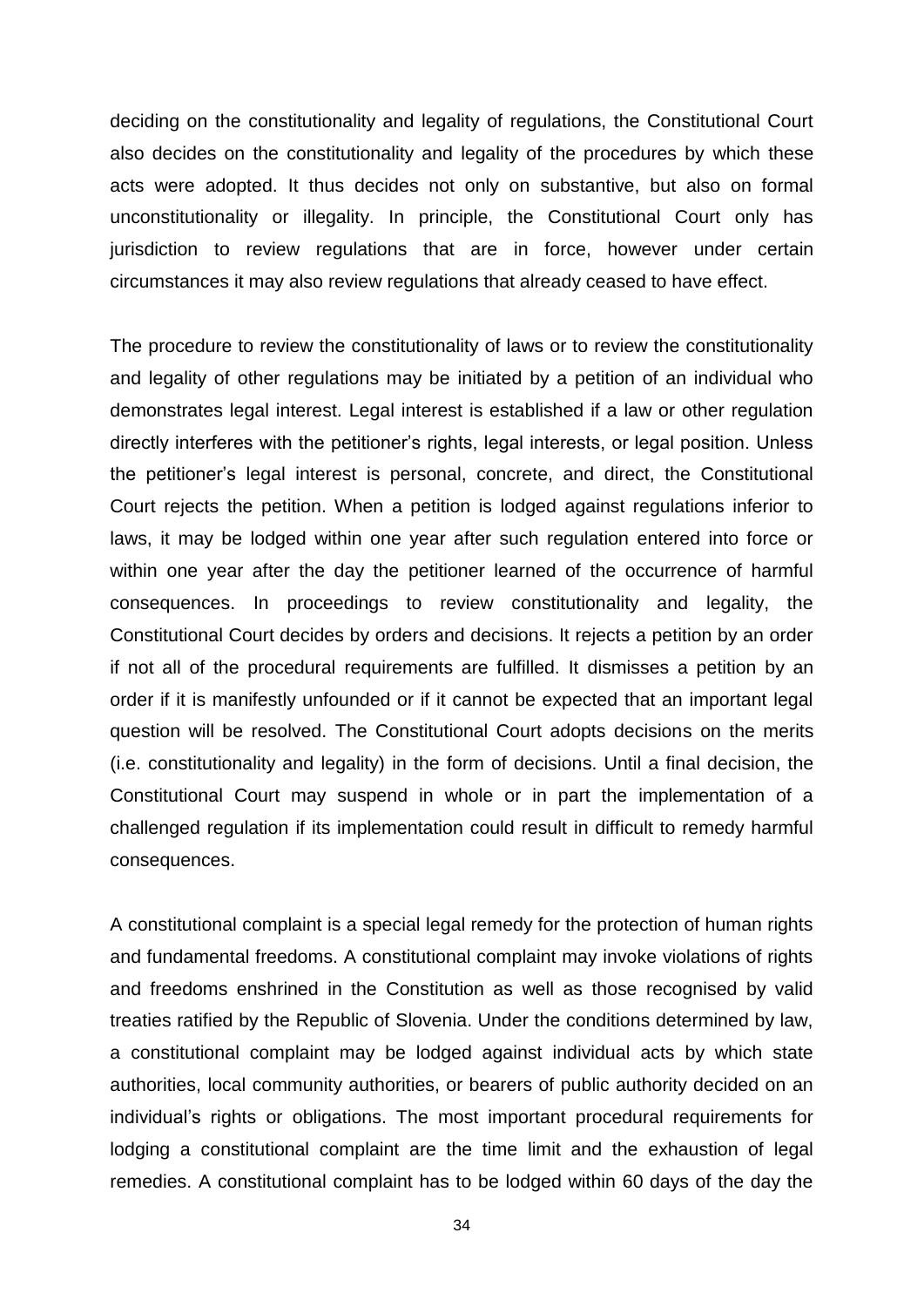individual act against which a constitutional complaint is admissible was served. In especially well-founded cases the Constitutional Court may exceptionally decide on a constitutional complaint which has been lodged after the expiry of that time limit. A constitutional complaint may be lodged only after all ordinary and extraordinary legal remedies have been exhausted. Before all extraordinary (but not the ordinary) legal remedies have been exhausted, the Constitutional Court may exceptionally decide on a constitutional complaint if the alleged violation is manifestly obvious and if irreparable consequences for the complainant would result from the implementation of the individual act.

Provided that the procedural requirements are fulfilled, a constitutional complaint is admissible if there is a violation of human rights or fundamental freedoms which had serious consequences for the complainant. The Constitutional Court Act determines four types of cases where it is deemed that the violation of human rights or fundamental freedoms did not have serious consequences for the complainant. These are constitutional complaints against individual acts issued (1) in small claims disputes, (2) in trespass to property disputes, (3) in minor offence cases, or (4) if only a decision on the costs of proceedings is challenged. Nevertheless, the Constitutional Court may always consider a constitutional complaint if it concerns an important constitutional question which exceeds the importance of the concrete case.

Constitutional complaint proceedings have two stages. In the first stage, a panel of three Constitutional Court judges examines the constitutional complaint in the light of the procedural requirements and decides whether the constitutional complaint will be accepted for consideration. In the second stage, the entire Constitutional Court (i.e. in plenary session) decides the constitutional complaint on the merits, i.e. on whether the alleged violations of human rights and freedoms exist. By a decision the Constitutional Court may either dismiss a constitutional complaint as unfounded or grant it, and in whole or in part annul or abrogate the individual act, and remand the case to the authority competent to decide thereon.

16. *Has your Court developed case law concerning access to ordinary / lower courts (e.g. preconditions, including, costs, representation by a lawyer, time limits)?*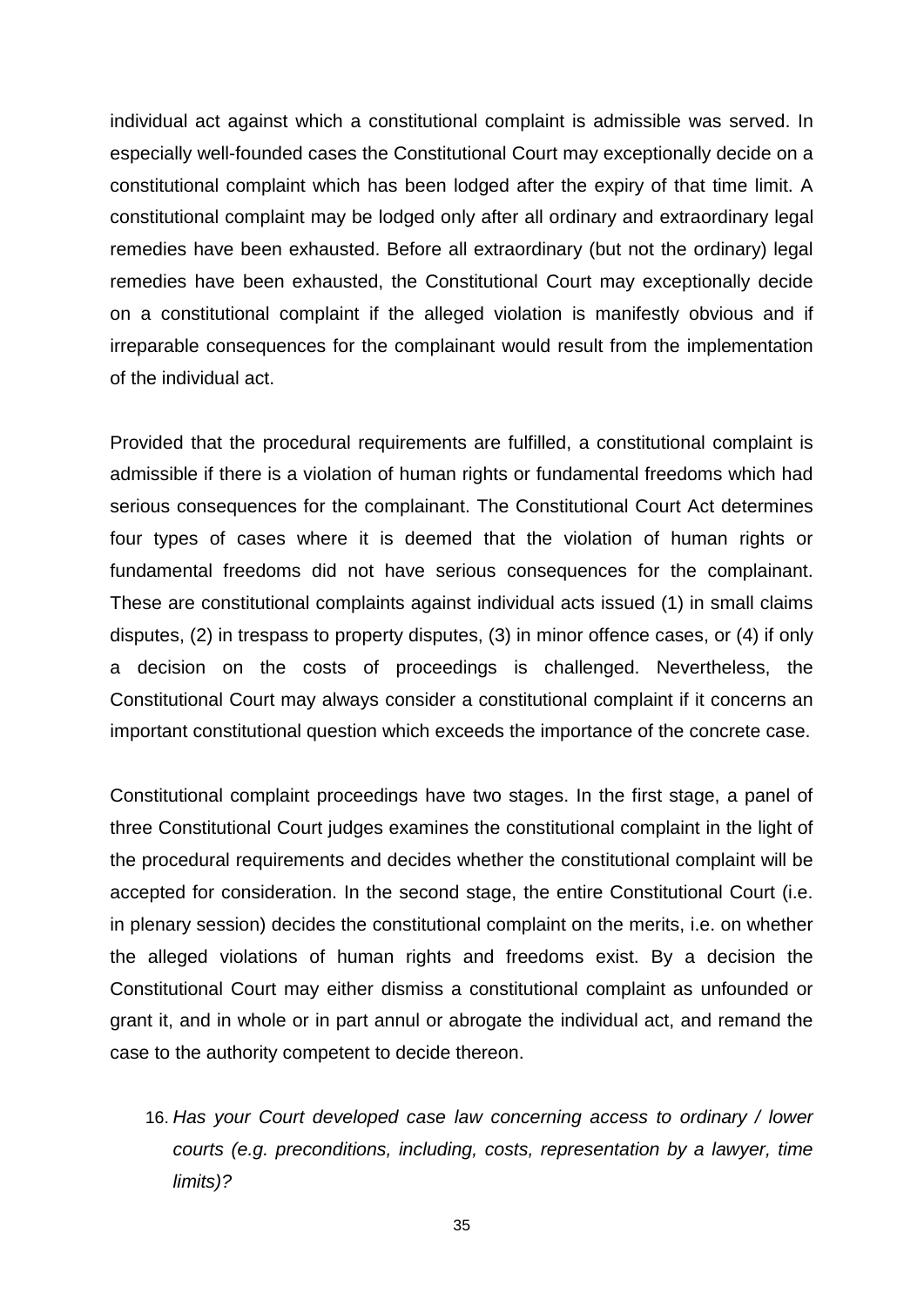The Constitutional Court of the Republic of Slovenia has a vast body of case law on the right to equal protection of rights determined in Article 22 of the Constitution and the right to judicial protection determined in Article 23 of the Constitution regarding different aspects of access to courts. A thorough presentation of the case law on access to courts goes beyond the scope of this questionnaire. However, a part of the case law is illustrated through examples referring to the Constitutional Court's review of measures adopted by the legislature in 2008 in order to accelerate judicial proceedings and the challenging of paternity.

By Decision No. U-I-322/11, dated 24 May 2012, the Constitutional Court abrogated a provision of the Labour and Social Courts Act that determined that a plaintiff is deemed to have withdrawn a lawsuit if he or she does not attend a settlement hearing or the first hearing of a trial without stating a justified reason for his or her absence. In practice, this provision has often had the effect that, following the fiction of the withdrawal of the lawsuit which resulted in the proceedings being stayed, due to the strict and short time limits for filing a lawsuit in a great number of labour and social disputes, a plaintiff was never again able to judicially protect his or her substantive-law entitlements. The challenged provision therefore limited the human right of plaintiffs to judicial protection determined in the first paragraph of Article 23 of the Constitution. The challenged sanction for not attending a hearing was relatively severe and strict. As a general rule, it namely resulted in the permanent and irreparable loss of judicial protection of important substantive-law rights of the plaintiffs, namely in a particularly sensitive area in which the need to protect the weaker party, namely workers enforcing their rights in court, is strongly accentuated. In addition, the positive influence of the challenged provision on the speed and efficiency of proceedings was not such as to outweigh the significant weight of the limitation of the human right to judicial protection. Imposing sanctions on plaintiffs due to their failure to attend a hearing cannot essentially contribute to a speedy and efficient conclusion of proceedings, as in such instances the court could also conduct a hearing and decide on the lawsuit. The challenged regulation thus excessively interfered with the human right of plaintiffs determined in the first paragraph of Article 23 of the Constitution, and the Constitutional Court abrogated it.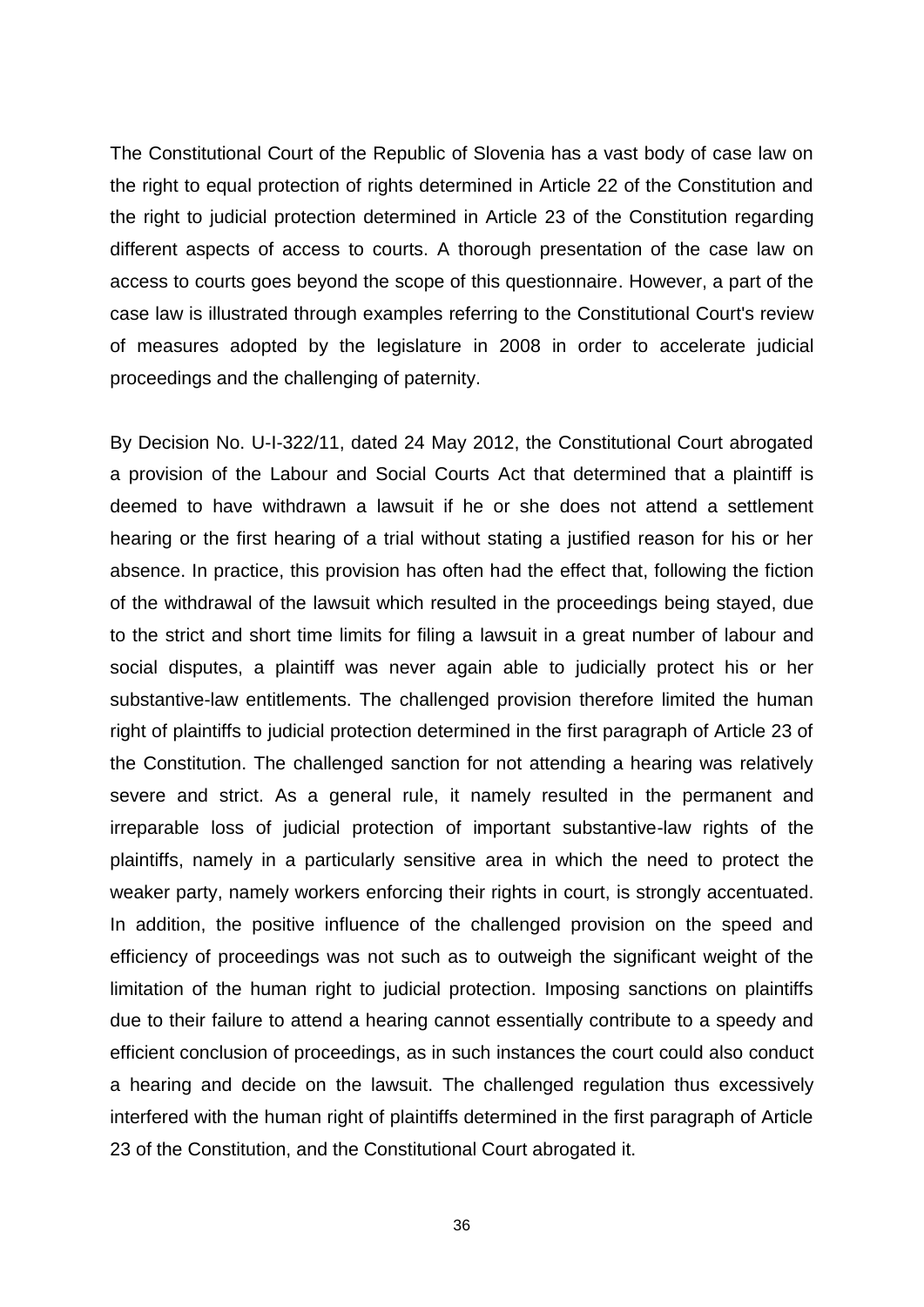By Decision No. U-I-74/12, dated 8 November 2012, the Constitutional Court abrogated a part of the provision of the Civil Procedure Act that in instances where an attorney failed to enclose a power of attorney with a lawsuit prescribed the sanction that the court may not allow the attorney to temporarily perform procedural acts for a client but immediately rejects the lawsuit. The Constitutional Court held that such sanction interferes with the right of the persons in whose name the attorney submitted a request for judicial protection. One of the fundamental aims of the amendment to the Civil Procedure Act of 2008 was to achieve and enforce in practice the principle that the responsibility to contribute to the acceleration and concentration of proceedings lies also with parties to proceedings and their attorneys. In this regard, it is relevant that an attorney practices his or her profession as a liberal profession and is a legal expert with experience in representation before the courts, therefore a higher degree of diligence may and must be expected from him or her than from other parties. The proposed legal regulation was intended to strengthen the attorneys' responsibility to conduct the proceedings more swiftly and effectively, as well as the responsibility to ensure quality and professional representation of parties in proceedings before the courts. In the opinion of the Constitutional Court, the mentioned objectives are constitutionally admissible aims that justify the restriction of the human right of the plaintiff under the first paragraph of the Article 23 of the Constitution, because they are substantively related to the protection of the same human right of the defendant, especially in the light of the right to a trial without undue delay. In assessing the statutory measure from the perspective of the principle of proportionality, the Constitutional Court concluded that, the challenged regulation was an appropriate measure for achieving the aim. However, it did not pass the test of necessity, in the framework of which the Constitutional Court assesses whether the measure is at all necessary for achieving the pursued aim, meaning that the aim cannot be (to the same degree) achieved with a less invasive measure or even without it. The Constitutional Court assessed that the challenged sanction was not necessary for accelerating proceedings in connection to reinforcing the principle of the due diligence of attorneys. Such sanction namely affected primarily and especially the client, while its effect on the attorney was merely secondary and conditioned by his or her liability for damage incurred by his or her client for failing to produce a power of attorney which rendered a decision on the merits impossible. The introduction of a special fine that would eventually have to be paid by the attorney in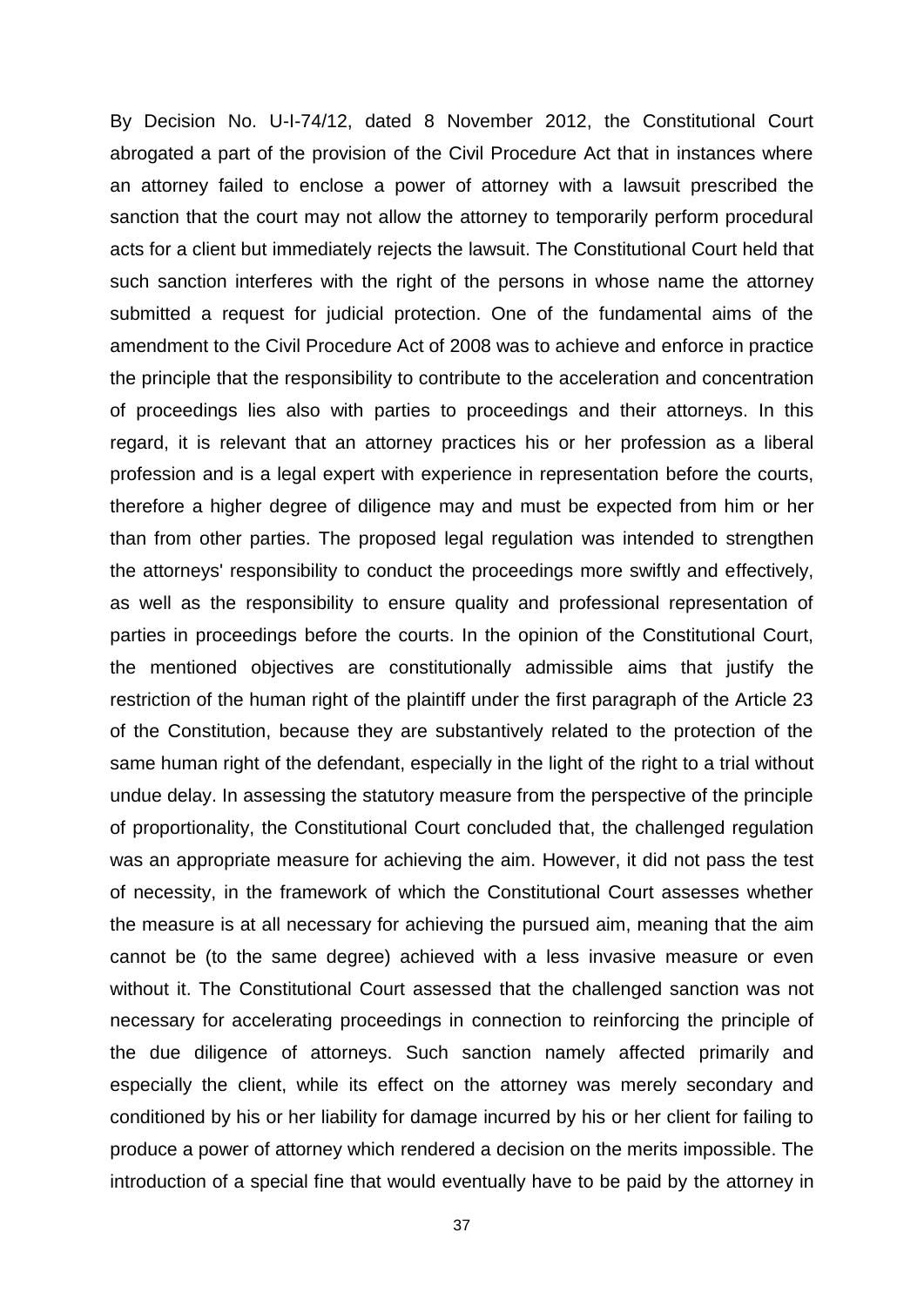question and which would not influence the proceedings would produce at least the same effect (if not a greater one). This entails that the admissible aim of limiting the human right to judicial protection can be achieved without any interference with the human rights of the parties to proceedings. Furthermore, the Constitutional Court also assessed that such interference with the right to judicial protection was disproportionate in the narrower sense, as the weight of the consequences of the assessed interference with the affected human right was not proportionate to the value of the aim pursued or to the benefits that would result from the inference. In this regard, the decisive element was the fact that severe interferences with the right to judicial protection occurred due to the challenged provision, even when attorneys have failed to include a power of attorney due to a *lapsus*, *force majeure*, blameless error, and in other instances when they could not be reproached for demonstrating insufficient professional diligence. The dismissal of a lawsuit filed by an attorney, without the court requesting the submission of a power of attorney, as a general rule entailed a permanent loss of the right to judicial protection. Furthermore, in the opinion of the Constitutional Court, in assessing the scope of the benefits it also has to be taken into consideration that requesting the submission of a power of attorney normally only results in a minor delay in proceedings.

In Decision No. U-I-328/05, dated 18 October 2007, the Constitutional Court reviewed a provision of the Act regulating marriage and family relations. The challenged provision determined that a fatherless child may bring a lawsuit to determine his or her paternity, but limited such right by a preclusive time limit to a period of five years after the child has attained the age of majority. The Constitutional Court found that the provision excessively limited the right of a child to learn about his or her origin, which is protected by Article 35 of the Constitution. It held that the interest of a child who learns about his or her origin later than five years after he or she has attained the age of majority outweighs the interest of legal certainty and the need to secure permanence of existing family relations. Consequently, the challenged statutory provision was declared inconsistent with the Constitution.

In Decision No. U-I-85/10, dated 13 October 2011, the Constitutional Court reviewed another provision of the Act regulating marriage and family relations. Due to the Decision summarised in the preceding paragraph, at the relevant time there was no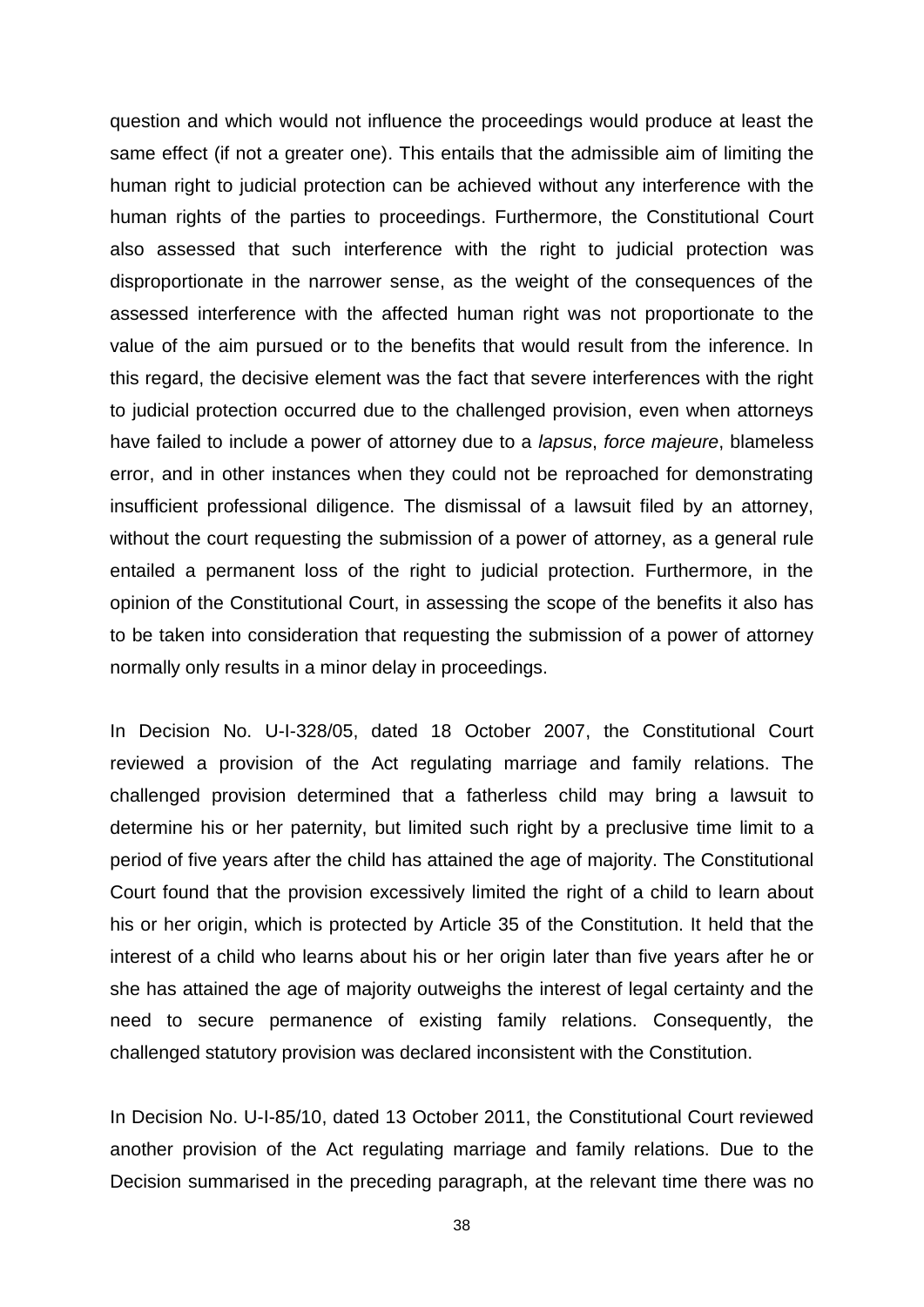longer a preclusive time limit for a fatherless child to file a declaratory lawsuit to determine his or her paternity. However, the challenged provision still imposed a time limit of five years after a child has reached the age of majority on a lawsuit for challenging paternity as presumed pursuant to law. The Constitutional Court stressed that a successful challenge to a child's statutorily presumed paternity is in fact a necessary precondition for the determination of the child's true paternity. Thus, if a child did not learn in time of the circumstances that are decisive for a determination of who his or her biological parents are, the expiration of the time limit for challenging his or her paternity in practice also prevented a declaratory lawsuit for determining his or her paternity from being successful. From the right to know one's origin, protected by Article 35 of the Constitution, there follow the right of individuals to know the identity of their biological parents and the right to create legal ties with their biological parents through a lawsuit. From this right there further arises the right to sever or challenge the possible legal ties between a child and his or her statutorily presumed parents that are not in accord with reality. The right to challenge paternity and the right to require that paternity be determined are thus indivisibly interwoven parts of the same constitutionally protected whole. Imposing a preclusive time limit for a child to file a lawsuit for challenging paternity entails an interference with the child's personality right to know his or her origin, as after the expiry of the statutorily determined time limit such lawsuit may no longer be filed. The Constitutional Court held that the legislature disproportionately limited the child's right to challenge legally recognised parental relationships which are not in compliance with biological facts, as it limited the possibility to judicially exercise this right to an objective five-year time limit after a child has reached the age of majority. The interests of a child, who has learned of circumstances which could be legally relevant for the determination of his or her paternity after the expiry of the disputed time limit, outweighs the interests of protecting confidentiality and the permanence and unchangeable nature of existing family relations. Consequently, the Constitutional Court decided that the challenged statutory provision was inconsistent with Article 35 of the Constitution.

Decision No. U-I-251/14, dated 21 October 2015, was the last in the series of cases regarding paternity issues up to date. In that case, the Constitutional Court reviewed the constitutionality of the provision of the Act regulating marriage and family relations, which determined a preclusive time limit for the right of a statutorily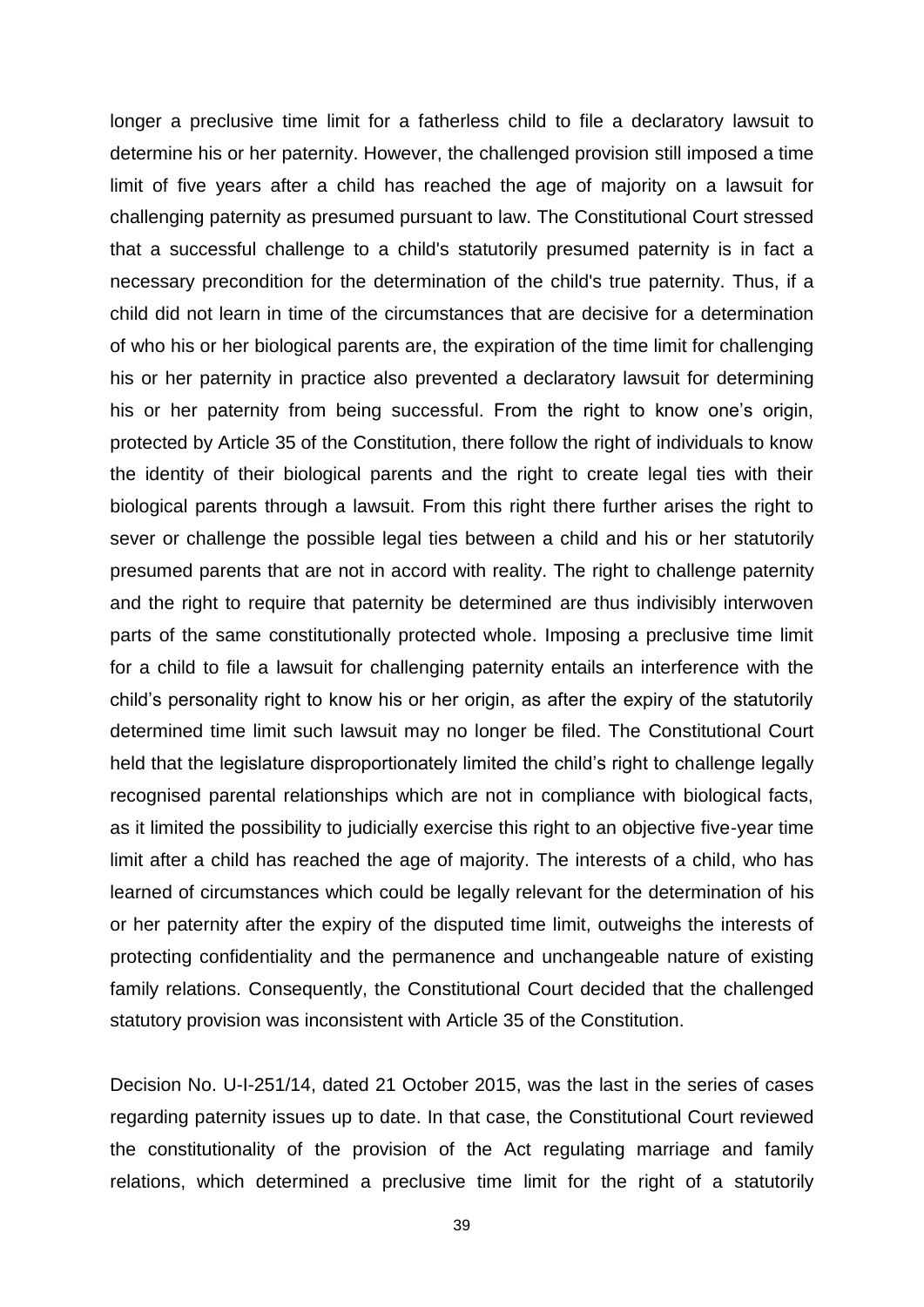presumed father (i.e. a married man who has reason to believe that he is not the biological father of a child born during his marriage) to challenge before a court his paternity, namely a time limit of five years following the birth of the child. The petitioner alleged that due to the expiration of the time limit he was unable to challenge his paternity of his statutorily presumed daughter, which allegedly constituted a disproportionate interference with his right to personal dignity and safety (Article 34 of the Constitution) and with the right to protection of the rights to privacy and personality rights (Article 35 of the Constitution). The Constitutional Court adopted the position that Article 35 of the Constitution also protects the personality right of statutorily presumed fathers to initiate judicial proceedings and obtain judicial recognition of the fact that their statutorily presumed (formal) paternity does not correspond to the actual biological origin of the child and that, consequently, the legal relationship between them shall cease. The Constitutional Court stated that ensuring the permanence, stability, and unchangeable nature of parent-child relationships, and the protection of children's interests, are indeed constitutionally admissible and legitimate aims for the challenged statutory regulation. However, it concluded that the measure at issue constituted an excessive interference with the personality right protected by Article 35 of the Constitution and therefore abrogated the challenged provision.

# 17. *Has your Court developed case law on other individual rights related to the rule of law?*

The answer to this question can be found in previous answers, particularly in the introductory part. Namely, almost the entire body of the case law of the Constitutional Court refers to the rule of law, as all human rights are intrinsically and inseparably linked therewith.

18. *Is the rule of law used as a general concept in the absence of specific fundamental rights or guarantees in the text of the Constitution in your country?* 

In this regard, attention should once again be drawn to the fifth paragraph of Article 15 of the Constitution, according to which no human right or fundamental freedom